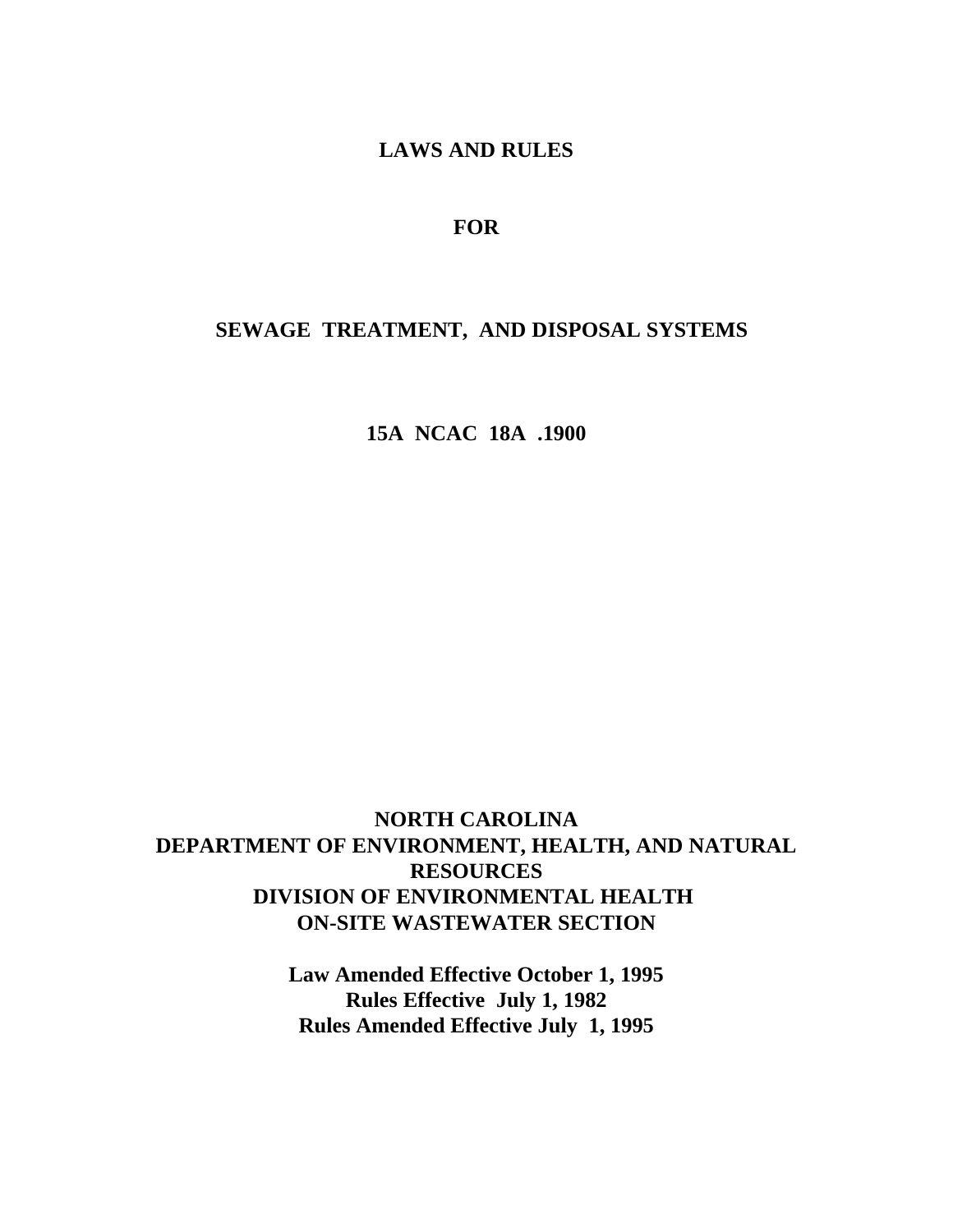### ARTICLE 11 OF CHAPTER 130A OF THE GENERAL STATUTES OF NORTH CAROLINA

### WASTEWATER SYSTEMS

### § 130A-333. **Purpose.**

The General Assembly finds and declares that continued installation, at a rapidly and constantly accelerating rate, of septic tank systems and other types of wastewater systems in a faulty or improper manner and in areas where unsuitable soil and population density adversely affect the efficiency and functioning of these systems, has a detrimental affect on the public health and environment through contamination of land, groundwater and surface waters. Recognizing, however, that wastewater can be rendered ecologically safe and the public health protected if methods of wastewater collection, treatment and disposal are properly regulated and recognizing that wastewater collection, treatment and disposal will continue to be necessary to meet the needs of an expanding population, the General Assembly intends to ensure the regulation of wastewater collection, treatment and disposal systems so that these systems may continue to be used, where appropriate, without jeopardizing the public health.

#### § 130A-334. **Definitions.**

The following definitions shall apply throughout this Article:

- (1) "Construction" means any work at the site of placement done for the purpose of preparing a residence, place of business or place of public assembly for initial occupancy, or subsequent additions or modifications which increase sewage flow.
- (2) Repealed by Session Laws 1985, c. 462, s. 18.
- (2a) "Industrial process wastewater" means any water-carried waste resulting from any process of industry, manufacture, trade, or business.
- (3) "Location" means the initial placement for occupancy of a residence, place of business, or place of public assembly.
- (3)(a) "Maintenance" means normal or routine maintenance including replacement of broken pipes, cleaning, or adjustment to an existing wastewater system.
- (4), (5) Repealed by Session Laws 1985, c. 462, s. 18.
- (6) "Place of business" means a store, warehouse, manufacturing establishment, place of amusement or recreation, service station, office building, or any other place where people work.
- (7) "Place of public assembly" means a fairground, auditorium, stadium, church, campground, theater, or any other place where people assemble.
- (7a) "Plat" mean a property survey prepared by a registered land surveyor, drawn to a scale of one inch equals no more than 60 feet, that includes: the specific location of the proposed facility and appurtenances, the site for the proposed wastewater system, and the location of water supplies and surface waters. 'Plat' also means, for subdivision lots approved by the local planning authority and recorded with the county register of deeds, a copy of the recorded subdivisions plat that is accompanied by a site plan that is drawn to scale.
- (7b) "Pretreatment" manes any biological, chemical or physical process or system for improving wastewater quality and reducing wastewater constituents prior to final treatment and disposal in a subsurface wastewater system and includes but is not limited to aeration, clarification, digestion, disinfection, filtration, separation, and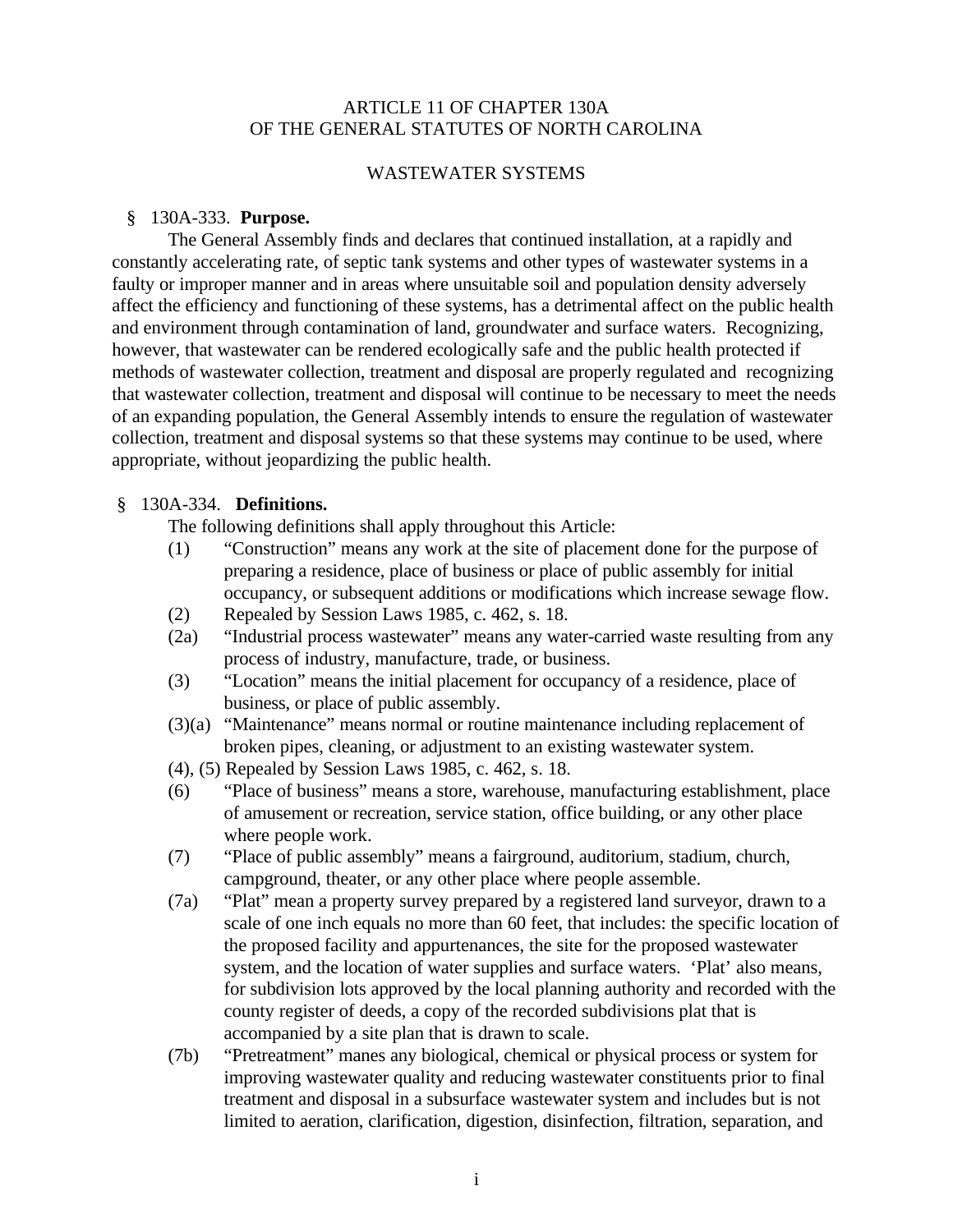settling.

- (8) "Public or community wastewater system" means a single system of wastewater collection, treatment, and disposal owned and operated by a sanitary district, a metropolitan sewage district, a water and sewer authority, a county or municipality or a public utility.
- (9) "Relocation" means the displacement of a residence or place of business from one site to another.
- (9a) "Repair" means the extension, alteration, replacement, or relocation of existing components of a wastewater system.
- (10) "Residence" means a private home, dwelling unit in a multiple family structure, hotel, motel, summer camp, labor work camp, manufactured home, institution, or any other place where people reside.
- (11) Repealed by Session Law 1992, c. 944, s. 3, effective July 14, 1992.
- (12) "Septic tank system" means a subsurface wastewater system consisting of a settling tank and a subsurface disposal field.
- (13) "Sewage" means the liquid and solid human body waste, and liquid waste generated by water-using fixtures and appliances, including those associated with foodhandling. The term does not include industrial process wastewater or sewage that is combined with industrial process wastewater.
- (13a) "Site plan" means a drawing not necessarily drawn to scale that shows the existing and proposed property lines with dimensions, the location of the facility and appurtenances, the site for the proposed wastewater system, and the location of water supplies and surface waters.
- (14) "Wastewater" means any sewage or industrial process wastewater discharged, transmitted, or collected from a residence, place of business, place of public assembly, or other places into a wastewater system.
- (15) "Wastewater system" means a system of wastewater collection, treatment and disposal, including a privy, septic tank system, public or community wastewater system, wastewater reuse or recycle system, mechanical or biological wastewater treatment system, any other similar system, and any chemical toilet used only for human waste.

## § 130A-335 **Wastewater collection, treatment and disposal; rules**.

 (a) A person owning or controlling a residence, place of business or a place of public assembly shall provide an approved wastewater system. A wastewater system may include components for collection, treatment and disposal of wastewater.

 (b) All wastewater systems shall be regulated by the Department under rules adopted by the Commission except for the following wastewater systems that shall be regulated by the Department under rules adopted by the Environmental Management Commission:

- (1) Wastewater collection, treatment and disposal systems designed to discharge effluent to the land surface or surface waters.
- (2) Wastewater systems designed for groundwater remediation, groundwater injection, or landfill leachate collection and disposal.
- (3) Wastewater systems designed for the complete recycle or reuse of industrial process wastewater.

 (c) A wastewater system subject to approval under rules of the Commission shall be reviewed and approved under rules of a local board of health in the following circumstances:

(1) The local board of health, on its own motion, has requested the Department to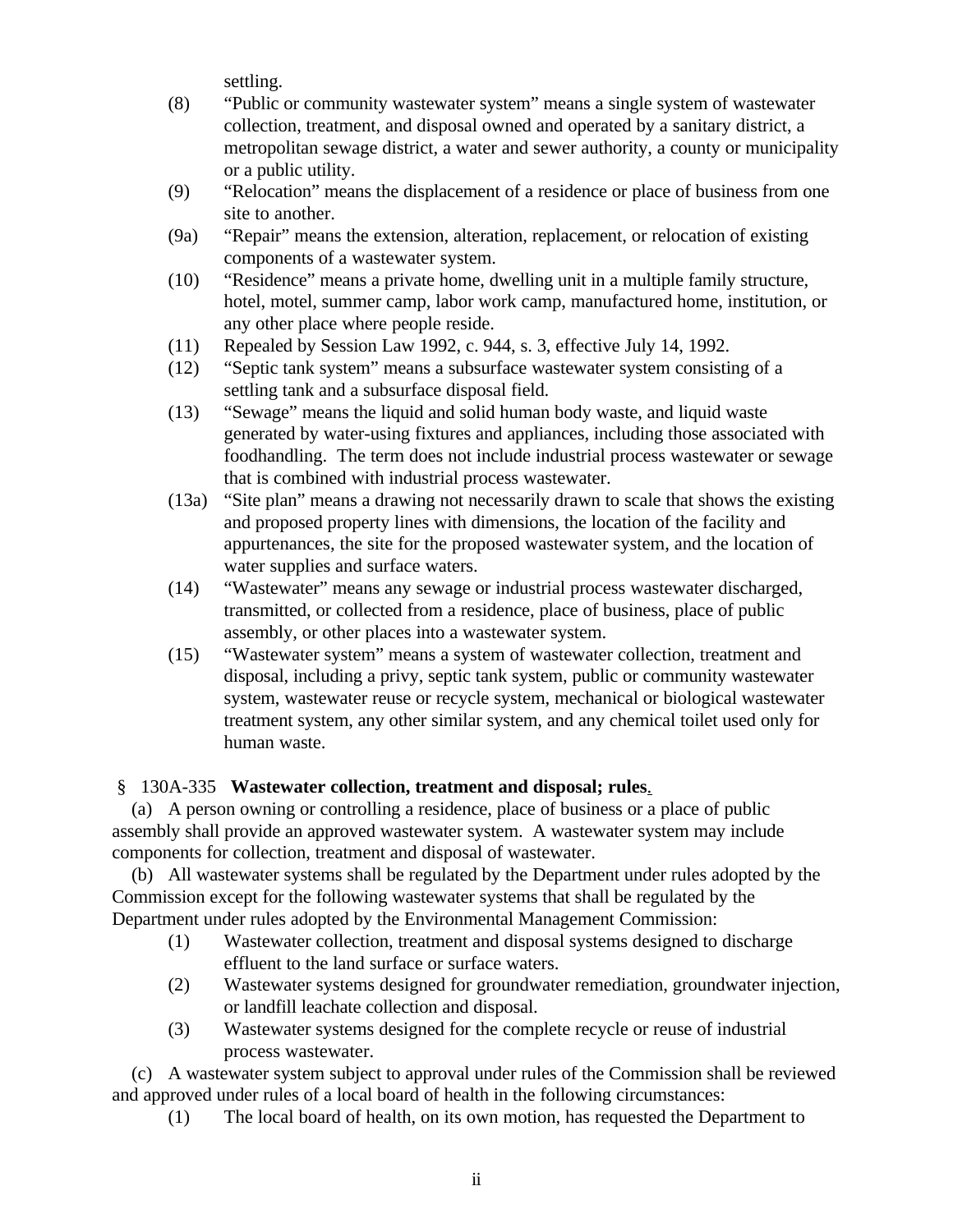review its proposed rules concerning wastewater systems; and

- (2) The local board of health has adopted by reference the wastewater system rules adopted by the Commission, with any more stringent modifications or additions deemed necessary by the local board of health to protect the public health; and
- (3) The Department has found that the rules of the local board of health concerning wastewater collection, treatment and disposal systems are at least as stringent as rules adopted by the Commission and are sufficient and necessary to safeguard the public health.

 (d) The Department may, upon its own motion, upon the request of a local board of health or upon the request of a citizen of an affected county, review its findings under subsection (c) of this section. The Department shall review its findings under subsection (c) of this section upon modification by the Commission of the rules applicable to wastewater systems. The Department may deny, suspend, or revoke the approval of local board of health wastewater system rules upon a finding that the local wastewater rules are not as stringent as rules adopted by the Commission, are not sufficient and necessary to safeguard the public health, or are not being enforced. Suspension and revocation of approval shall be in accordance with G.S. 130A-23.

 (e) The rules of the Commission and the rules of the local board of health shall address at least the following: Wastewater characteristics; Design unit; Design capacity; Design volume; Criteria for the design, installation, operation, maintenance and performance of wastewater collection, treatment and disposal systems; Soil morphology and drainage; Topography and landscape position; Depth to seasonally high water table, rock, and water impeding formations; Proximity to water supply wells, shellfish waters, estuaries, marshes, wetlands, areas subject to frequent flooding, streams, lakes, swamps, and other bodies of surface or ground waters; Density of wastewater collection, treatment and disposal systems in a geographical area; Requirements for issuance, suspension and revocation of permits; and Other factors which affect the effective operation and performance of wastewater collection, treatment and disposal systems. The rules regarding required design capacity and required design volume for wastewater systems shall provide that exceptions may be granted upon a showing that a system is adequate to meet actual daily water consumption.

 (f) The rules of the Commission and the rules of the local board of health shall classify sanitary systems of wastewater collection, treatment and disposal according to size, type of treatment and any other appropriate factors. The rules shall provide construction requirements, including pretreatment and system control requirements, standards for operation, maintenance, monitoring, reporting, and ownership requirements for each classification of systems of wastewater collection, treatment and disposal in order to prevent, as far as reasonably possible, any contamination of the land, groundwater and surface waters. The Department and local health departments may impose conditions on the issuance of permits and may revoke the permits for failure of the system to satisfy the conditions, the rules or this Article. Permits other than improvement permits shall be valid for a period prescribed by rule. Improvement permits shall be valid upon a showing satisfactory to the Department or the local health department that the site and soil conditions are unaltered, that the facility, design wastewater flow, and wastewater characteristics are not increased, and that a wastewater system can be installed that meets the permitting requirements in effect on the date the improvement permit was issued. Improvement permits for which a plat is provide provided shall be valid without expiration. Improvement permits for which a site plan is provided shall be valid for five years. The period of time for which the permit is valid and a statement that the permit is subject to revocation if the site plan or plat, whichever is applicable, or the intended use changes shall be displayed prominently on both the application form for the permit and the permit.

(f1) A preconstruction conference with the owner or developer, or an agent of the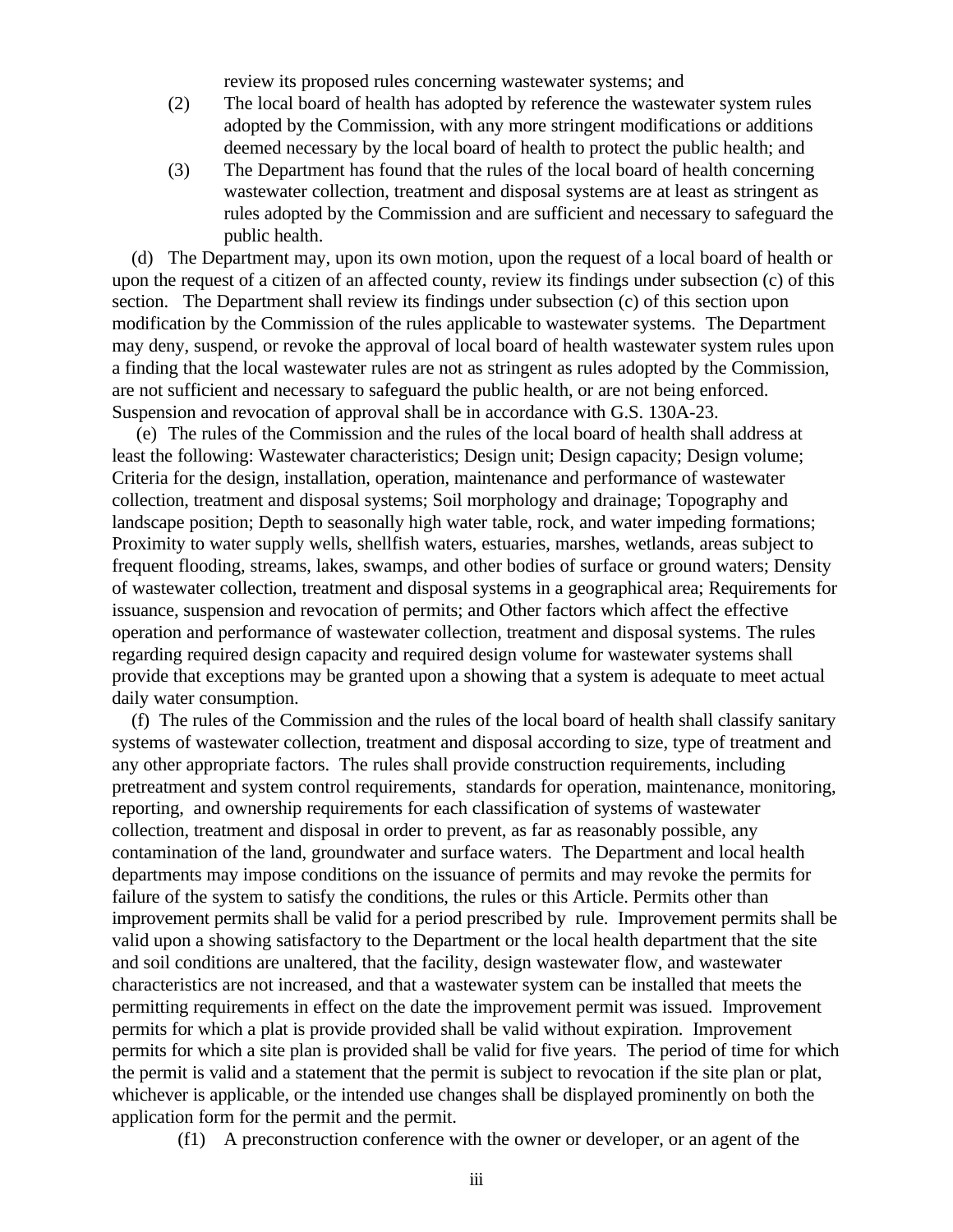owner or developers, and a representative of the local health department shall be required for any authorization for wastewater system construction issued with an improvement permit under G.S. 130-336 when the authorization is greater than five years old. Following the conference, the local health department shall issue a revised authorization for wastewater system construction that includes current technology that can reasonably be expected to improve the performance of the system.

(g) Prior to denial of an improvement permit, the local health department shall advise the applicant of possible site modifications or alternative systems, and shall provide a brief description of those systems. When an improvement permit is denied, the local health department shall issue the site evaluation in writing stating the reasons for the unsuitable classification. The evaluation shall also inform the applicant of the right to an informal review by the Department, the right to appeal under G.S. 130A-24, and to have the appeal held in the county in which the site for which the improvement permit was requested is located.

(h) Except as provided in this subsection, a chemical or portable toilets may be placed at any location where the chemical or portable toilet can be operated and maintained under sanitary conditions. A chemical or portable toilet shall not be used as a replacement or substitute for a water closet or urinal where a water closet or urinal connected to a permanent wastewater treatment system is required by the North Carolina State Building Code, except that a chemical or portable toilet may be used to supplement a water closet or urinal during periods of peak use. A chemical or portable toilet shall not be used as an alternative to the repair of a water closet, urinal, or wastewater treatment system. It shall be unlawful to discharge sewage or other waste from a chemical or portable toilet used for human waste except into a wastewater system that has been approved by the Department under rules adopted by the Commission or by the Environmental Management Commission or at a site that is permitted by the Department under G.S. 130A-291.1.

## § 130A-336. **Improvement permit and authorization for wastewater system construction required.**

(a) Any proposed site for a residence, place of business or place of public assembly in an area not served by an approved wastewater system shall be evaluated by the local health department in accordance with rules adopted pursuant to this Article. An improvement permit shall be issued in compliance with the rules adopted pursuant to this Article. An improvement permit shall include:

- (1) For permits that are valid without expiration, a plat, or, for permits that are valid for five years, a site plan.
- (2) A description of the facility the proposed site is to serve.
- (3) The proposed wastewater system and its location.
- (4) The design wastewater flow and characteristics.
- (5) The conditions for any site modifications.
- (6) Any other information required by the rules of the Commission.

The improvement permit shall not be affected by change in ownership of the site for the wastewater system provided both the site for the wastewater system and the facility the system serves are unchanged and remain under the ownership or control of the person owning the facility. No person shall commence or assist in the construction, location or relocation of a residence, place of business or place of public assembly in an area not served by an approved wastewater system unless an improvement permit and an authorization for wastewater system construction are obtained from the local health department. This requirement shall not apply to a manufactured residence exhibited for sale or stored for later sale and intended to be located at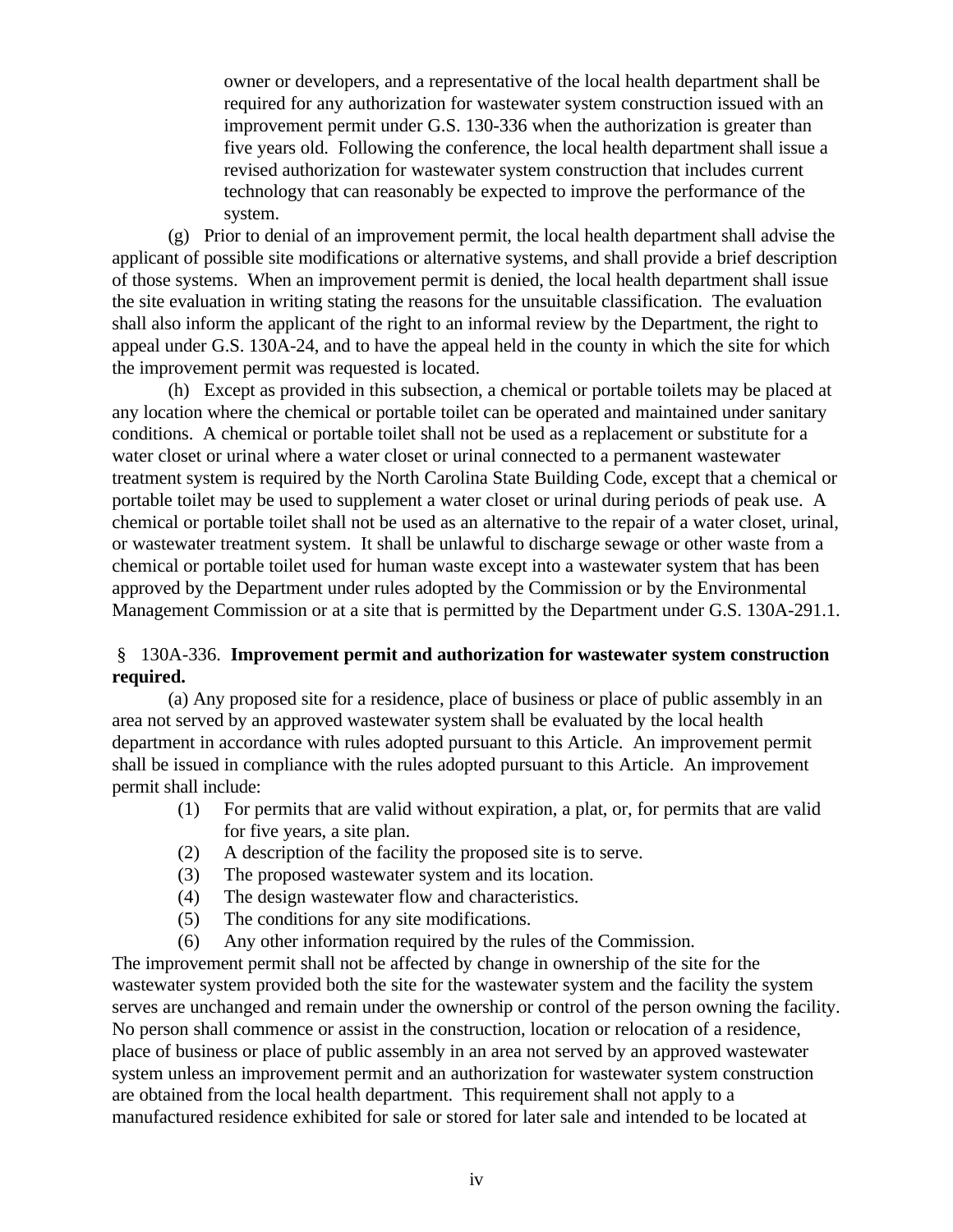another site after sale.

(b) The local health department shall issue an authorization for wastewater system construction authorizing work to proceed and the installation or repair of a wastewater system when it has determined after a field investigation that the system can be installed and operated in compliance with this Article and Rules adopted pursuant to this Article. This authorization for wastewater system construction shall be valid for a person equal to the period of validity of the improvement permit, not to exceed five years, and may be issued at the same time the improvement permit is issued. No person shall commence or assist in the installation, construction, or repair of a wastewater system unless an improvement permit and an authorization for wastewater system construction has been obtained from the Department or the local health department. No improvement permit or authorization for wastewater system construction shall be required for maintenance of a wastewater system. The Department and the local health department may impose conditions on the issuance of an improvement permit and an authorization for wastewater system construction.

(c) Unless the Commission otherwise provides by rule, plans, and specifications for all wastewater systems designed for the collection, treatment, and disposal of industrial process wastewater shall be reviewed and approved by the Department prior to issuance of an authorization for wastewater system construction by the local health department.

(d) If a local health department repeatedly fails to issue or deny improvement permits for conventional septic tank systems within 60 days of receiving completed applications for the permits, then the Department of Environment, Health and Natural Resources may withhold public health funding from that local health department.

### § 130A-337. **Inspection; operation permit required.**

(a) No system of wastewater collection, treatment and disposal shall be covered or placed into use by an person until an inspection by the local health department has determined that the system has been installed or repaired in accordance with any conditions of the improvement permit, the rules and this Article.

(b) Upon determining that the system is properly installed or repaired and that the system is capable of being operated in accordance with the conditions of the improvement permit, the rules, this Article and any conditions to be imposed in the operation permit, as applicable, the local health department shall issue an operation permit authorizing the residence, place of business or place of public assembly to be occupied and for the system to be placed into use or reuse.

(c) Upon determination that an existing wastewater system has a valid operation permit and is operating properly in a manufactured home park, the local health department shall issued authorization in writing for a manufactured home to be connected to the existing system and to be occupied. Notwithstanding G.S. 130A-336, an improvement permit is not required for the connection of a manufactured home to an existing system with a valid operation permit in a manufactured home park.

(d) No person shall occupy a residence, place of business or place of public assembly, or place a wastewater system into use or reuse for a residence, place of business or place of public assembly until an operation permit has been issued or authorization has been obtained pursuant to G.S. 130A-337(c).

## § 130A-338. **Authorization for wastewater system construction required before other permits to be issued.**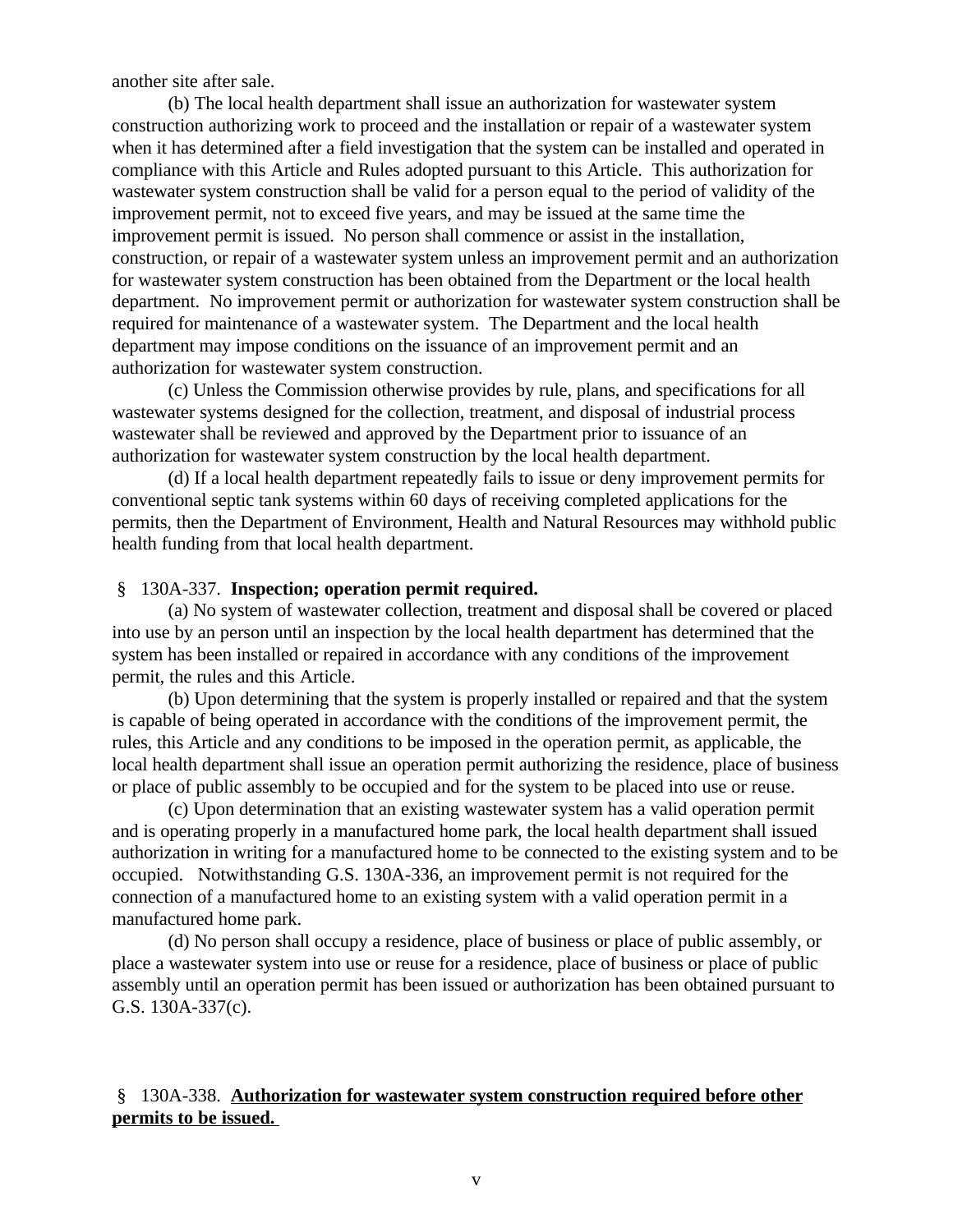Where construction, location or relocation is proposed to be done upon a residence, place of business or place of public assembly, no permit required for electrical, plumbing, heating, air conditioning or other construction, location or relocation activity under any provision of general or special law shall be issued until an authorization for wastewater system construction has been issued under G.S. 130A-336 or authorization has been obtained under G.S. 130A-337(c).

### § 130A-339. **Limitation on electrical service.**

No person shall allow permanent electrical service to a residence, place of business or place of public assembly upon construction, location or relocation until the official electrical inspector with jurisdiction as provided in G.S. 143-143.2 certifies to the electrical supplier that the required improvement permit authorization for wastewater system construction and an operation permit or authorization under G.S. 130A-337(c) has been obtained. Temporary electrical service necessary for constructing a residence, place of business or place of public assembly can be provided under compliance with G.S. 130A-338.

### § 130A-340. **Review procedures and appeals**.

The Department, upon request by an applicant for an improvement permit, shall provide a technical review of any scientific data and system design submitted by the applicant. The data and system design shall be evaluated by professional peers of those who prepared the data and system design. The results of the technical review shall be available prior to a decision by the local health department and shall not affect an applicant's right to a contested hearing under Chapter 150B of the General Statutes.

### § 130A-341. **Consideration of a site with existing fill**.

Upon application to the local health department, a site that has existing fill, including one on which fill material was placed prior to July 1, 1977, and that has sand or loamy sand for a depth of at least 36 inches below the existing ground surface, shall be evaluated for an on-site wastewater system. The Commission shall adopt rules to implement this Section.

### § 130A-342. **Aerobic systems.**

(a) Individual aerobic sewage treatment plants that are approved and listed in accordance with the standards adopted by the National Sanitation Foundation, Inc. for Class I sewage treatment plants as set out in Standard 40, as amended, shall be permitted under rules promulgated by the Commission. The Commission may establish standards in addition to those set by the National Sanitation Foundation, Inc.

(b) A permitted plant shall be operated and maintained by a certified wastewater treatment facility operator.

(c) The performance of individual aerobic treatment plans is to be documented by the counties and sent to the Department of Environment, Health and Natural Resources annually.

### § 130A-343. **Experimental and innovative systems permitted.**

(a) The Commission shall adopt rules for the approval and permitting of experimental and innovative wastewater systems. The rules shall address the criteria to be considered prior to issuing a permit for such a system, requirements for preliminary design plans and specifications that must be submitted, methodology to be used, standards for monitoring and evaluating the system, research evaluation of the system, the plan of work for monitoring system performance and maintenance, and any additional matters the Commission deems appropriate.

(b) The Commission shall adopt rules governing the operation and maintenance of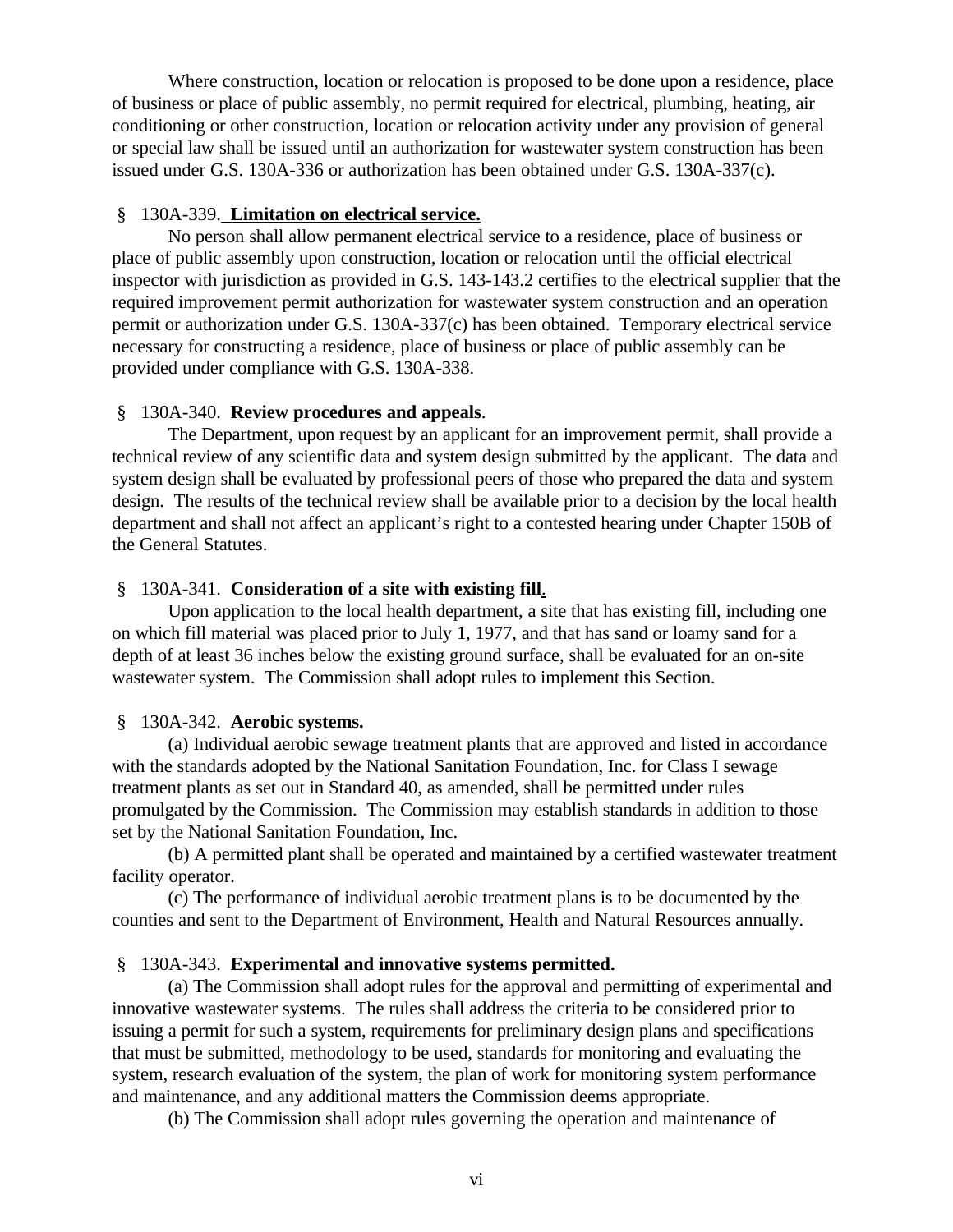experimental and innovative wastewater systems approved and permitted under subsection (a) of this section.

(c) The Department shall provide a listing of all approved experimental and innovative wastewater systems to the local health departments annually, and more frequently, when the Department makes a final agency decision on a new system.

- § 130A-344. is repealed.
- § 130A-345: Reserved for future codification purposes.

Amendments to Article 11 (HB-912 - ratified June 19, 1995, SB-687-ratified June 20, 1996 and HB-53-ratified August 3, 1996) became effective October 1, 1995, June 20, 1996 and August 3, 1996, respectively and apply to all improvement permits and authorizations to construct issued on or after their respective effective dates.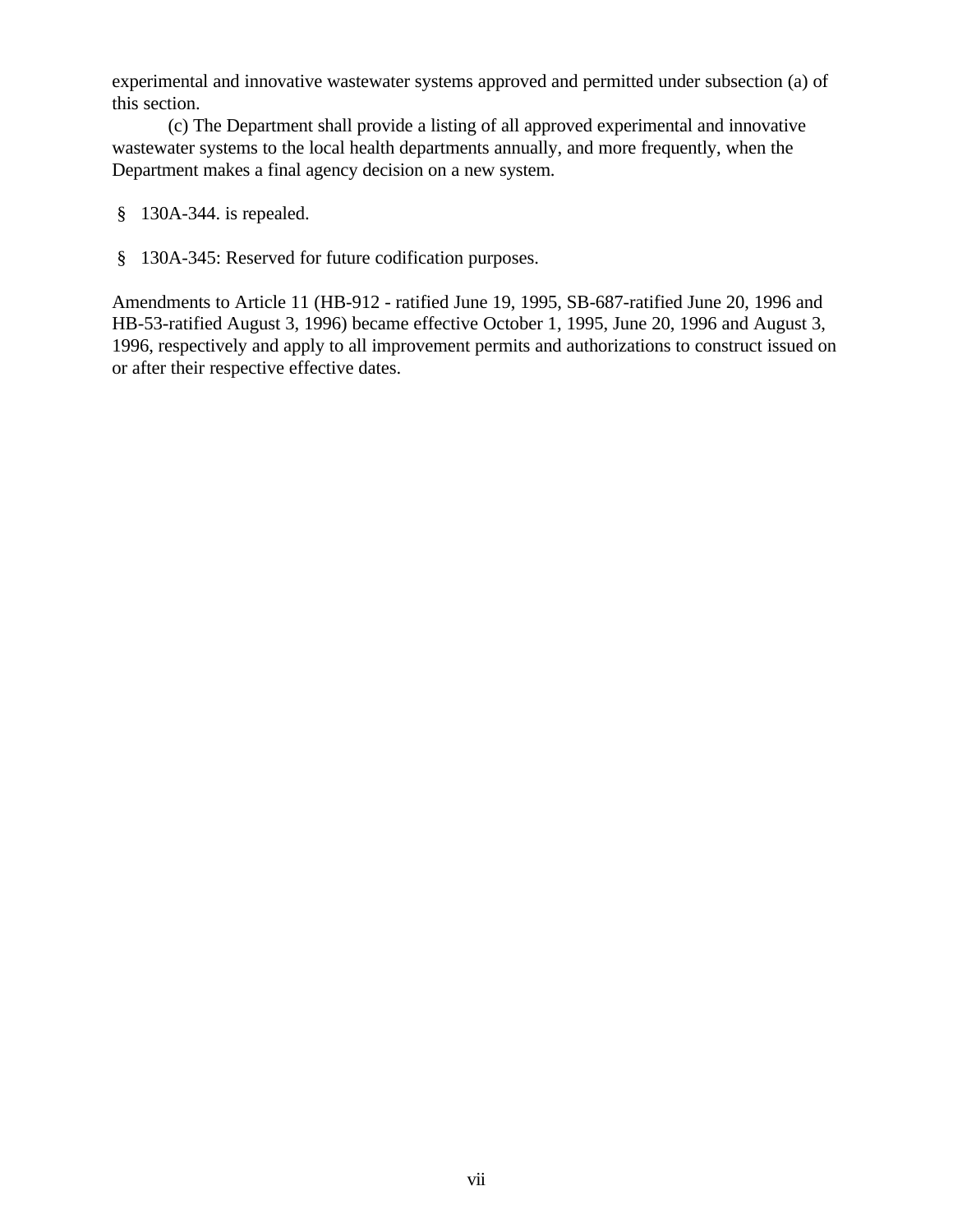## **CONTENTS**

### ARTICLE 11 OF CHAPTER 130A, SANITARY SEWAGE SYSTEMS

| LAW      |                                                      |                        | PAGE |
|----------|------------------------------------------------------|------------------------|------|
| 130A-333 | Purpose                                              | $\mathbf{1}$           |      |
| 130A-334 | Definitions                                          | 1                      |      |
| 130A-335 | Wastewater collection, treatment and disposal; rules | . .<br>$\overline{11}$ |      |
| 130A-336 | Improvement permit required                          | iv                     |      |
| 130A-337 | Inspection; operation permit or certificate          |                        |      |
|          | of completion required                               | V                      |      |
| 130A-338 | Improvement permit or authorization required before  |                        |      |
|          | other permits to be issued                           | V1                     |      |
| 130A-339 | Limitation on electrical service                     | V1                     |      |
| 130A-340 | Review procedures and appeals                        | V <sub>1</sub>         |      |
| 130A-341 | Consideration of a site with existing fill           | V1                     |      |
| 130A-342 | Aerobic systems                                      | Vİ.                    |      |
| 130A-343 | Experimental and innovative systems permitted        | V1                     |      |

#### SECTION. 1900 SEWAGE TREATMENT AND DISPOSAL SYSTEMS

| <b>RULE</b>                                                         | <b>PAGE</b>              |    |
|---------------------------------------------------------------------|--------------------------|----|
| .1934 - Scope                                                       | 4                        |    |
| .1935 - Definitions                                                 | $\overline{\mathcal{L}}$ |    |
| .1936 - Requirements for Sewage Treatment and Disposal              | $\overline{7}$           |    |
| (Repealed Eff. January 1, 1990)                                     |                          |    |
| .1937 - Permits                                                     | 7                        |    |
| .1938 - Responsibilities                                            |                          | 9  |
| .1939 - Site Evaluation                                             | 11                       |    |
| .1940 - Topography and Landscape Position                           | 11                       |    |
| .1941 - Soil Characteristics (Morphology)                           | 12                       |    |
| .1942 - Soil Wetness Conditions                                     |                          | 14 |
| .1943 - Soil Depth                                                  | 14                       |    |
| .1944 - Restrictive Horizons                                        | 15                       |    |
| .1945 - Available Space                                             | 15                       |    |
| .1946 - Other Applicable Factors                                    | 16                       |    |
| .1947 - Determination of Overall Site Suitability                   | 16                       |    |
| .1948 - Site Classification                                         | 17                       |    |
| .1949 - Sewage Flow Rates for Design Units                          | 17                       |    |
| .1950 - Location of Sanitary Sewage Systems                         | 20                       |    |
| .1951 - Applicability of Rules                                      | 22                       |    |
| .1952 - Septic Tank, Dosing Tank and Lift Station Design            | 23                       |    |
| .1953 - Prefabricated Septic Tanks and Pump Tanks                   | 27                       |    |
| .1954 - Minimum Standards for Precast Reinforced Concrete Tanks     | 27                       |    |
| .1955 - Design Criteria for Conventional Sewage Systems             | 30                       |    |
| .1956 - Modifications to Septic Tank Systems                        | 34                       |    |
| .1957 - Design Criteria for Design of Alternative Sewage Systems    | 38                       |    |
| .1958 - Non-Ground Absorption Sewage Treatment Systems              | 47                       |    |
| .1959 - Privy Construction                                          | 47                       |    |
| .1960 - Maintenance of Privies                                      | 48                       |    |
| .1961 - Maintenance of Sewage Systems                               | 48                       |    |
| .1962 - Applicability                                               | 51                       |    |
| .1963 - Disuse of Sewage System                                     | 52                       |    |
| (Repealed Eff. August 1, 1988)                                      |                          |    |
| .1964 - Interpretation and Technical Assistance                     | 52                       |    |
| .1965 - Appeals Procedure                                           | 52                       |    |
| .1966 - Severability                                                | 52                       |    |
| .1967 - Injunctions                                                 | 53                       |    |
| .1968 - Penalties                                                   | 53                       |    |
| .1969 - Experimental and Innovative Systems, Components, or Devices | 53                       |    |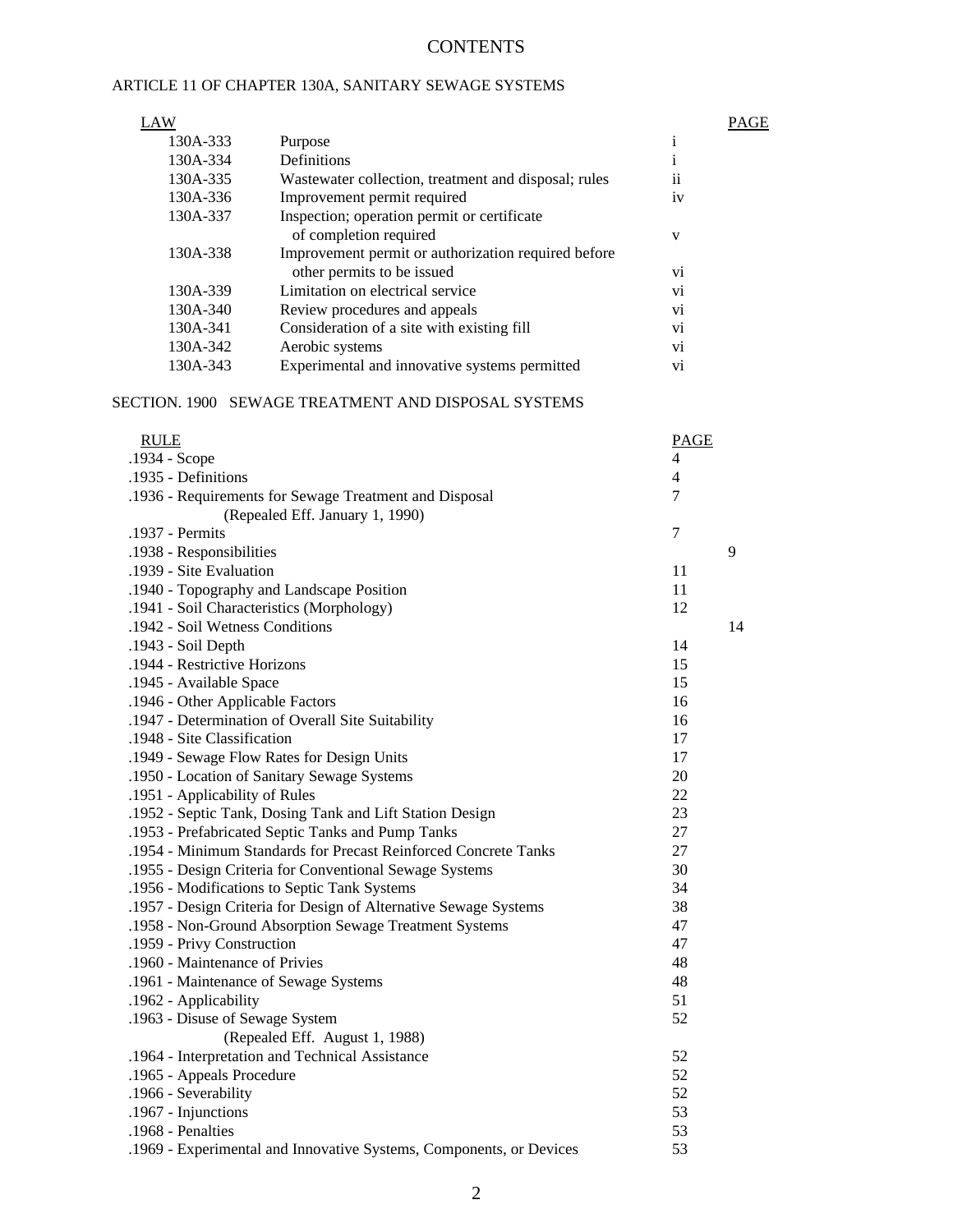## **SECTION .1900 - SEWAGE TREATMENT AND DISPOSAL SYSTEMS**

Rules .1901 - .1968 of Title 15A Subchapter 18A of the North Carolina Administrative Code (T15A.18A .1901-.1968); has been transferred and recodified from Rules .1901 - .1968 of Title 10 Subchapter 10A of the North Carolina Administrative Code (T10.10A.1901-.1968), effective April 4, 1990.

**.1901 PURPOSE**

- **.1902 PROPER DISPOSAL**
- **.1903 DEFINITIONS**
- **.1904 SEWAGE DISPOSAL REQUIREMENTS**
- **.1905 PRIVY AND SEPTIC TANK CONSTRUCTION**
- **.1906 PREFABRICATED TANKS**
- **.1907 MINIMUM STANDARDS FOR PREFABRICATED SEPTIC TANKS**
- **.1908 SITE EVALUATION**
- **.1909 APPLICATION RATES**
- **.1910 SITE CLASSIFICATION**
- **.1911 SPACE REQUIREMENTS**
- **.1912 LOCATION OF SEPTIC TANK SYSTEMS AND PRIVIES**
- **.1913 MAINTENANCE OF PRIVIES**
- **.1914 MAINTENANCE OF SEPTIC TANK SYSTEMS**
- **.1915 PERMITS**
- **.1916 RESPONSIBILITIES**
- **.1917 TECHNICAL GUIDE**
- **.1918 SITE FACTORS**
- **.1919 TOPOGRAPHY**
- **.1920 SOIL CHARACTERISTICS**
- **.1921 PERCOLATION TESTS**
- **.1922 DETERMINATION OF SOIL SUITABILITY**
- **.1923 AVAILABLE SPACE**
- **.1924 OTHER APPLICABLE FACTORS**
- **.1925 ESTIMATES OF SEWAGE QUANTITIES**
- **.1926 POSSIBLE MODIFICATIONS OF INITIAL CLASSIFICATIONS**
- **.1927 INTERPRETATION AND TECHNICAL ASSISTANCE**
- **.1928 APPLICABILITY OF RULES**
- **.1929 EXEMPTION**
- **.1930 DISUSE OF SEWAGE SYSTEM**
- **.1931 VIOLATIONS**
- **.1932 CONFLICTING RULES REPEALED**
- **.1933 SEVERABILITY**

*History Note: Statutory Authority G. S. 130-160; 166.23 through 166.28; Eff. July 1, 1977; Readopted Eff. December 5, 1977; Amended Eff. July 1, 1982; March 31, 1981; June 30, 1980; Repealed Eff. July 1, 1982.*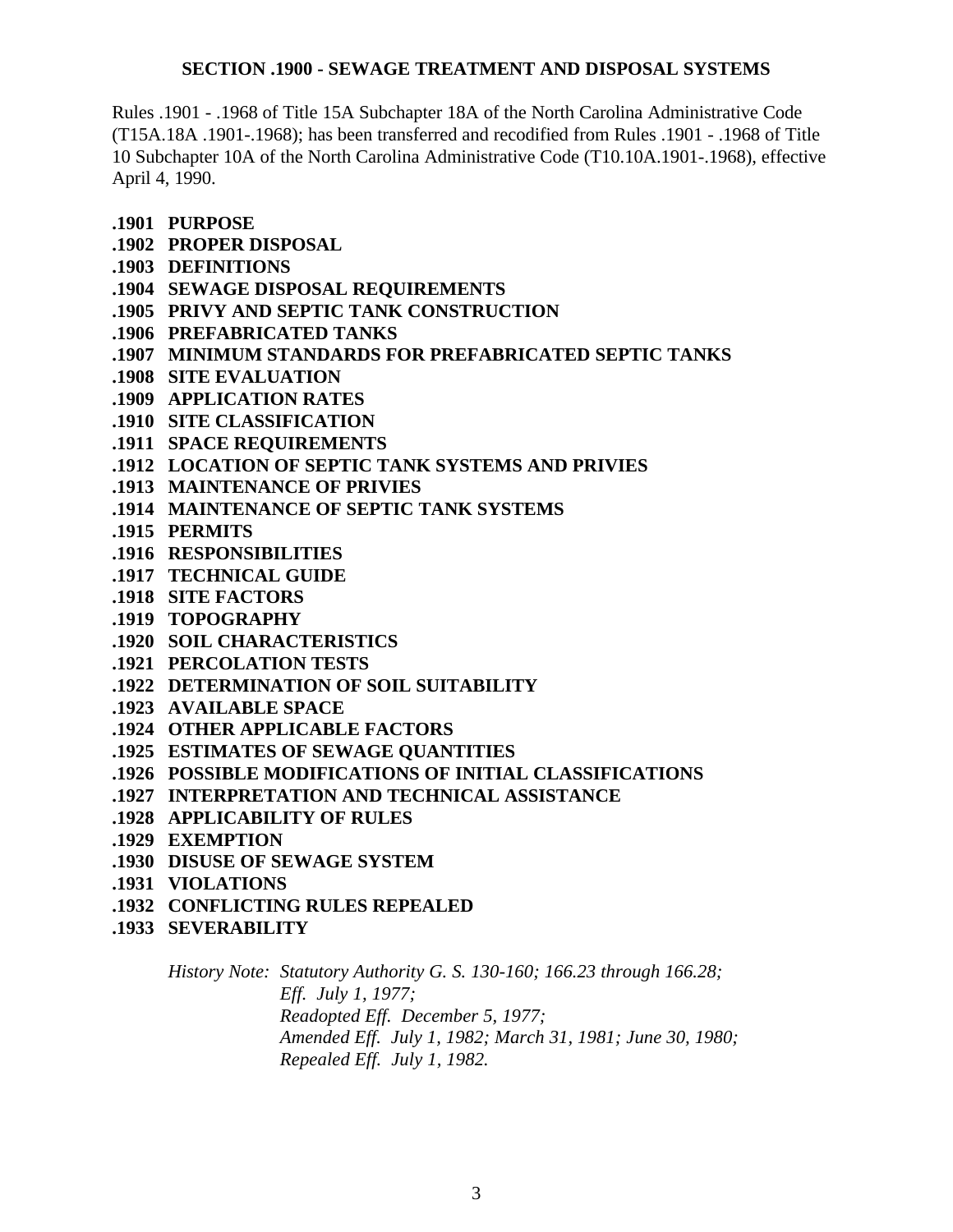### **.1934 SCOPE**

 The rules contained in this Section shall govern the treatment and disposal of domestic type sewage from septic tank systems, privies, incinerating toilets, mechanical toilets, composting toilets, recycling toilets, or other such systems serving single or multiple-family residences, places of business, or places of public assembly, the effluent from which is designed not to discharge to the land surface or surface waters.

*History Note: Statutory Authority G.S. 130-335(e); Eff. July 1, 1982; Amended Eff. December 1, 1990.*

### .**1935 DEFINITIONS**

The following definitions shall apply throughout this Section:

- (1) "Alluvial Soils" means stratified soils without distinct horizons, deposited by flood waters.
- (2) "Alternative System" means any approved ground absorption sewage treatment and disposal system other than an approved privy or an approved septic tank system.
- (3) "Approved" means that which has been considered acceptable to the State or local health department.
- (4) "Approved Privy" means a fly-tight structure consisting of a pit, floor slab, and seat riser constructed in accordance with Rule .1959 of this Section.
- (5) "Approved Public or Community Sewage System" means a single system of sewage collection, treatment, and disposal owned and operated by a sanitary district, a metropolitan sewage district, a water and sewer authority, a county or municipality, or a public utility, constructed and operated in compliance with applicable requirements of the Division of Environmental Management.
- (6) "Areas subject to frequent flooding" means those areas inundated at a 10-year or less frequency and includes alluvial soils and areas subject to tidal or storm overwash.
- (7) "Collection sewer" means gravity flow pipelines, force mains, effluent supply lines, and appliances appurtenant thereto, used for conducting wastes from building drains to a treatment system or to a ground absorption sewage treatment and disposal system.
- (8) "Designated wetland" means an area on the land surface established under the provisions of the Coastal Area Management Act or the Federal Clean Water Act.
- (9) "Design unit" means one or more dwelling units, places of business, or places of public assembly on:
	- (a) a single lot or tract of land;
	- (b) multiple lots or tracts of land served by a common ground absorption sewage treatment and disposal system; or
	- (c) a single lot or tract of land or multiple lots or tracts of land where the dwelling units, places of business or place of public assembly are under multiple ownership (e.g. condominiums) and are served by a ground absorption system or multiple ground absorption systems which are under common or joint ownership or control.
- (10) "Dwelling unit" means any room or group of rooms located within a structure and forming a single, habitable unit with facilities which are used or intended to be used for living, sleeping, bathing, toilet usage, cooking, and eating.
- (11) "Effluent" means the liquid discharge of a septic tank or other sewage treatment device.
- (12) "Ground absorption sewage treatment and disposal system" means a system that utilizes the soil for the subsurface disposal of partially treated or treated sewage effluent.
- (13) "Horizon" means a layer of soil, approximately parallel to the surface, that has distinct characteristics produced by soil forming processes.
- (14) "Local health department" means any county, district, or other health department authorized to be organized under the General Statutes of North Carolina.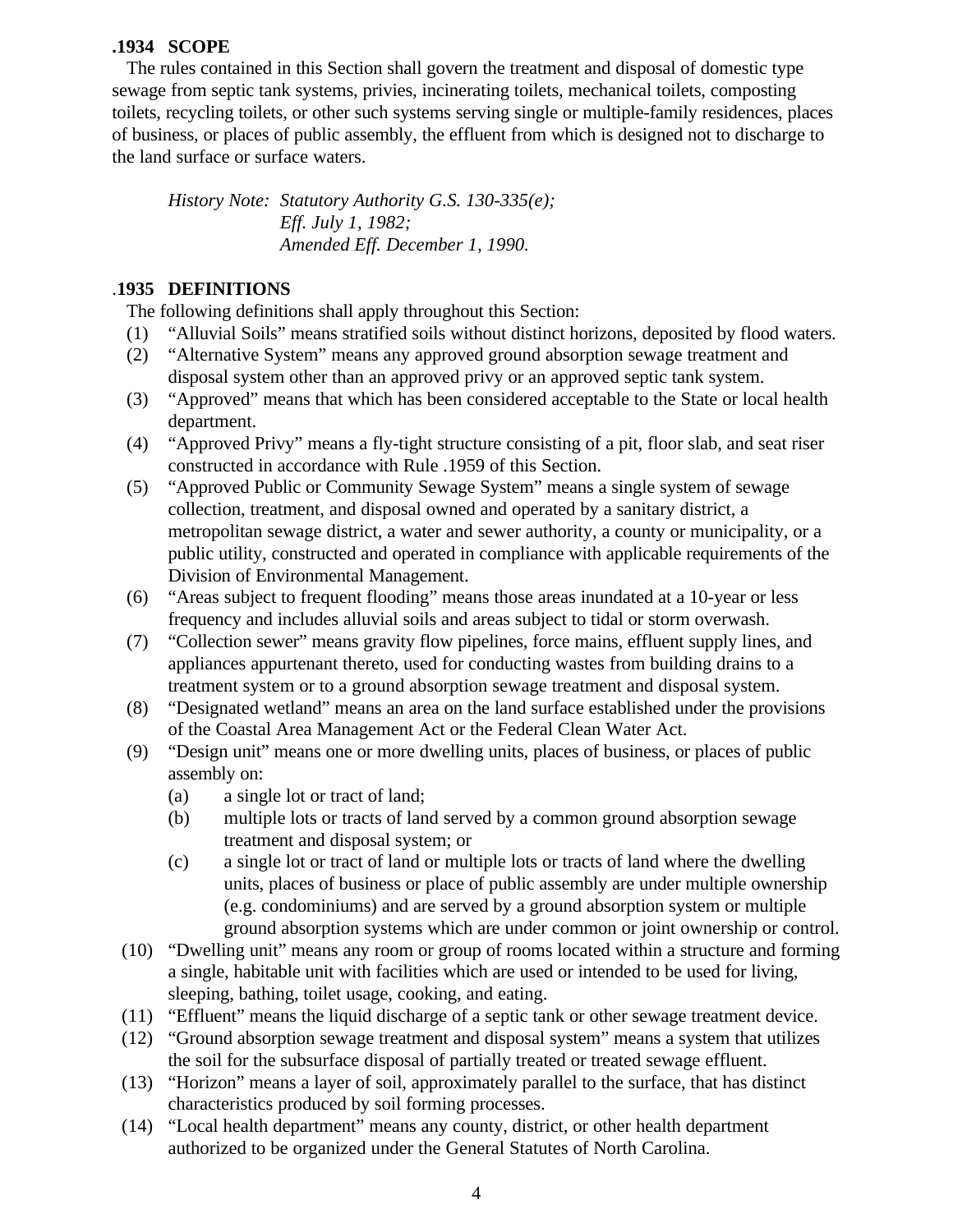- (15) "Mean high water mark" means, for coastal waters having six inches or more lunar tidal influence, the average height of the high water over a 19 year period as may be ascertained from National Ocean Survey or U.S. Army Corps of Engineers tide stations data or as otherwise determined under the provisions of the Coastal Area Management Act.
- (16) "Naturally occurring soil" means soil formed in place due to natural weathering processes and being unaltered by filling, removal, or other man-induced changes other than tillage.
- (17) "Nitrification field" means the area in which the nitrification lines are located.
- (18) "Nitrification lines" means approved pipe, specially designed porous blocks, or other approved materials which receive partially treated sewage effluent for distribution and absorption into the soil beneath the ground surface.
- (19) "Nitrification trench", also referred to as a sewage absorption trench, means a ditch into which a single nitrification line is laid and covered by soil.
- (20) "Non-ground absorption sewage treatment system" means a facility for waste treatment designed not to discharge to the soil, land surface, or surface waters, including but not limited to, approved vault privies, incinerating toilets, mechanical toilets, composting toilets, chemical toilets, and recycling systems.
- (21) "Organic soils" means those organic mucks and peats consisting of more than 20 percent organic matter (by dry weight) and 18 inches or greater in thickness.
- (22) "Parent material" means the mineral matter that is in its present position through deposition by water, wind, gravity or by decomposition of rock and exposed at the land surface or overlain by soil or saprolite.
- (23) "Ped" means a unit of soil structure, such as an aggregate, crumb, prism, block, or granule formed by natural processes.
- (24) "Perched water table" means a saturated zone, generally above the natural water table, as identified by drainage mottles caused by a restrictive horizon.
- (25) "Person" means any individual, firm, association, organization, partnership, business trust, corporation, company, or unit of local government.
- (26) "Place of business" means any store, warehouse, manufacturing establishment, place of amusement or recreation, service station, foodhandling establishment, or any other place where people work or are served.
- (27) "Place of public assembly" means any fairground, auditorium, stadium, church, campground, theater, school, or any other place where people gather or congregate.
- (28) "Privy building" means and includes any and all buildings which are used for privacy in the acts of urination and defecation which are constructed over pit privies and are not connected to a ground absorption sewage treatment and disposal system or a public or community sewage system.
- (29) "Public management entity" means a city (G.S. 160A, Article 16), county (G.S. 153A, Article 15), interlocal contract (G.S. 153A, Article 16), joint management agency (G.S. 160A-461 -462), county service district (G.S. 153A, Article 16), county water and sewer district (G.S. 162A, Article 6), sanitary district (G.S. 130A, Article 2), water and sewer authority (G.S. 162A, Article 1), metropolitan water district (G.S. 162A, Article 4), metropolitan sewerage district (G.S. 162A, Article 5), public utility [G.S. 62-3(23)], county or district health department (G.S. 130A, Article 2), or other public entity legally authorized to operate and maintain on-site sewage systems.
- (30) "Relocation" means the displacement of a residence, place of business, or place of public assembly from one location to another.
- (31) "Repair area" means an area, either in its natural state or which is capable of being modified, consistent with these Rules, which is reserved for the installation of additional nitrification fields and is not covered with structures or impervious materials.
- (32) "Residence" means any home, hotel, motel, summer camp, labor work camp, mobile home, dwelling unit in a multiple-family structure, or any other place where people reside.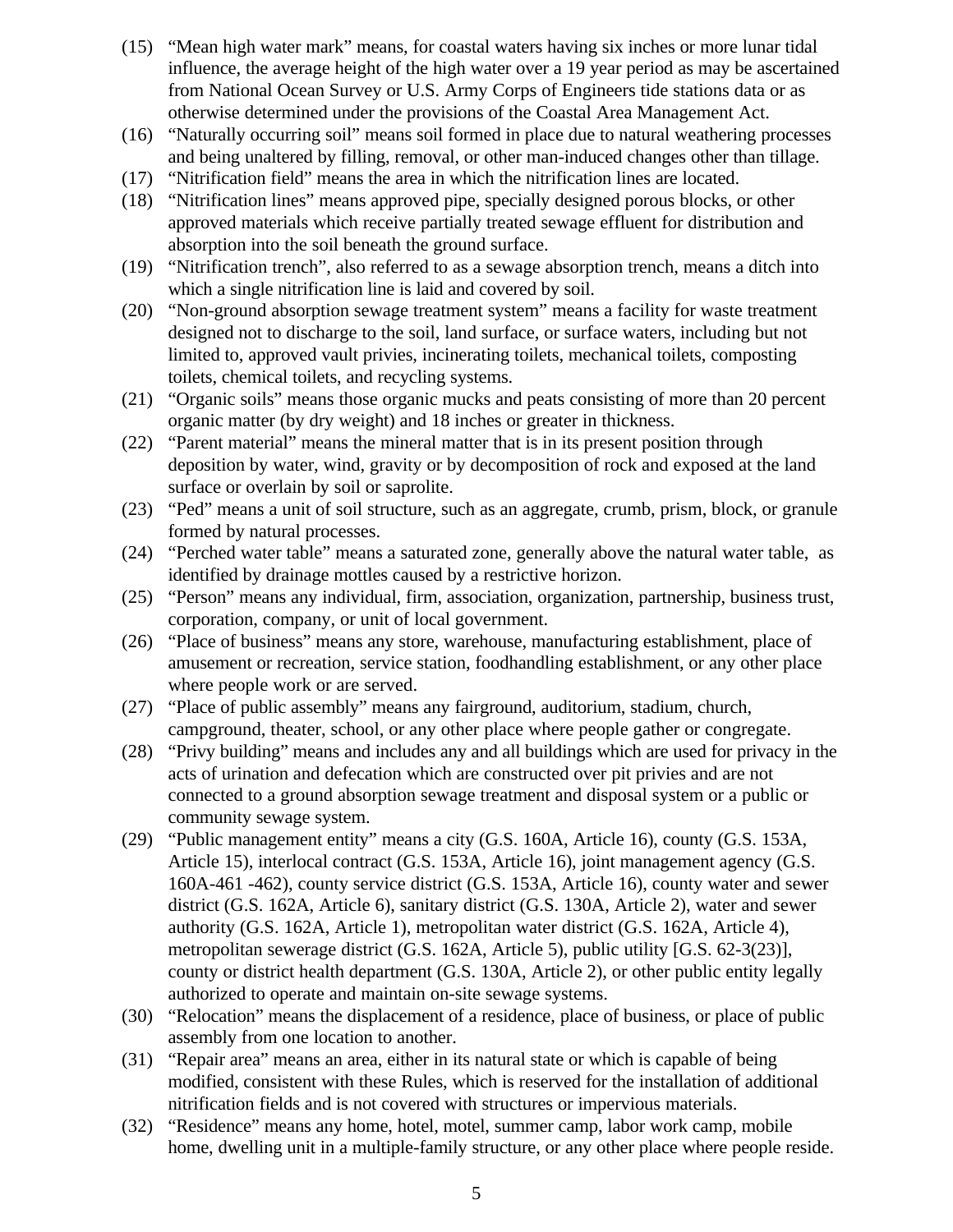- (33) "Restrictive horizon" means a soil horizon that is capable of perching ground water or sewage effluent and that is brittle and strongly compacted or strongly cemented with iron, aluminum, silica, organic matter, or other compounds. Restrictive horizons may occur as fragipans, iron pans or organic pans, and are recognized by their resistance in excavation or in using a soil auger.
- (34) "Rock" means the body of consolidated or partially consolidated material composed of minerals at or below the land surface. Rock includes bedrock and partially weathered rock that is relatively hard and cannot be dug with hand tools. The upper boundary of rock is "saprolite", "soil", or the land surface.
- (35) "Sanitary system of sewage treatment and disposal" means a complete system of sewage collection, treatment and disposal, including approved privies, septic tank systems, connection to public or community sewage systems, incinerators, mechanical toilets, composting toilets, recycling toilets, mechanical aeration systems, or other such systems.
- (36) "Saprolite" means the body of porous material formed in place by weathering of igneous or metamorphic rocks. Saprolite has a massive, rock-controlled structure, and retains the fabric (arrangement of minerals) of its parent rock in at least 50 percent of its volume. Saprolite can be dug with hand tools. The lower limit of saprolite is "rock" and its upper limit is "soil" or the land surface. The term "saprolite" does not include sedimentary parent materials.
- (37) "Septic tank" means a water-tight, covered receptacle designed for primary treatment of sewage and constructed to:
	- (a) receive the discharge of sewage from a building;
	- (b) separate settleable and floating solids from the liquid;
	- (c) digest organic matter by anaerobic bacterial action;
	- (d) store digested solids through a period of detention; and
	- (e) allow clarified liquids to discharge for additional treatment and final disposal.
- (38) "Septic tank system" means a subsurface sanitary sewage system consisting of a septic tank and a subsurface disposal field.
- (39) "Sewage" means the liquid and solid human waste and liquid waste generated by waterusing fixtures and appliances, including those associated with food handling. The term does not include industrial process wastewater or sewage that is combined with industrial process wastewater.
- (40) "Site" means the area in which the sewage treatment and disposal system is to be located and the area required to accommodate repairs and replacement of nitrification field and permit proper functioning of the system.
- (41) "Soil," means the naturally occurring body of porous mineral and organic materials on the land surface. Soil is composed of sand-, silt-, and clay-sized particles that are mixed with varying amounts of larger fragments and some organic material. Soil contains less than 50 percent of its volume as rock, saprolite, or coarse-earth fraction (mineral particles greater than 2.0 millimeters). The upper limit of the soil is the land surface, and its lower limit is "rock", "saprolite", or other parent materials.
- (42) "Soil structure" means the arrangement of primary soil particles into compound particles, peds, or clusters that separated by natural planes of weakness from adjoining aggregates.
- (43) "Soil textural classes" means soil classification based upon size distribution of mineral particles in the fine-earth fraction less than two millimeters in diameter. The fine-earth fraction includes sand (2.0 - 0.05 mm in size), silt (less than 0.05 mm - 0.002 mm or greater in size), and clay (less than 0.002 mm in size) particles. The specific textural classes are defined as follows and as shown in Soil Taxonomy, Appendix I, which is hereby adopted by reference in accordance with G.S. 150B-14(c).
- (a) "Sand" means soil material that contains 85 percent or more of sand; the percentage of silt plus 1.5 times the percentage of clay should not exceed 15.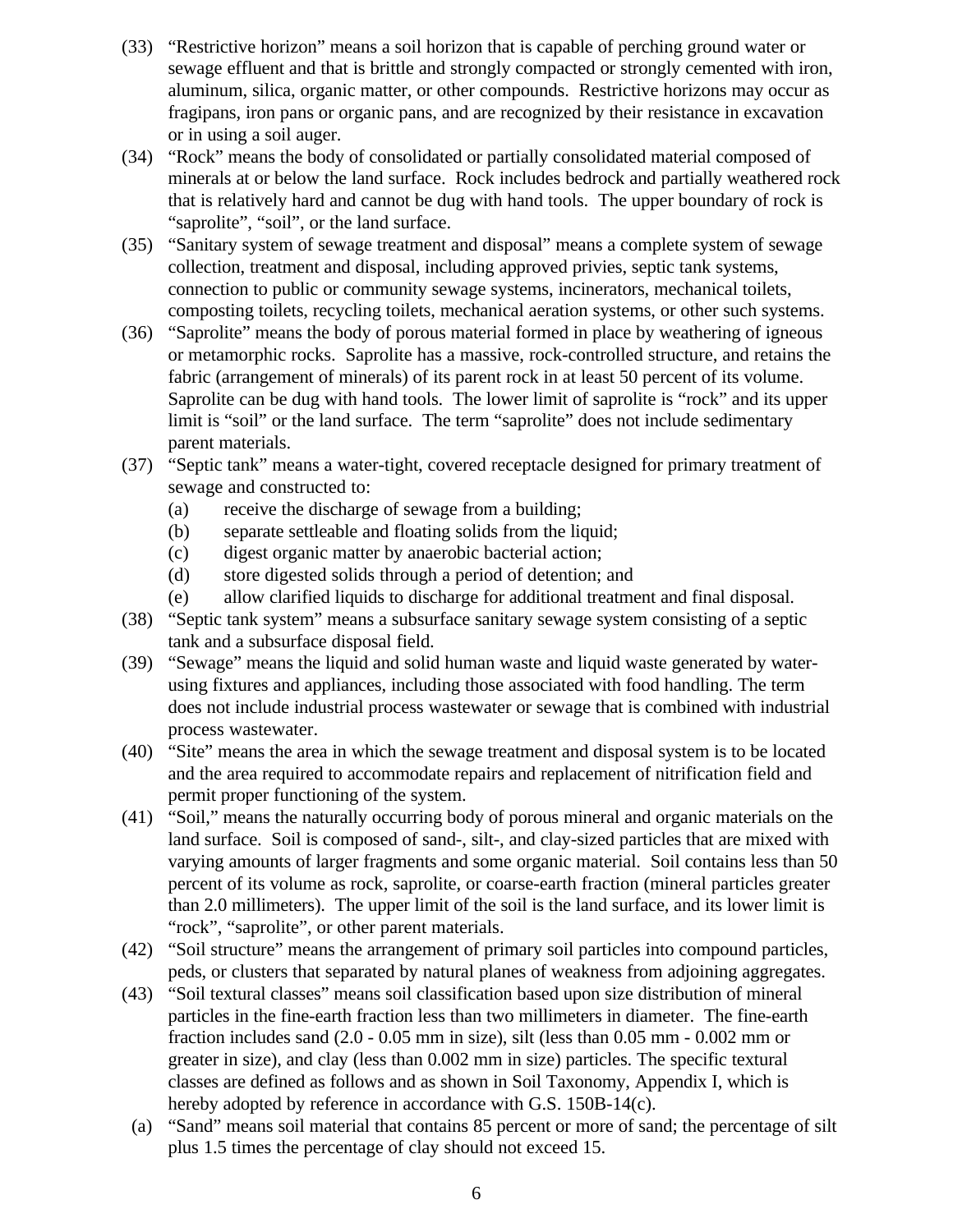- (b) "Loamy sand" means soil material that contains at the upper limit 85 to 90 percent sand, and the percentage silt plus 1.5 times the percentage of clay is not less than 15; at the lower limit it contains not less than 70 to 85 percent sand, and the percentage of silt plus twice the percentage of clay does not exceed 30.
- (c) "Sandy loam" means soil material that contains either 20 percent clay or less, and the percentage of silt plus twice the percentage of clay exceeds 30, and contains 52 percent or more sand; or less than seven percent clay, less that 50 percent silt, and between 43 and 52 percent sand.
- (d) "Loam" means soil material that contains seven to 27 percent clay, 28 to 50 percent silt, and less than 52 percent sand.
- (e) "Silt loam" means soil material that contains 50 percent or more silt and 12 to 27 percent clay; or contains 50 to 80 percent silt and less than 12 percent clay.
- (f) "Silt" means soil material that contains 80 percent or more silt and less than 12 percent clay.
- (g) "Sandy clay loam" means soil material that contains 20 to 35 percent clay, less than 28 percent silt, and 45 percent or more sand.
- (h) "Clay loam" means soil material that contains 27 to 40 percent clay and less than 20 to 45 percent sand.
- (i) "Silty clay loam" means soil material that contains 27 to 40 percent clay and less than 20 percent sand.
- (j) "Sandy clay" means soil material that contains 35 percent or more clay and 45 percent or more sand.
- (k) "Silty clay" means soil material that contains 40 percent or more clay and 40 percent or more silt.
- (l) "Clay" means soil material that contains 40 percent or more clay, less than 45 percent sand, and less than 40 percent silt.
- (44) "State" means the Department of Environment, Health, and Natural Resources, Division of Environmental Health.
- (45) "Stream," means a natural or manmade channel, including groundwater lowering ditches and devices, in which water flows or stands most of the year.
- (46) "Subsurface disposal" means the application of sewage effluent beneath the surface of the ground by distribution through approved nitrification lines.

*History Note: Statutory Authority G.S. 130A-335(e) and (f); Eff. July 1, 1982; Amended Eff. July 1, 1995; January 1, 1990; August 1, 1988; April 1, 1985;*

### **.1936 REQUIREMENTS FOR SEWAGE TREATMENT AND DISPOSAL**

*History Note: Statutory Authority G.S. 130A-335(e); Eff. July 1, 1982. Repealed Eff. January 1, 1990.*

### **.1937 PERMITS**

 (a) An Improvement Permit shall be required in accordance with G.S. 130A-336. Rule .1949 of this Section shall be used to determine whether subsequent additions or modifications increase sewage flow.

 (b) The local health department shall issued an Improvement Permit only after it has determined that the system is designed and can be installed so as to meet the provisions of these Rules. An Improvement Permit shall be valid for 60 months from the date of issue. If the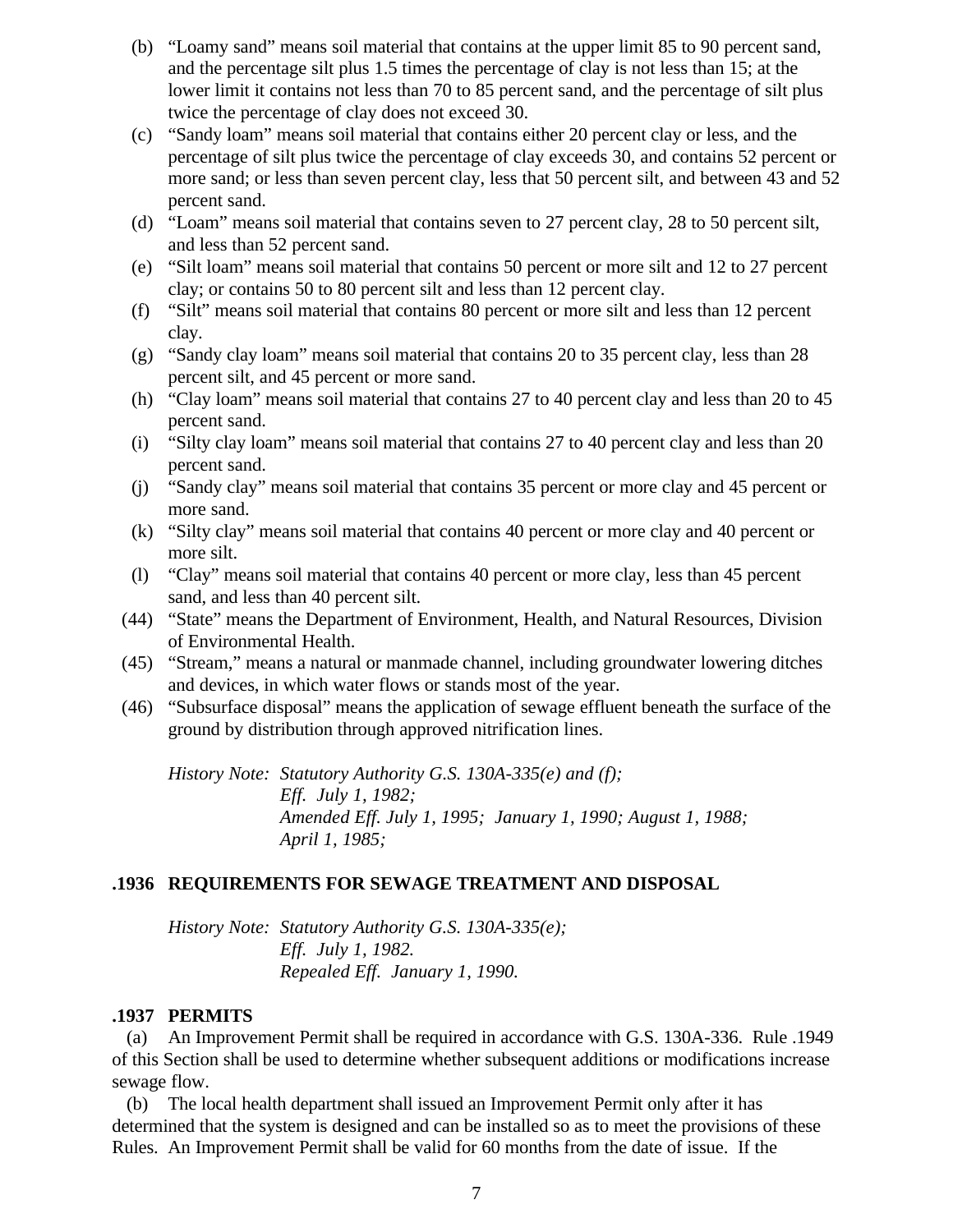installation has not been completed during that time period, the information submitted in the application for an Improvement Permit is falsified or changed, or the site is altered, the permit shall become invalid. When an Improvement Permit has become invalid, the installation shall not be commenced or completed until a new Improvement Permit has been obtained.

 (c) Application for an Improvement Permit shall be submitted to the local health department. The application shall contain at least the following information: name of owner, mailing address, location of property, plat of property (if not readily available to local health department), type of facility, estimated sewage flow based on number of bedrooms or number of persons served, type of water supply, and signature of owner or authorized agent. The applicant shall be responsible for notifying the local health department of any designated wetland.

 (d) Prior to the issuance of an Improvement Permit for a sanitary sewage system to serve a condominium or other multiple-ownership development where the system will be under common or joint control, a draft agreement (tri-party) among the local health department, developer, and a non-profit, incorporate owners association shall be submitted to the local health department for approval. Prior to the issuance of an Operation Permit for a system requiring a tri-party agreement, the agreement shall be properly executed among the local health department, developer, and a non-profit, incorporated owners association and filed with the local register of deeds. The tri-party agreement shall address ownership, transfer of ownership, maintenance, repairs, operation, and the necessary funds for the continued satisfactory performance of the sanitary sewage system, including collection, treatment, disposal, and other appurtenances.

 (e) No residence, place of business, or place of public assembly shall be occupied nor shall any sanitary sewage system be covered or placed into use until the local health department finds that the system is in compliance with Article 11 of G. S. Chapter 130A, these Rules and all conditions prescribed by the Improvement Permit, and issues a Certification of Completion or an Operation Permit. At the review frequency specified in Rule .1961, Table V(a) of this Section, the local health department shall determine whether a system with an Operation Permit is operating properly and complies with the conditions of the Operation Permit. The local health department may suspend or revoke the Operation Permit if it is determined that the system is not operating properly or is not in compliance with Article 11 of G.S. Chapter 130A, these Rules, and all conditions imposed by the Operation Permit.

 (f) Upon determining that an existing sanitary sewage system has a valid Operation Permit or a valid Certificate of Completion and is operating satisfactorily in a mobile home park, the local health department shall issue a written authorization for a mobile home to be connected to the existing system and to be occupied.

 (g) Any person other than the owner or controller of a residence, place of business, or place of public assembly, who engages in the business of constructing, installing, or repairing sanitary sewage systems shall register with the local health department in each county where he operates before constructing, installing, or repairing sanitary sewage systems.

 (h) Systems which exceed 3,000 gallons per day and other systems which are required to be designed by a professional engineer shall be reinspected annually.

 (i) The local health department shall prepare a written report with reference to the site and soil conditions required to be evaluated pursuant to this Section. When a permit is denied, the report shall be provided to the applicant. If modifications or alternatives are available, information shall be provided to the applicant. The report shall be signed and dated by the local (authorized) sanitarian.

*History Note: Statutory Authority G.S. 130A-335(e) and (f); Eff. July 1, 1982; Amended Eff. August 1, 1991; January 1, 1990; January 1, 1984.*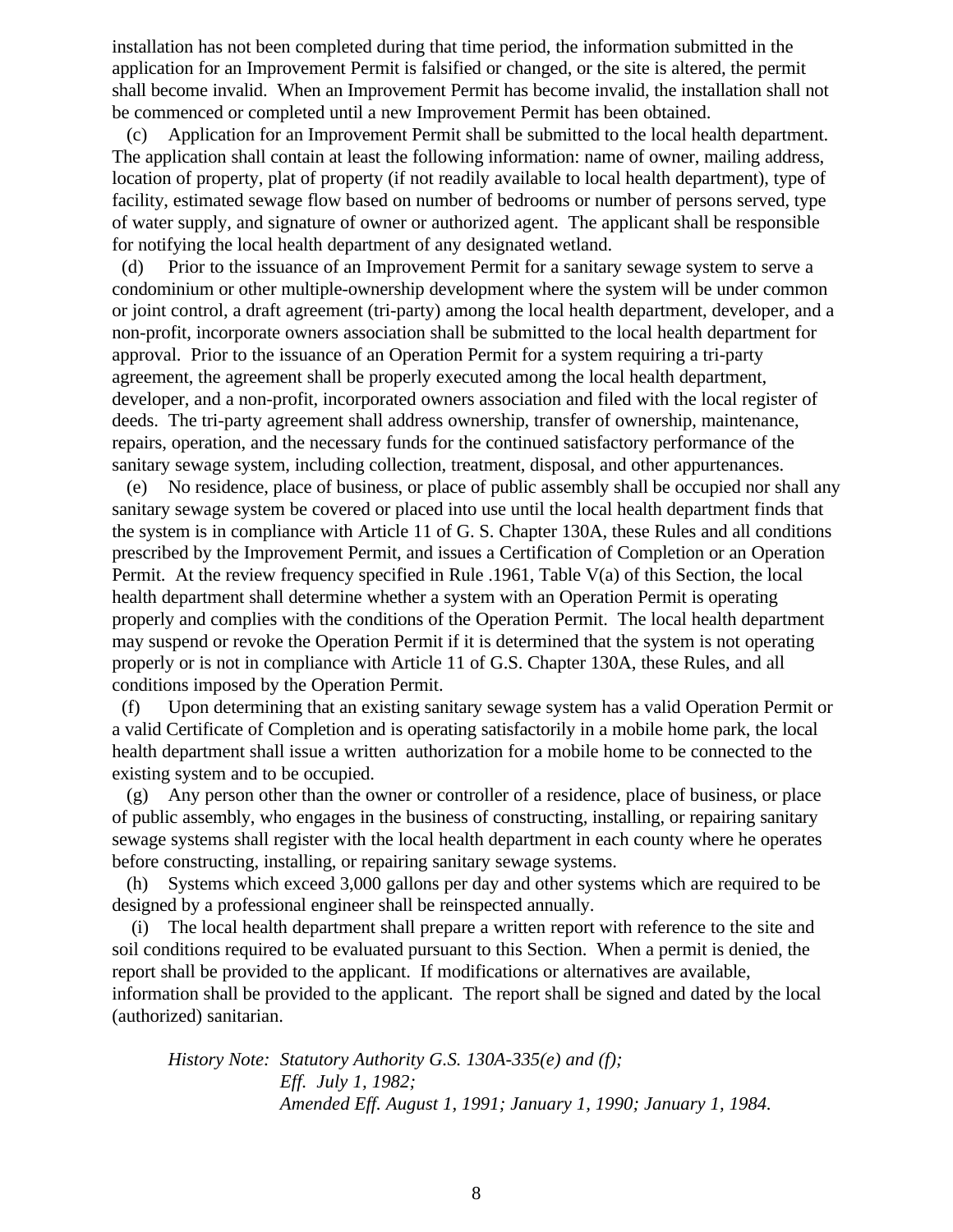### **.1938 RESPONSIBILITIES**

 (a) The design, construction, operation, and maintenance of sewage treatment and disposal systems, whether septic tank systems, privies or alternative systems, shall be the responsibility of the designer, owner, developer, installer, or user of the system as applicable.

 (b) Actions of representatives of local health departments or the State engaged in the evaluation and determination of measures required to effect compliance with the provisions of this Section shall in no way be taken as a guarantee or warranty that sewage treatment and disposal systems approved and permitted will function in a satisfactory manner for any given period of time. Due to the development of clogging mats which adversely impact the life expectancy of normally functioning ground absorption sewage treatment and disposal systems and variables influencing systems function which are beyond the scope of these rules, no guarantee or warranty is implied or given that a sewage treatment and disposal system will function in a satisfactory manner for any specific period of time.

 (c) Prior to issuance of an Improvement Permit, plans and specifications prepared by a person with a demonstrated knowledge of sanitary sewage collection, treatment, and disposal systems, soil and rock characteristics, ground-water hydrology, and drainage systems may be required for review and approval by the local health department when there is an unsuitable soil or unsuitable characteristic and shall be required for:

- (1) alternative systems not specifically described in this Section, and
- (2) drainage systems serving two or more lots.

 (d) Any sanitary sewage system which meets one or more of the following conditions shall be designed by a registered professional engineer:

- (1) The system is designed to handle over 3,000 gallons per day, as determined in Rule .1949(a) or (b) of this Section, except where the system is limited to an individual septic tank system serving an individual dwelling unit or several individual septic tank systems, each serving an individual dwelling unit.
- (2) The system requires pretreatment, other than by a conventional septic tank, before disposal.
- (3) The system requires use of sewage pumps prior to the septic tank or other pretreatment system, except for systems subject to the North Carolina Plumbing Code.
- (4) The system requires use of more than one pump or siphon.
- (5) The system includes a collection sewer, prior to the septic tank or other pretreatment system, which serves two or more buildings, except for systems subject to the North Carolina Plumbing Code.
- (6) The system includes structures which have not been pre-engineered.
- (7) Any other system serving a business or multi-family dwelling so specified by the local health department.

 (e) An improvement permit shall not be issued unless the plans and specifications, including methods of operation and maintenance, are approved. The state shall review and approve plans and specifications for all systems serving a design unit with a design flow greater than 3,000 gallons per day, as determined in Rule .1949 (a) or (b) of this Section, except where the system is limited to an individual septic tank system serving an individual dwelling unit or several individual septic tank systems, each serving an individual dwelling unit. The state shall also review and approve any other system so specified by the local health department. Prior to issuance of the operation permit for a system designed by a registered professional engineer, the owner shall submit to the local health department a statement signed by a registered professional engineer stating that construction is complete and in accordance with approved plans and specifications and approved modifications. Periodic observations of construction and a final inspection for design compliance by the certifying registered professional engineer or his representative shall be required for this statement. The statement shall be affixed with the registered professional engineer's seal.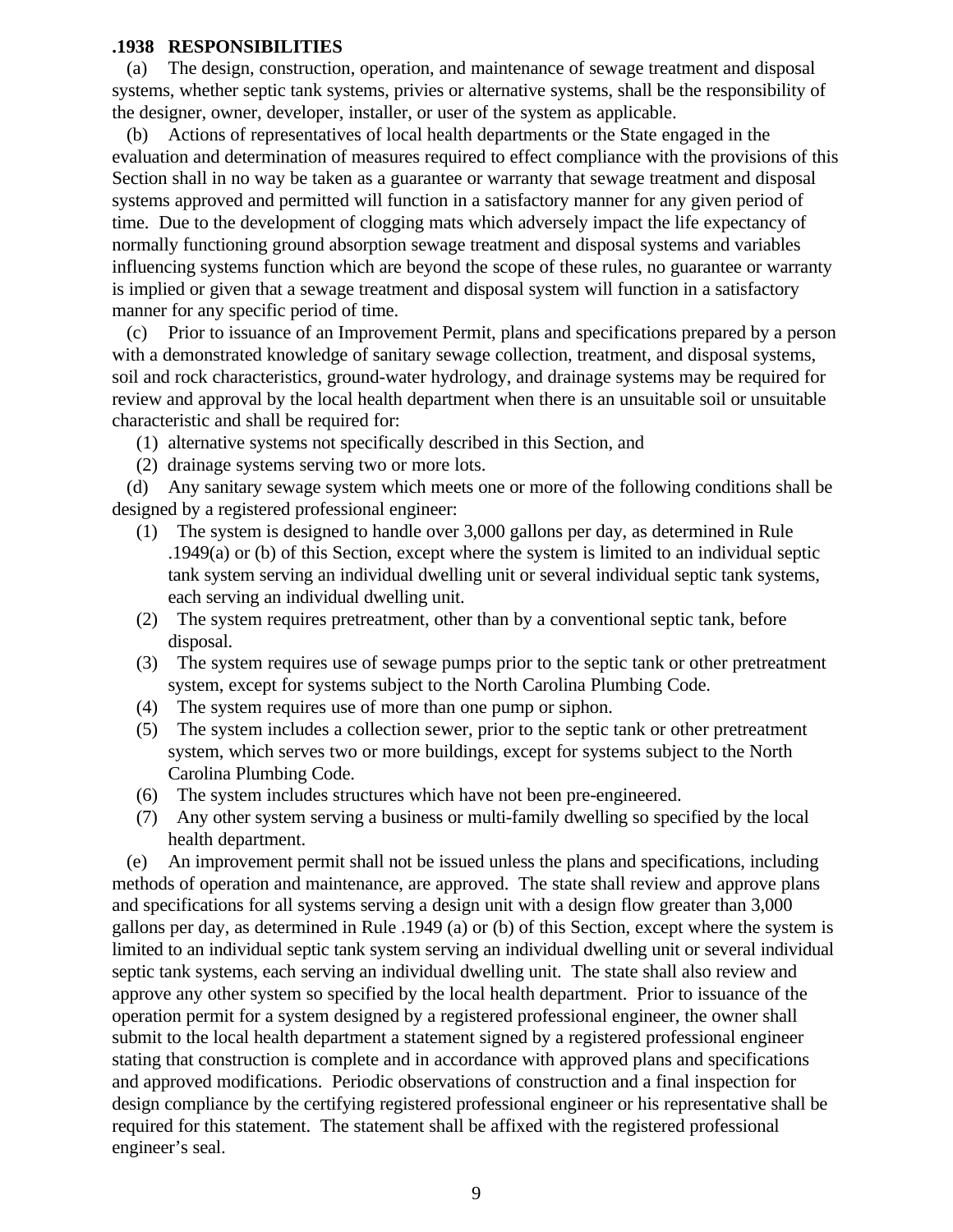(f) Plans and specifications required to be prepared by a registered professional engineer shall contain all necessary information for construction of the system in accordance with applicable rules and laws and shall include at least one or more of the following, as determined to be applicable by the local health department or the State:

- (1) the engineer's seal, signature, and the date on all plans and the first sheet of specifications;
- (2) a description of the facilities served and the calculations and basis for the design flow proposed;
- (3) a site plan based on a surveyed plat showing all system components, public water supply sources within 500 feet, private water supplies and surface water supplies within 200 feet, water lines serving the project and within ten feet of all components, building foundations, basements, property lines, embankments, or cuts of two feet or more in vertical height, swimming pools, storm sewers, interceptor drains, surface drainage ditches, and adjacent nitrification fields;
- (4) specifications describing all material to be used, methods of construction, means for assuring the quality and integrity of the finished product, and operation and maintenance procedures addressing requirement for the system operator, inspection schedules, residuals management provisions, process and performance monitoring schedules, and provisions for maintaining mechanical components and nitrification field vegetative cover;
- (5) plan and profile drawings for collection sewers, force mains and supply lines, showing pipe diameter, depth of cover, cleanout and manhole locations, invert and ground surface elevations, valves and other appurtenances, lateral connections, proximity to utilities and pertinent features such as wells, water lines, storm drains, surface waters, structures, roads, and other trafficked areas;
- (6) plans for all tanks, showing capacity, invert and ground elevations, access manholes, inlet and outlet details, and plans for built-in-place or nonstateapproved, precast tanks, also showing dimensions, reinforcement details, liquid depth, and other pertinent construction features;
- (7) calculations for pump or siphon sizing, pump curves, and plan and profile drawings for lift stations and effluent dosing tanks, showing anti-buoyancy provisions, pump or siphon locations, discharge piping, valves, vents, pump controls, pump removal system, electrical connection details, and activation levels for pumps or siphons and high-water alarms;
- (8) plan and profile drawings for wastewater treatment plans and other pretreatment systems, including cross-section views of all relevant system components, and data and contact lists from comparable facilities for any non-standard systems.
- (9) plans for nitrification field and repair area, showing the following:
- (A) field locations with existing and final relative contour lines based on field measurements at intervals not exceeding two feet or spot elevations if field areas are essentially flat or of uniform grade;
- (B) field layout, pipe sizes, length, spacing, connection and cleanout details, invert elevations of flow distribution devices and laterals, valves, and appurtenances;
- (C) trench plan and profile drawings and flow distribution device details;
- (D) location and design of associated surface and groundwater drainage systems; and
- (10) any other information required by the local health department or the State.

 (g) The entire sanitary sewage system shall be on property owned or controlled by the person owning or controlling the system. Necessary easements shall be obtained permitting the use and unlimited access for inspection and maintenance of all portions of the system to which the owner and operator do not hold undisputed title. Easements shall remain valid as long as the system is required and shall be recorded with the county register of deeds.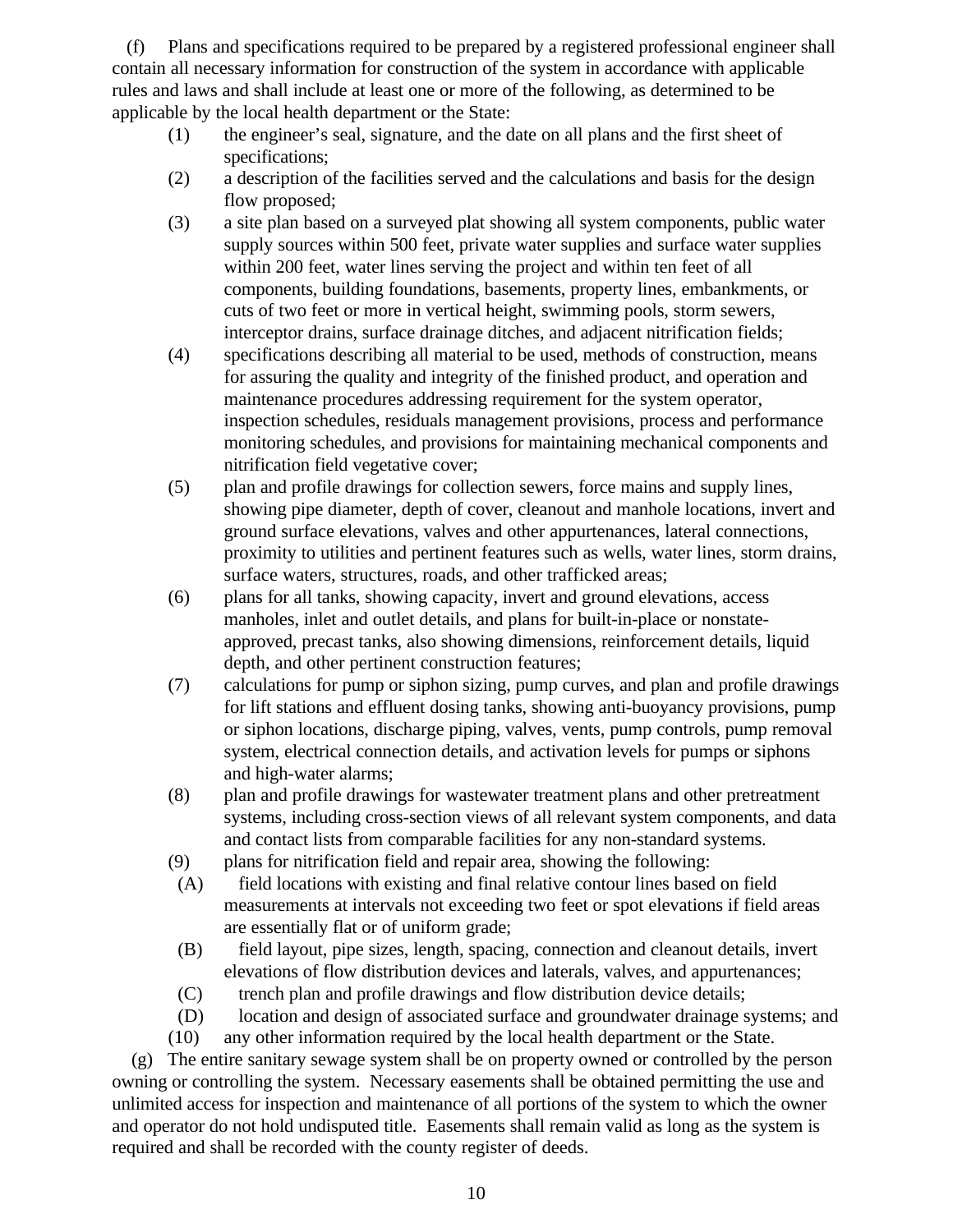*History Note: Statutory Authority G.S. 130A-335(e) and (f); Eff. July 1, 1982; Amended Eff. January 1, 1990; April 1, 1985.*

### **.1939 SITE EVALUATION**

 (a) The local health department shall investigate each proposed site. The investigation shall include the evaluation of the following factors:

- (1) topography and landscape position;
- (2) soil characteristics (morphology);
- (3) soil wetness;
- (4) soil depth;
- (5) restrictive horizons; and
- (6) available space.

 (b) Soil profiles shall be evaluated at the site by borings or other means of excavation to at least 48 inches or to an UNSUITABLE characteristic and a determination shall be made as to the suitability of the soil to treat and absorb septic tank effluent. Applicants may be required to dig pits when necessary for proper evaluation of the soil at the site.

 (c) Site evaluations shall be made in accordance with Rules .1940-.1948 of this Section. Based on this evaluation, each of the factors listed in Paragraph (a) of this Rule shall be classified as SUITABLE (S), PROVISIONALLY SUITABLE (PS), or UNSUITABLE (U).

 (d) The local health department shall determine the long-term acceptance rate to be used for sites classified SUITABLE OR PROVISIONALLY SUITABLE in accordance with these rules.

*History Note: Statutory Authority G.S. 130A-335(e); Eff. July 1, 1982. Amended Eff. January 1, 1990.*

### **.1940 TOPOGRAPHY AND LANDSCAPE POSITION**

 (a) Uniform slopes under 15 percent shall be considered SUITABLE with respect to topography.

 (b) Uniform slopes between 15 percent and 30 percent shall be considered PROVISIONALLY SUITABLE with respect to topography.

 (c) Slopes greater than 30 percent shall be considered UNSUITABLE as to topography. Slopes greater than 30 percent may be reclassified as PROVISIONALLY SUITABLE after an investigation indicates that a modified system may be installed in accordance with Rule .1956 of this Section; however, slopes greater than 65 percent shall not be reclassified as PROVISIONALLY SUITABLE.

 (d) Complex slope patterns and slopes dissected by gullies and ravines shall be considered UNSUITABLE with respect to topography.

 (e) Depressions shall be considered UNSUITABLE with respect to landscape position except when the site complies essentially with the requirements of this Section and is specifically approved by the local health department.

 (f) The surface area on or around a ground absorption sewage treatment and disposal system shall be landscaped to provide adequate drainage if directed by the local health department. The interception of perched or lateral ground-water movement shall be provided where necessary to prevent soil saturation on or around the ground absorption sewage treatment and disposal system.

 (g) A designated wetland shall be considered UNSUITABLE with respect to landscape position, unless the proposed use is specifically approved in writing by the U.S. Army Corps of Engineers or the North Carolina Division of Coastal Management.

*History Note: Statutory Authority G.S. 130A-335(e);*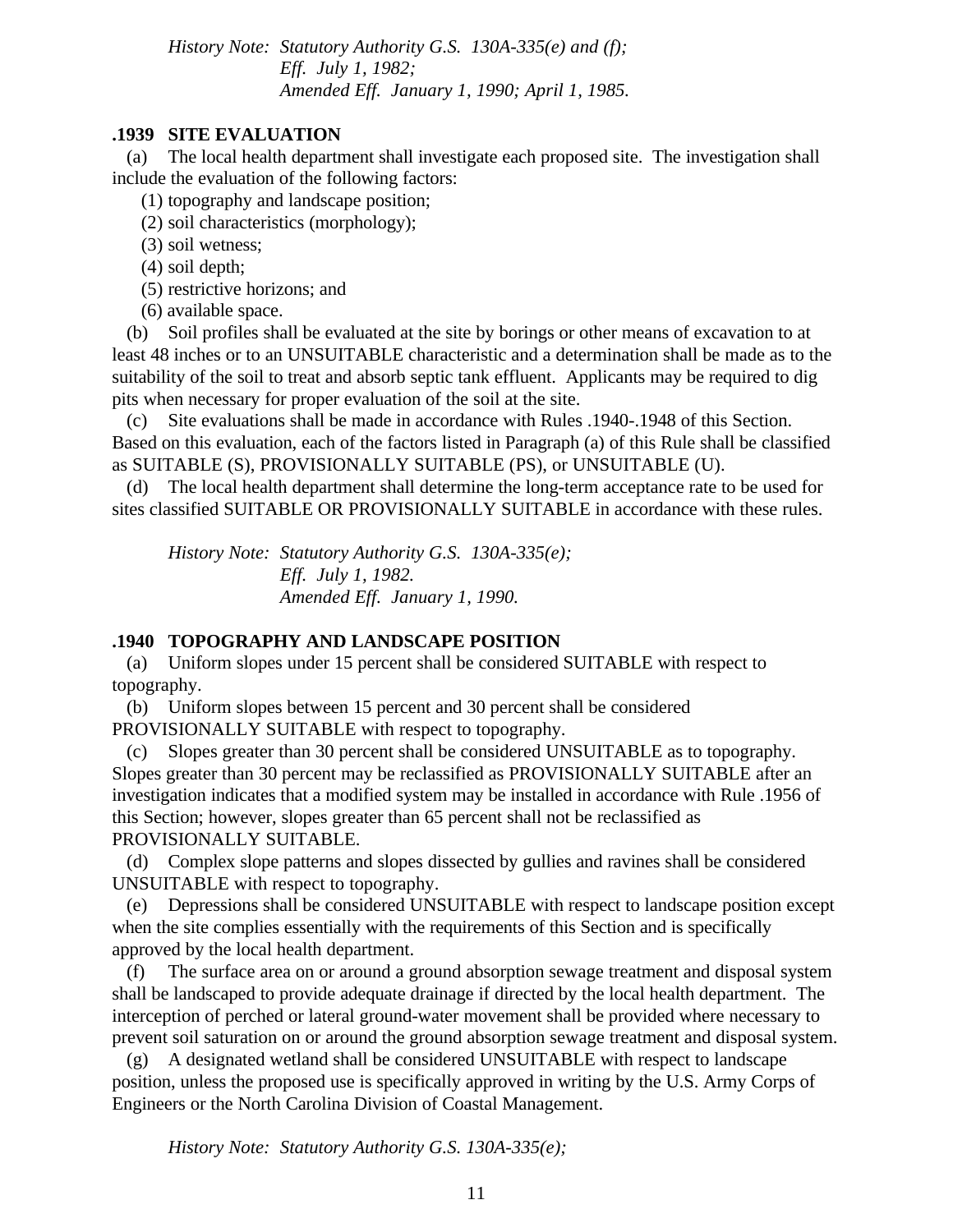*Eff. July 1, 1982; Amended Eff. January 1, 1990.*

## **.1941 SOIL CHARACTERISTICS (MORPHOLOGY)**

 (a) The soil characteristics which shall be evaluated by the local health department are as follows:

- (1) Texture The relative proportions of sand, silt, and clay sized mineral particles in the fineearth fraction of the soil are referred to as soil texture. The texture of the different horizons of soils shall be classified into four general groups and 12 soil textural classes based upon the relative proportions of sand, silt, and clay sized mineral particles.
	- (A) SOIL GROUP I SANDY TEXTURE SOILS. The sandy group includes the sand and loamy sand soil textural classes and shall be considered SUITABLE with respect to texture.
	- (B) SOIL GROUP II COARSE LOAMY TEXTURE SOILS. The coarse loamy group includes sandy loam and loam soil textural classes and shall be considered SUITABLE with respect to texture.
	- (C) SOIL GROUP III FINE LOAMY TEXTURE SOILS. The fine loamy group includes silt, silt loam, sandy clay loam, clay loam, and silty clay loam textural classes and shall be considered PROVISIONALLY SUITABLE with respect to texture
	- (D) SOIL GROUP IV CLAYEY TEXTURE SOILS. The clayey group include sandy clay, silty clay, and clay textural classes and shall be considered PROVISIONALLY SUITABLE with respect to texture.
	- (E) The soil textural class shall be determined in the field by hand texturing samples of each soil horizon in the soil profile using the following criteria:
		- (i) Sand: Sand has a gritty feel, does not stain the fingers, and does not form a ribbon or ball when wet or moist.
		- (ii) Loamy Sand: Loamy sand has a gritty feel, stains the fingers (silt and clay), forms a weak ball, and cannot be handled without breaking.
		- (iii) Sandy Loam: Sandy loam has a gritty feel and forms a ball that can be picked up with the fingers and handled with care without breaking.
		- (iv) Loam: Loam may have a sticky gritty feel but does not show a fingerprint and forms only short ribbons of from 0.25 inch to 0.50 inch in length. Loam will form a ball that can be handled without breaking.
		- (v) Silt Loam: Silt loam has a floury feel when moist and will show a fingerprint but will not ribbon and forms only a weak ball.
		- (vi) Silt: Silt has a floury feel when moist and sticky when wet but will not ribbon and forms a ball that will tolerate some handling.
		- (vii) Sandy Clay Loam: Sandy clay loam has a gritty feel but contains enough clay to form a firm ball and may ribbon to form 0.75-inch to one-inch long pieces.
		- (viii) Silty Clay Loam: Silty clay loam is sticky when moist and will ribbon from one to two inches. Rubbing silty clay loam with the thumbnail produces a moderate sheen. Silty clay loam produces a distinct fingerprint.
		- (ix) Clay Loam: Clay loam is sticky when moist. Clay loam forms a thin ribbon of one to two inches in length and produces a slight sheen when rubbed with the thumbnail. Clay loam produced a nondistinct fingerprint.
		- (x) Sandy Clay: Sandy clay is plastic, gritty, and sticky when moist and forms a firm ball and produces a thin ribbon to over two inches in length.
		- (xi) Silty Clay: Silty clay is both plastic and sticky when moist and lacks any gritty feeling. Silty clay forms a firm ball and readily ribbons to over two inches in length.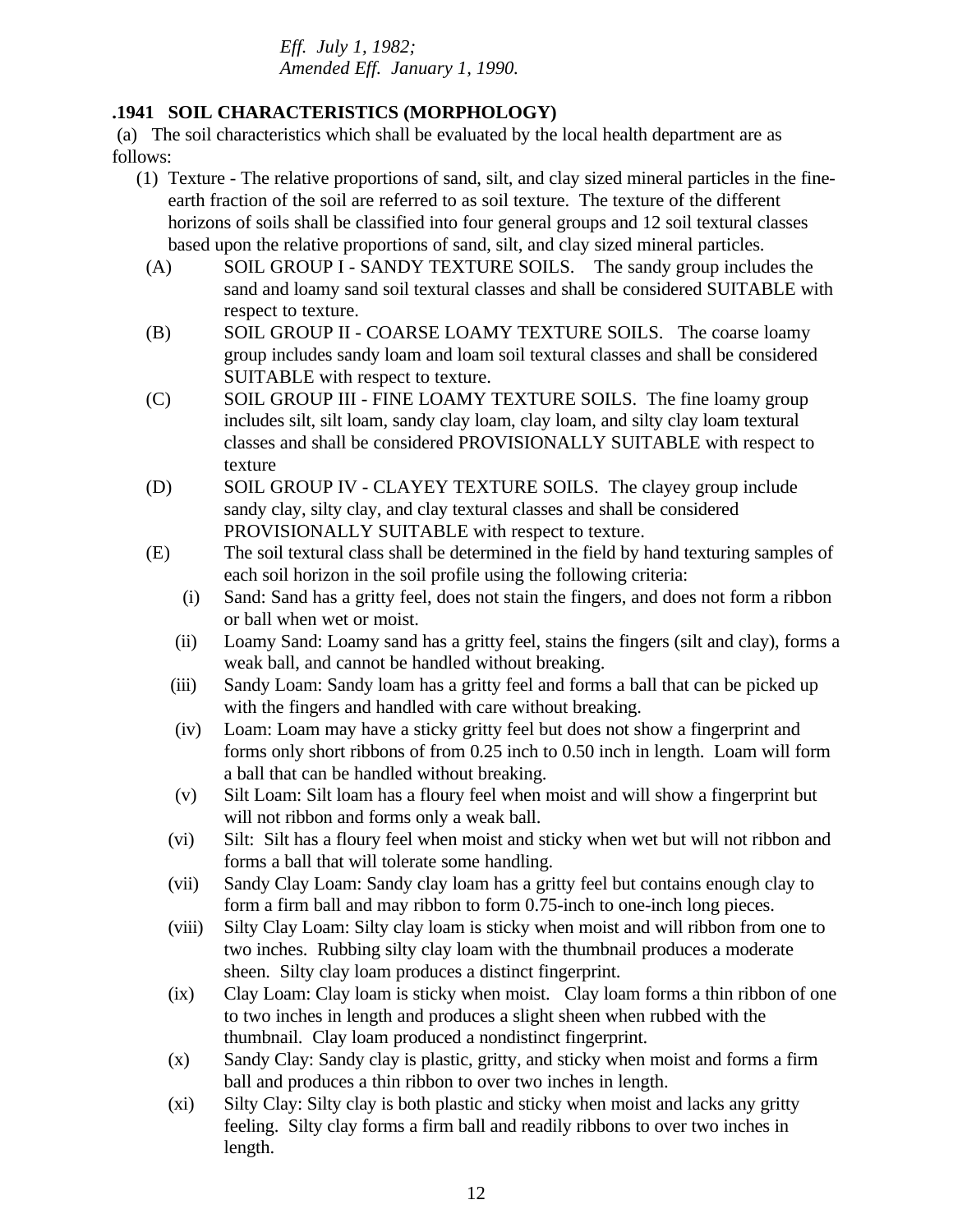- (xii) Clay: Clay is both sticky and plastic when moist, produces a thin ribbon over two inches in length, produces a high sheen when rubbed with the thumbnail, and forms a strong ball resistant to breaking.
- (F) The Department may substitute laboratory determination of the soil textural class as defined in these rules by particle-size analysis of the fine-earth fraction (less than 2.0 mm in size) using the sand, silt, and clay particle sizes as defined in these rules for field testing when conducted in accordance with ASTM (American Society for Testing and Materials) D-422-procedures for sieve and hydrometer analyses which are hereby adopted by reference in accordance with G.S. 150B-14(c). For fine loamy and clayey soils (Groups III and IV), the dispersion time shall be increased to 12 hours. Copies may be inspected in and copies obtained from the Department of Environment, Health, and Natural Resources, Division of Environmental Health, P.O. Box 27687, Raleigh, North Carolina 27611-7687.
- (2) Soil Structure The following types of soil structure shall be evaluated:
	- (A) CRUMB AND GRANULAR SOIL STRUCTURE Soils which have crumb or granular structure shall be considered SUITABLE as to structure.
	- (B) BLOCK-LIKE SOIL STRUCTURE Block-like Soil Structure with peds 2.5 cm (1 inch) or less in size shall be considered PROVISIONALLY SUITABLE as to structure. Block-like soil structure with peds greater than 2.5 cm (1 inch) in size within 36 inches of the naturally occurring soil surface shall be considered UNSUITABLE as to structure.
	- (C) PLATY SOIL STRUCTURE soils which have platy soil structure within 36 inches of the naturally occurring soil surface shall be considered UNSUITABLE as to structure.
	- (D) PRISMATIC SOIL STRUCTURE Soils which have prismatic soil structure within 36 inches of the naturally occurring soil surface shall be considered UNSUITABLE as to structure.
	- (E) ABSENCE OF SOIL STRUCTURE Soils which are single grained and exhibit no structural aggregates shall be considered SUITABLE as to structure. Soils which are massive and exhibit no structural peds within 36 inches from the naturally occurring soil surface shall be considered UNSUITABLE as to structure.
	- (F) Structure shall be evaluated using Soil Taxonomy, Appendix I, which is hereby adopted by reference in accordance with G.S.  $150B-14(c)$ . Copes may be inspected in, and copies obtained from, the Department of Environment, Health and Natural Resources, Division of Environmental Health, P. O. Box 27687, Raleigh, NC 27611-7687.
- (3) Clay Mineralogy Along with soil texture, the mineralogy of the clay-sized fraction determines the degree to which some soils swell when wetted and thereby affects the size and number of pores available for movement of sewage effluent through the soil. There are two major types of clays, including the 1:1 clays, such as Kaolinite, which do not shrink or swell extensively when dried or wetted; and the 2:1 clays, including mixed mineralogy clays, such as clays containing both Kaolinite and Montmorillonite that will shrink and swell when dried and wetted. The type of clay minerals in the clay-sized fraction shall be determined by a field evaluation of moist soil consistence or of wet soil consistence using Soil Taxonomy, Appendix I, which is hereby adopted by reference in accordance with G.S. 150B-14(c). The Department may substitute laboratory determination of the expansive clay mineralogy as defined in these rules for field testing when conducted in accordance with ASTM D-4318, procedures A and B, for the determination of liquid limit, plastic limit, and plasticity index of soils. These procedures are hereby adopted by reference in accordance with G.S. 150B-14(c). If the liquid limit exceeds 50 percent and the plasticity index exceeds 30, the soil shall be considered as having an expansive clay mineralogy. Copies may be inspected in, and copies obtained from, the Department of Environment, Health, and Natural Resources, Division of Environmental Health, P. O. Box 27687, Raleigh, NC 27611-7687.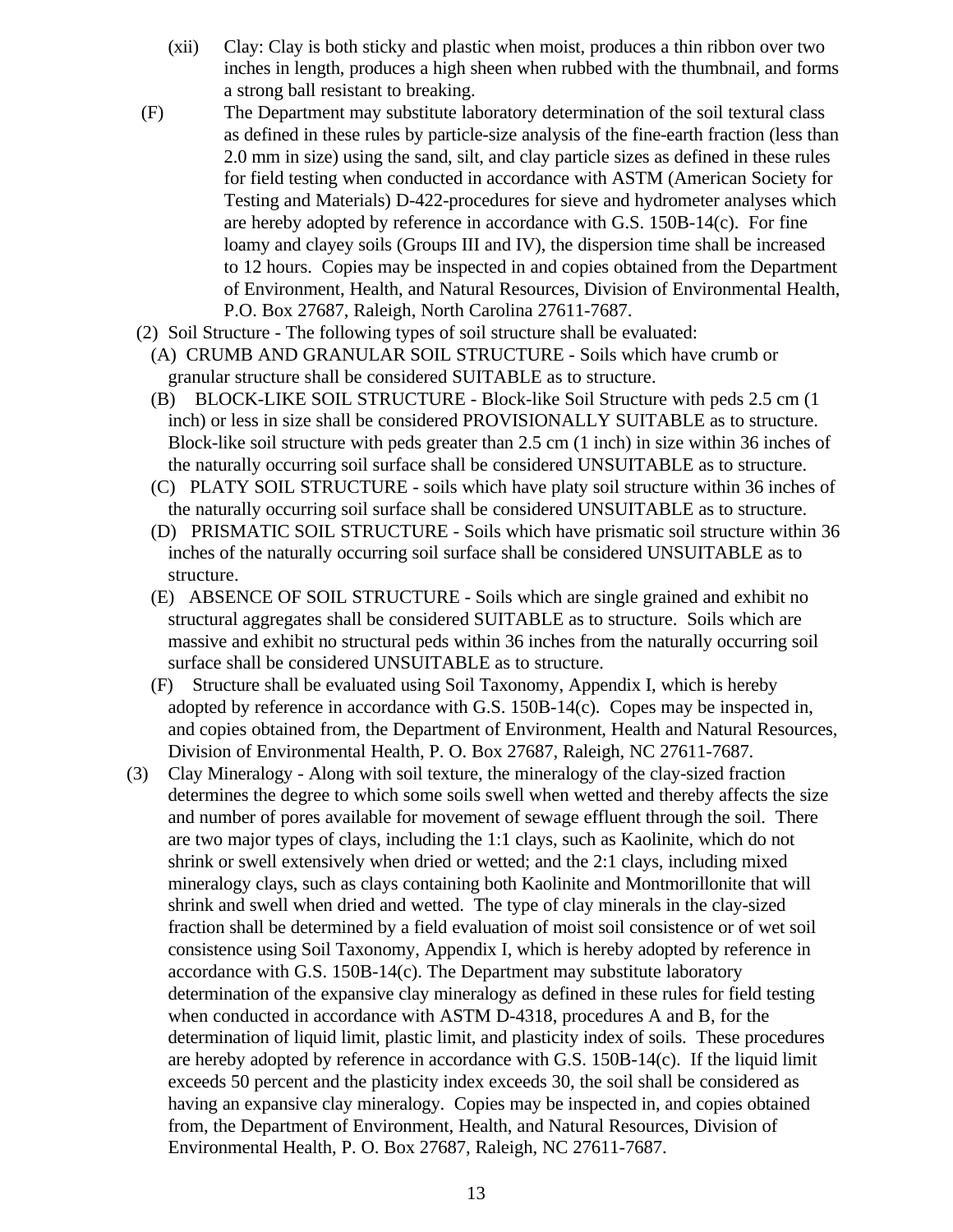(A) SLIGHTLY EXPANSIVE CLAY MINERALOGY - Soils which have loose, very friable, friable or firm moist soil consistence, or have slightly sticky to sticky or nonplastic, slightly plastic to plastic wet soil consistence, are considered to have predominantly 1:1 clay minerals and shall be considered SUITABLE as to clay mineralogy.

(B) EXPANSIVE CLAY MINERALOGY - Soils which have either very firm or extremely firm moist soil consistence, or have either very sticky or very plastic wet soil consistence, are considered to have predominantly 2:1 clay minerals (including mixed mineralogy clays) and shall be considered UNSUITABLE as to clay mineralogy.

(4) Organic Soils - Organic soils shall be considered UNSUITABLE.

 (b) Where the site is UNSUITABLE with respect to structure or clay mineralogy, it may be reclassified PROVISIONALLY SUITABLE after an investigation indicates that a modified or alternative system may be installed in accordance with Rule .1956 or Rule .1957 of this Section.

*History Note: Statutory Authority G.S. 130A-335(e); Eff. July 1, 1982. Amended Eff. January 1, 1990.*

## **.1942 SOIL WETNESS CONDITIONS**

 (a) Soil wetness conditions caused by a seasonal high water table, perched water table, tidal water, seasonally saturated soils or by lateral water movement shall be determined by observation of colors of chroma 2 or less (Munsell color chart) in mottles or a solid mass. If drainage modifications have been made, the Department may make a determination of the soil wetness conditions by direct observation of the water surface during periods of typically high water elevations. However, colors of chroma 2 or less which are relic from minerals of the parent material shall not be considered indicative of a soil wetness condition. Sites where soil wetness conditions are greater than 48 inches below the naturally occurring soil surface shall be considered SUITABLE with respect to soil wetness. Sites where soil wetness conditions are between 36 inches and 48 inches below the naturally occurring soil surface shall be considered PROVISIONALLY SUITABLE with respect to soil wetness. Sites where soil wetness conditions are less than 36 inches below the naturally occurring soils surface shall be considered UNSUITABLE with respect to soil wetness.

 (b) Where the site is UNSUITABLE with respect to soil wetness conditions, it may be reclassified PROVISIONALLY SUITABLE after an investigation indicates that a modified or alternative system can be installed in accordance with Rule .1956 or Rule .1957 of this Section.

*History Note: Statutory Authority G.S. 130A-335(e); Eff. July 1, 1982. Amended Eff. January 1, 1990.*

### **.1943 SOIL DEPTH**

 (a) Soil depths to saprolite, rock, or parent material greater than 48 inches shall be considered SUITABLE as to soil depth. Soil depths to saprolite, rock, or parent material between 36 inches and 48 inches shall be considered PROVISIONALLY SUITABLE as to soil depth. Soil depths to saprolite, rock, or parent material less than 36 inches shall be classified UNSUITABLE as to soil depth.

 (b) Where the site is UNSUITABLE with respect to depth, it may be reclassified PROVISIONALLY SUITABLE after a special investigation indicates that a modified or alternative system can be installed in accordance with Rule .1956 or Rule .1957 of this Section.

*History Note: Statutory Authority G.S. 130A-335(e); Eff. July 1, 1982.*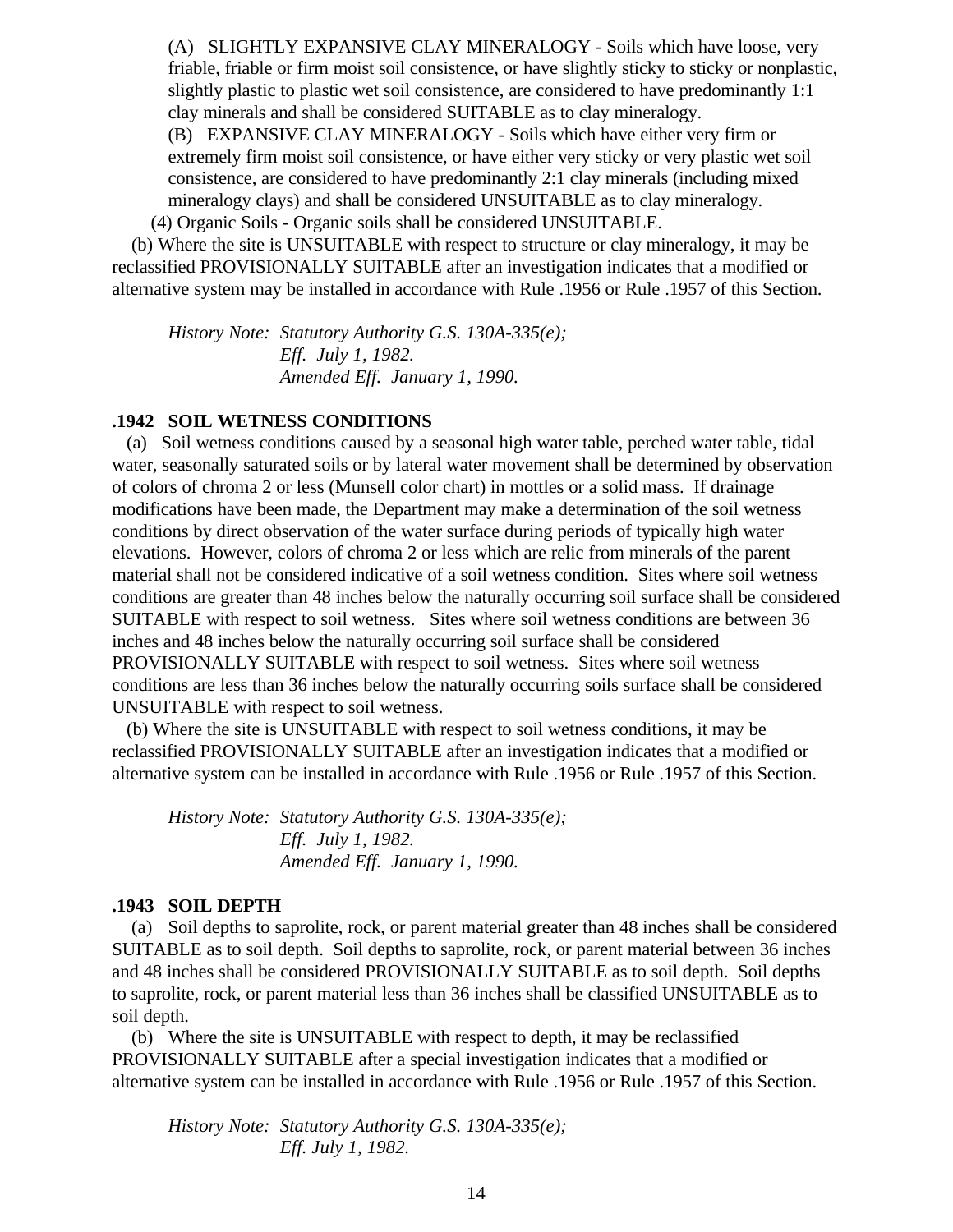## **.1944 RESTRICTIVE HORIZONS**

 (a) Soils in which restrictive horizons are three inches or more in thickness and at depths greater than 48 inches below the naturally occurring soil surface shall be considered SUITABLE as to depth to restrictive horizons. Soils in which restrictive horizons are three inches or more in thickness and at depths between 36 inches and 48 inches shall be considered PROVISIONALLY SUITABLE as to depth to restrictive horizons. Soils in which restrictive horizons are three inches or more in thickness and at depths less than 36 inches shall be considered UNSUITABLE as to depth to restrictive horizons.

 (b) Where the site is UNSUITABLE with respect to restrictive horizons, it may be reclassified PROVISIONALLY SUITABLE after an investigation indicates that a modified or alternative system can be installed in accordance with Rules .1956 or .1957 of this Section..

*History Note: Statutory Authority G.S. 130A-335(e); Eff. July 1, 1982; Amended Eff. January 1, 1990; October 1, 1983.*

### **.1945 AVAILABLE SPACE**

 (a) Sites shall have sufficient available space to permit the installation and proper functioning of ground absorption sewage treatment and disposal systems, based upon the square footage of nitrification field required for the long-term acceptance rate determined in accordance with these Rules.

 (b) Sites shall have sufficient available space for a repair area separate from the area determined in Paragraph (a) of this Rule. The repair area shall be based upon the area of nitrification field required to accommodate the installation of a replacement system as specified in Rule .1955, .1956, or .1957 of this Section. Prior to issuance of the initial Improvement Permit for a site, the local health department shall designate on the permit the original system layout, the repair area, and the type of replacement system.

 (c) The repair area requirement of Paragraph (b) of this Rule shall not apply to a lot or tract of land:

- (1) which is specifically described in a document on file with the local health department on July 1, 1982, or which is specifically described in a recorded deed or a recorded plat on January 1, 1983; and
- (2) which is of insufficient size to satisfy the repair area requirement of Paragraph (b) of this Rule, as determined by the local health department; and
- (3) on which a ground absorption sewage treatment and disposal system with a design daily flow of:
	- (A) no more than 480 gallons is to be installed; or
	- (B) more than 480 gallons is to be installed if application for an improvement permit which meets the requirements of Rule .1937(c) of this Subchapter is received by the local health department on or before April 1, 1983.

 (d) Although a lot or tract of land is exempted under Paragraph (c) from the repair area requirement of Paragraph (b), the maximum feasible area, as determined by the local health department, shall be allocated for a repair area.

*History Note: Statutory Authority G.S. 130A-335(e); Eff. July 1, 1982. Amended Eff. February 1, 1992; July 1, 1983; January 1, 1983.*

## **.1946 OTHER APPLICABLE FACTORS**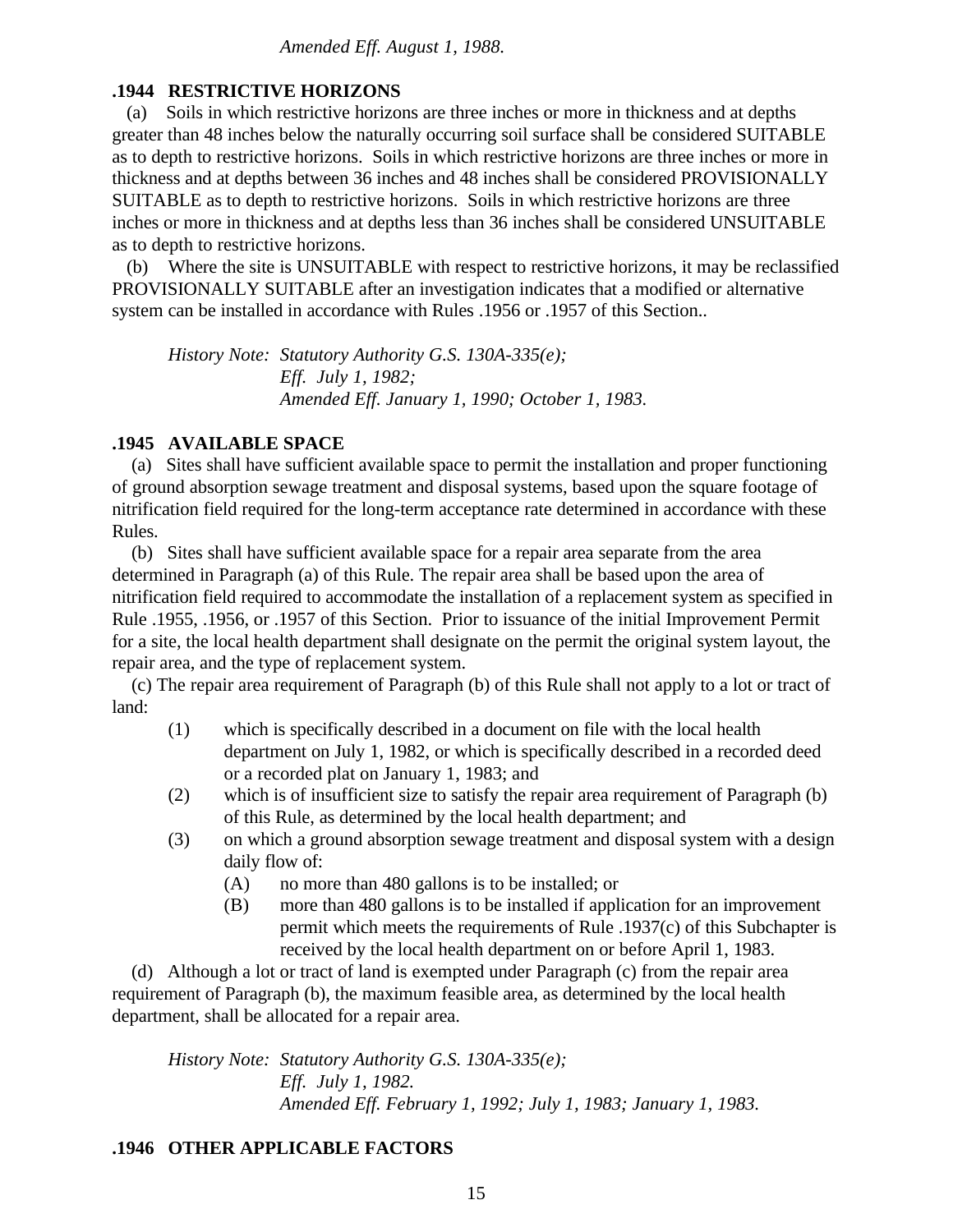The site evaluation should include consideration of any other applicable factors involving accepted public health principles, such as, but need not be limited to:

- (1) The proximity of a large-capacity water-supply well, the cone of influence of which would dictate a larger separation distance than the minimum distance specified in Rule .1950 of this Section;
- (2) The potential public health hazard due to possible failures of soil absorption systems when specifically identified, would dictate larger separation distances than the minimums specified in Rule .1950 and Rule .1955(m) of this Section;
- (3) The potential public health hazard of possible massive failures of soil absorption systems proposed to serve large numbers of residences, as in residential subdivisions or mobile home parks.
- (4) For sites serving systems designed to handle over 3,000 gallons per day, as determined in Rule .1949(a) or (b) of this Section, which include one or more nitrification fields with a design flow of greater than 1500 gallons per day, the applicant shall submit sufficient site-specific data to predict the height of the water table mound that will develop beneath the field (level sites) and the rate of lateral and vertical flow away from the nitrification trenches (sloping sites). The data submitted may include soil borings to depths greater than 48 inches, permeability and hydraulic conductivity measurements, water level readings, and other information determined to be necessary by the local health department or the State. The site shall be considered UNSUITABLE if the data indicate that the groundwater mound which will develop beneath the site cannot be maintained two feet or more below the bottom of the nitrification trenches or it is determined that effluent is likely to become exposed on the ground surface within, or adjacent to, the nitrification field.

*History Note: Statutory Authority G.S. 130A-335(e); Eff. July 1, 1982; Amended Eff. January 1, 1990.*

### **.1947 DETERMINATION OF OVERALL SITE SUITABILITY**

 All of the criteria in Rules .1940 through .1946 of this Section shall be determined to be SUITABLE, PROVISIONALLY SUITABLE, or UNSUITABLE, as indicated. If all criteria are classified the same, that classification will prevail. Where there is a variation in classification of the several criteria, the most limiting uncorrectable characteristics shall be used to determine the overall site classification.

*History Note: Statutory Authority G.S. 130A-335(e); Eff. July 1, 1982; Amended Eff. January 1, 1990.*

### **.1948 SITE CLASSIFICATION**

 (a) Sites classified as SUITABLE may be utilized for a ground absorption sewage treatment and disposal system consistent with these Rules. A suitable classification generally indicates soil and site conditions favorable for the operation of a ground absorption sewage treatment and disposal system or have slight limitations that are readily overcome by proper design and installation.

 (b) Sites classified as PROVISIONALLY SUITABLE may be utilized for a ground absorption sewage treatment and disposal system consistent with these Rules but have moderate limitations. Sites classified Provisionally Suitable require some modifications and careful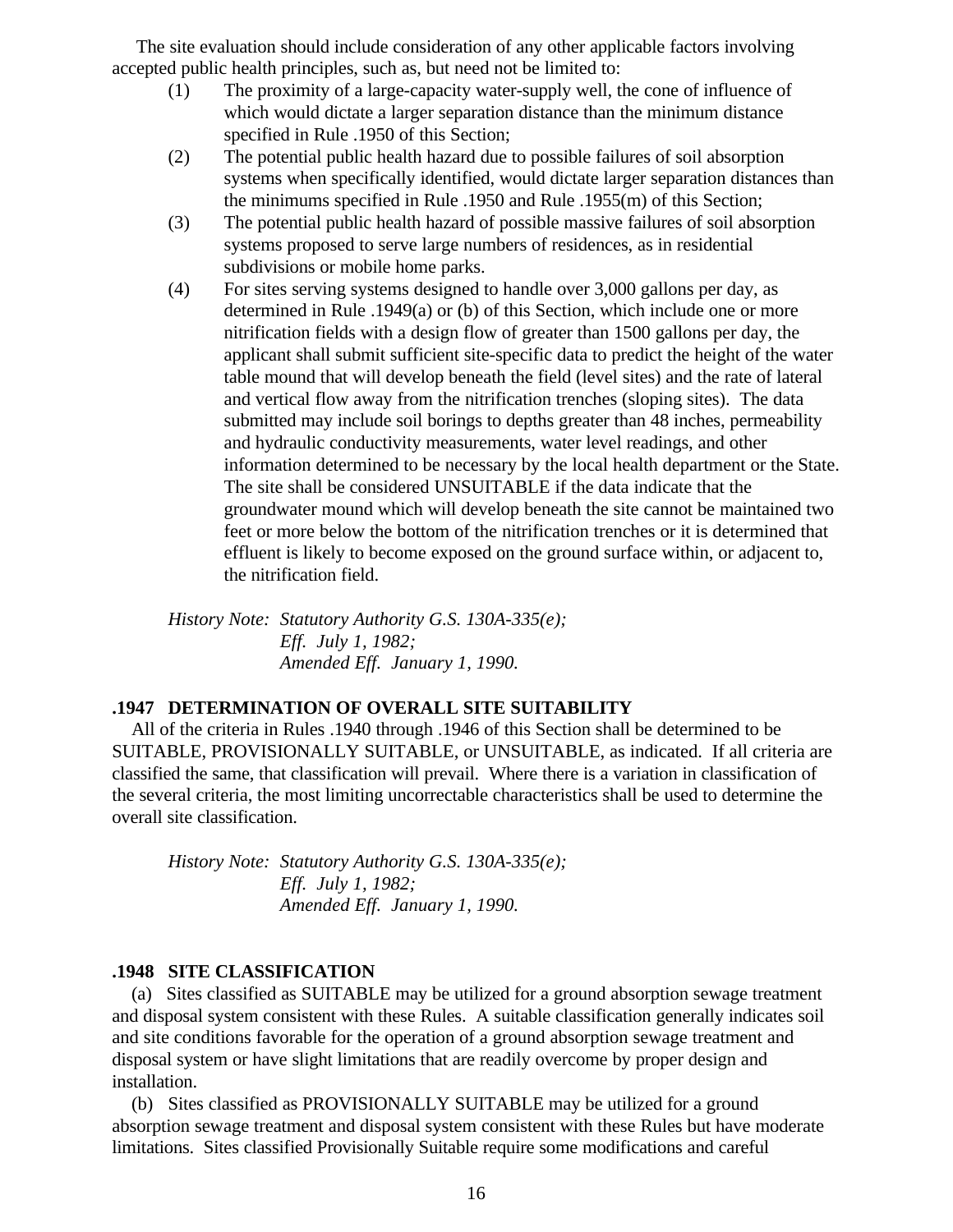planning, design, and installation in order for a ground absorption sewage treatment and disposal system to function satisfactorily.

 (c) Sites classified UNSUITABLE have severe limitations for the installation and use of a properly functioning ground absorption sewage treatment and disposal system. An improvement permit shall not be issued for a site which is classified as UNSUITABLE. However, where a site is UNSUITABLE, it may be reclassified PROVISIONALLY SUITABLE if a special investigation indicates that a modified or alternative system can be installed in accordance with Rules .1956 or .1957 of this Section.

 (d) A site classified as UNSUITABLE may be used for a ground absorption sewage treatment and disposal system specifically identified in Rules .1955, .1956, or .1957 of this Section or a system approved under Rule .1969 if written documentation, including engineering, hydrogeologic, geologic or soil studies, indicates to the local health department that the proposed system can be expected to function satisfactorily. Such sites shall be reclassified as PROVISIONALLY SUITABLE if the local health department determines that the substantiating data indicate that:

- (1) a ground absorption system can be installed so that the effluent will be nonpathogenic, non-infectious, non-toxic, and non-hazardous;
- (2) the effluent will not contaminate groundwater or surface water; and
- (3) the effluent will not be exposed on the ground surface or be discharged to surface waters where it could come in contact with people, animals, or vectors.

The State shall review the substantiating data if requested by the local health department.

*History Note: Statutory Authority G.S. 130A-335(e); Eff. July 1, 1982; Amended Eff. April 1, 1993; January 1, 1990.*

## **.1949 SEWAGE FLOW RATES FOR DESIGN UNITS**

 (a) In determining the volume of sewage from dwelling units, the flow rate shall be 120 gallons per day per bedroom. The minimum volume of sewage from each dwelling unit shall be 240 gallons per day and each additional bedroom above two bedrooms shall increase the volume of sewage by 120 gallons per day. In determining the number of bedrooms in a dwelling unit, each bedroom and any other room or addition that can reasonably be expected to function as a bedroom shall be considered a bedroom for design purposes. When the occupancy of a dwelling unit exceeds two persons per bedroom, the volume of sewage shall be determined by the maximum occupancy at a rate of 60 gallons per person per day.

 (b) Table No. I shall be used to determine the minimum design daily flow of sewage required calculating the design volume of sanitary sewage systems to serve selected types of establishments. The minimum design volume of sewage from any establishment shall be 100 gallons per day. Design of sewage treatment and disposal systems for establishments not identified in this Rule shall be determined using available flow data, water-using fixtures, occupancy or operation patterns, and other measured data.

| 17000110.1                                              |                       |
|---------------------------------------------------------|-----------------------|
| TYPE OF ESTABLISHMENT                                   | DAILY FLOW FOR DESIGN |
|                                                         | 5 gal/passenger       |
| (Also R.R. stations, bus terminals - Not including food |                       |
| service facilities)                                     |                       |
|                                                         | 50 gal/chair          |
|                                                         | 20 gal/seat           |
| (Not including food service)                            |                       |
|                                                         | 125 gal/chair         |

### TABLE NO. I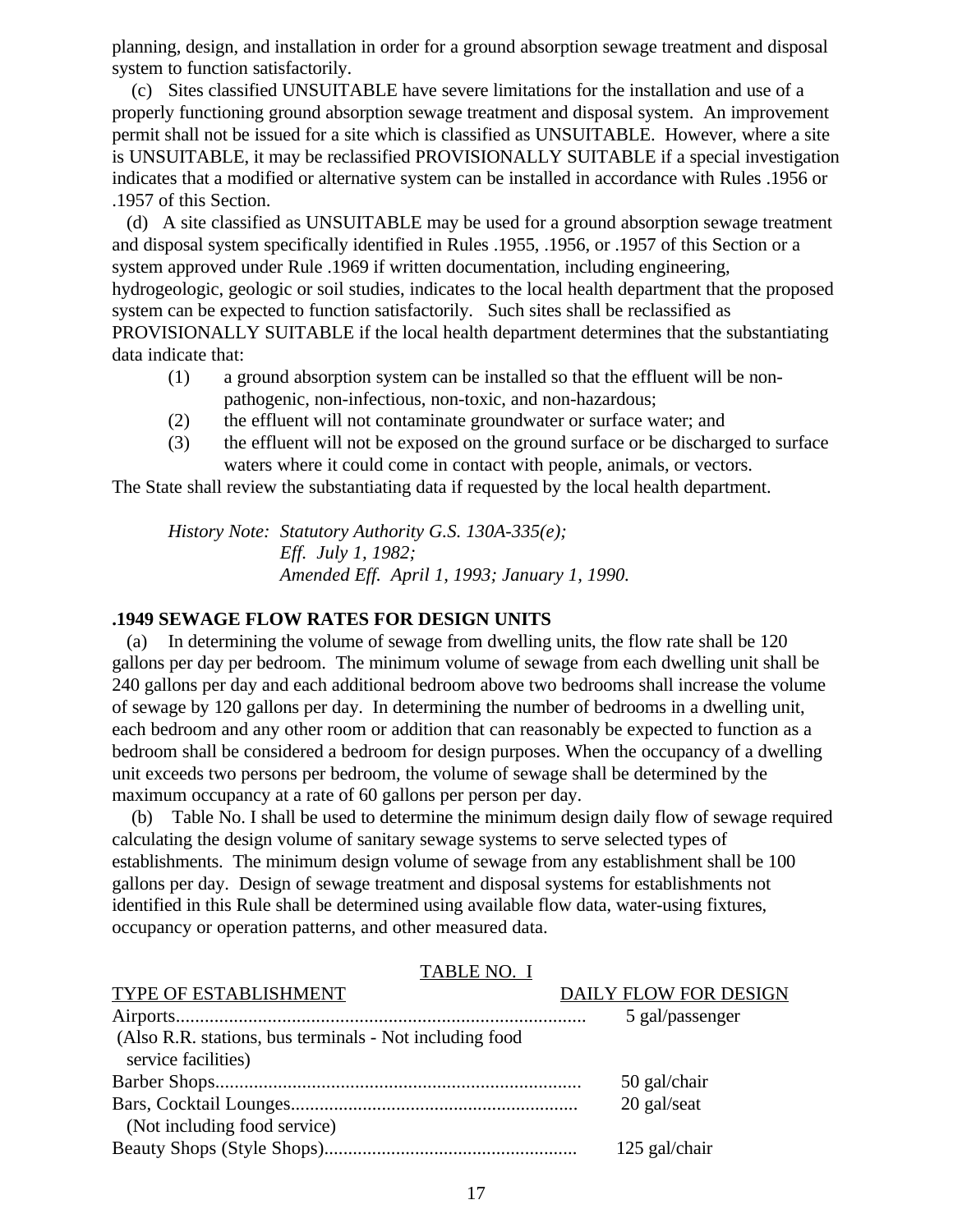|                                                   | 50 gal/lane                    |
|---------------------------------------------------|--------------------------------|
| Businesses (other than those listed               |                                |
|                                                   | 25 gal/employee                |
| Camps                                             |                                |
|                                                   | 60 gal/person                  |
|                                                   | 40 gal/person                  |
|                                                   | (With chemical toilets)        |
|                                                   | 60 gal/person                  |
| <b>Campgrounds</b> (with Comfort Station          |                                |
|                                                   | 100 gal/campsite               |
| <b>Travel Trailer/Recreational Vehicle Park</b>   |                                |
|                                                   | 120 gal/space                  |
| Churches (Not including a Kitchen, Food           |                                |
|                                                   | 3 gal/seat                     |
| Churches (With a Kitchen but, not including a     |                                |
|                                                   | 5 gal/sea                      |
|                                                   | 20 gal/member                  |
|                                                   | 15 gal/person                  |
|                                                   | 25 gal/person/shift            |
|                                                   |                                |
| <b>Food Service Facilities</b>                    | 10 gal/person/shift            |
|                                                   |                                |
|                                                   | 40 gal/seat or                 |
|                                                   | 40 gal/15 ft $^2$              |
|                                                   | of dining area, whichever      |
|                                                   | is greater                     |
|                                                   | 75 gal/seat                    |
| <b>Food Stands</b>                                |                                |
| (1) Per 100 square feet of food stand floor space | 50 gal                         |
|                                                   | 25 gal                         |
|                                                   | 5 gal/meal                     |
|                                                   | 300 gal/bed                    |
| Marinas.                                          | 10 gal/boat slip               |
|                                                   | 30 gal/boat slip               |
| <b>Meat Markets</b>                               |                                |
|                                                   | 50 gal                         |
|                                                   | 25 gal                         |
|                                                   | 120 gal/room                   |
|                                                   | 175 gal/room                   |
|                                                   | 25 gal/person                  |
|                                                   | 60 gal/person                  |
| <b>Rest Homes and Nursing Homes</b>               |                                |
|                                                   | 120 gal/bed                    |
|                                                   | 60 gal/bed                     |
| Schools                                           |                                |
| Day Schools                                       |                                |
|                                                   | 15 gal/student                 |
|                                                   | 12 gal/student                 |
|                                                   | 10 gal/student                 |
|                                                   | 60 gal/person                  |
|                                                   | 250 gal/water closet or urinal |
|                                                   | 325 gal/water closet           |
|                                                   |                                |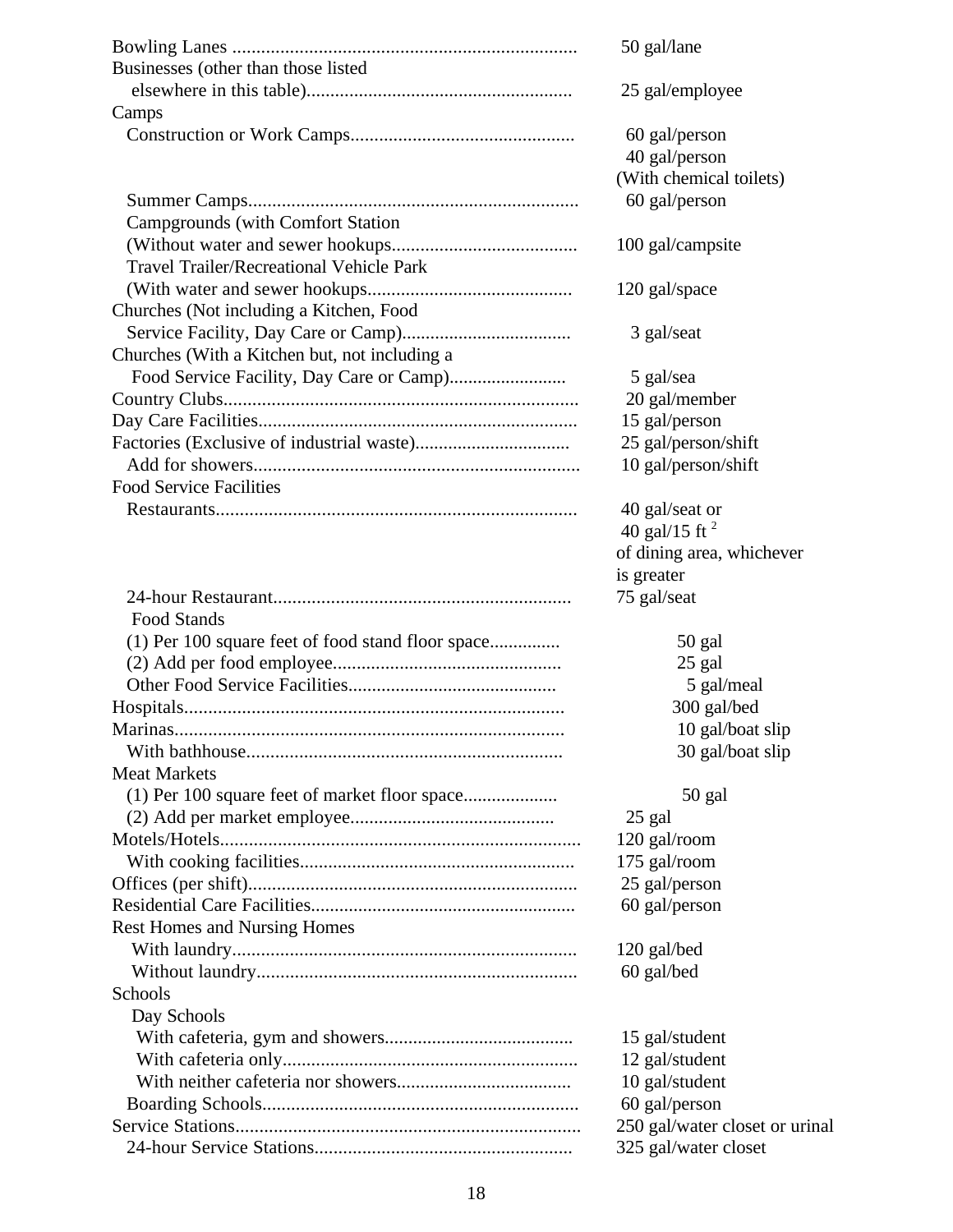| Stores, Shopping Centers, and Malls |                              |
|-------------------------------------|------------------------------|
|                                     | 120 gal/1000 ft <sup>2</sup> |
|                                     | of retail sales area         |
|                                     | 5 gal/seat or space          |
|                                     | 10 gal/person                |

 (c) An adjusted design daily sewage flow may be granted by the local health department upon a showing as specified in Subparagraphs  $(c)(1)$  through  $(c)(2)$  that a sewage system is adequate to meet actual daily water consumption from a facility included in Paragraph (b) of this Rule.

- (1) Documented data from that facility or a comparable facility justifying a flow rate reduction shall be submitted to the local health department and the State. The submitted data shall consist of at least 12 previous consecutive monthly total water consumption readings and at least 30 consecutive daily water consumption readings. The daily readings shall be taken during a projected normal or above normal sewage flow month. A peaking factor shall be derived by dividing the highest monthly flow as indicated from the 12 monthly readings by the sum of the 30 consecutive daily water consumption readings. The adjusted design daily sewage flow shall be determined by taking the numerical average of the greatest ten percent of the daily readings and multiplying by the peaking factor. Further adjustments shall be made in design sewage flow rate used for sizing nitrification fields and pretreatment systems when the sampled or projected wastewater characteristics exceed those of domestic sewage, such as wastewater from restaurants or meat markets.
- (2) An adjusted daily sewage flow rate may be granted contingent upon use of extreme water-conserving fixtures, such as toilets which use 1.6 gallons per flush or less, spring-loaded faucets with flow rates of one gallon per minute or less, and showerheads with flow rates of two gallons per minute or less. The amount of sewage flow rate reduction shall be determined by the local health department and the State based upon the type of fixtures and documentation of the amount of flow reduction to be expected from the proposed facility. Adjusted daily flow rates based upon use of water-conserving fixtures shall apply only to design capacity requirements of dosing and distribution systems and nitrification fields. Minimum pretreatment capacities shall be determined by the design flow rate of Table I of this Rule.

*History Note: Statutory authority G.S. 130A-335(e); Eff. July 1, 1982; Amended Eff. January 1, 1990; January 1, 1984.*

### **.1950 LOCATION OF SANITARY SEWAGE SYSTEMS**

 (a) Every sanitary sewage and disposal system shall be located at least the minimum horizontal distance from the following:

(1) Any private water supply source, including any well or spring 100 feet;

| (2) | Any public water supply source | $100$ feet;        |
|-----|--------------------------------|--------------------|
| (3) | Streams classified as WS-I     | $100$ feet:        |
| (4) | Waters classified as S.A.      | 100 feet from mean |
|     |                                | high water mark;   |
| (5) | Other coastal waters           | 50 feet; from mean |
|     |                                | high water mark;   |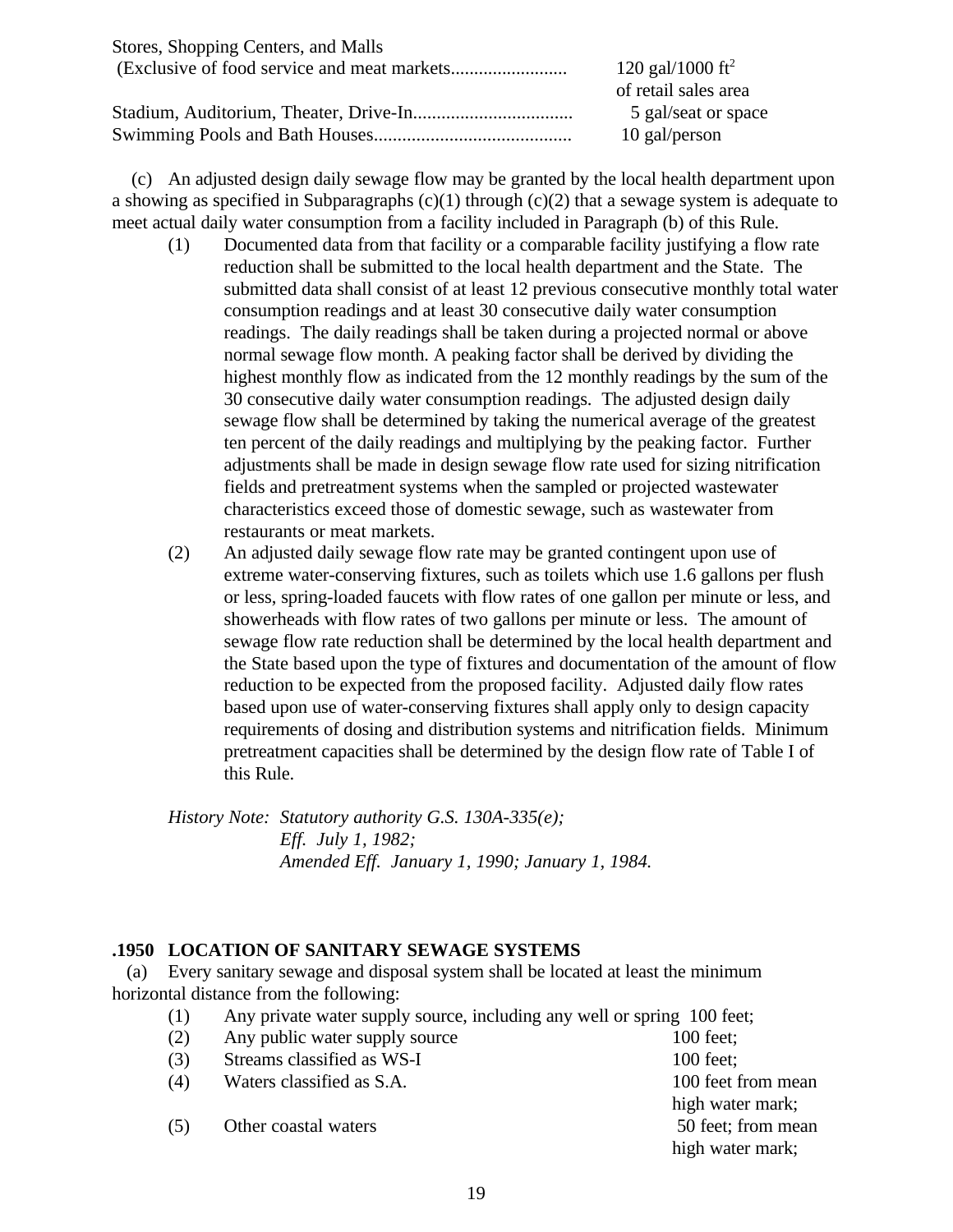| (6)  | Any other stream, canal, marsh, or other surface waters                 | 50 feet              |  |
|------|-------------------------------------------------------------------------|----------------------|--|
| (7)  | Any Class I or Class II reservoir                                       | 100 feet from normal |  |
|      |                                                                         | pool elevation;      |  |
| (8)  | Any permanent storm water retention pond                                | 50 feet; from flood  |  |
|      |                                                                         | pool elevation;      |  |
| (9)  | Any other lake or pond                                                  | 50 feet; from normal |  |
|      |                                                                         | pool elevation;      |  |
| (10) | Any building foundation                                                 | 5 feet;              |  |
| (11) | Any basement                                                            | 15 feet;             |  |
| (12) | Any property line                                                       | $10$ feet;           |  |
| (13) | Top of slope of embankments or cuts of 2 feet                           |                      |  |
|      | or more vertical height                                                 | 15 feet;             |  |
| (14) | Any water line                                                          | $10$ feet;           |  |
| (15) | Drainage Systems:                                                       |                      |  |
|      | Interceptor drains, foundation drains and storm water diversions<br>(A) |                      |  |
|      | upslope<br>(i)                                                          | $10$ feet;           |  |
|      | (ii)<br>sideslope                                                       | 15 feet; and         |  |
|      | downslope<br>(iii)                                                      | 25 feet;             |  |
|      | Groundwater lowering and devices<br>(B)                                 | $25$ feet;           |  |
| (16) | Any swimming pool                                                       | $15$ feet;           |  |
| (17) | Any other nitrification field (except repair area)                      | 20 feet;             |  |

 (b) Ground absorption sewage treatment and disposal systems may be located closer than 100 feet from a private water supply, except springs and uncased wells located downslope and used as a source of drinking water, for repairs, space limitations, and other site-planning considerations but shall be located the maximum feasible distance and in no case less than 50 feet.

 (c) Nitrification fields and repair areas shall not be located under paved areas or areas subject to vehicular traffic. If effluent is to be conveyed under areas subject to vehicular traffic, ductile iron or its equivalent pipe shall be used. However, pipe specified in Rule .1955 (e) may be used if a minimum of 30 inches of compacted cover is provided over the pipe.

 (d) In addition to the requirements of Paragraph (a) of this Rule, sites to be used for subsurface disposal for design units with flows over 3,000 gallons per day, as determined in Rule .1949 (a) or (b) of this Section, which include one or more nitrification fields with individual capacities of greater than 1,500 gallons per day, shall be located at least the minimum horizontal distance from the following:

|     | (1) | Any Class I or II reservoir or any public water supply source                          |                     |  |
|-----|-----|----------------------------------------------------------------------------------------|---------------------|--|
|     |     | utilizing a shallow (under 50 feet) groundwater aquifer                                | 500 feet;           |  |
|     | (2) | Any other public water supply source, unless determined to                             |                     |  |
|     |     | utilize a confined aquifer                                                             | $200$ feet;         |  |
|     | (3) | Any private water supply source, unless determined to                                  |                     |  |
|     |     | utilize a confined aquifer                                                             | 100 feet;           |  |
|     | (4) | Waters classified as SA                                                                | 200 feet, from mean |  |
|     |     |                                                                                        | high water mark;    |  |
|     | (5) | Any waters classified as WS-I                                                          | 200 feet;           |  |
|     | (6) | Any surface waters classified as WS-II, WS-III,                                        |                     |  |
|     |     | B or SB                                                                                | 100 feet; and       |  |
|     | (7) | Any property line                                                                      | 25 feet.            |  |
| (e) |     | Collection sewers, force mains, and supply lines shall be located at least the minimum |                     |  |
|     |     | horizontal distance from the following:                                                |                     |  |
|     | (1) | Any public water supply source, including wells, springs,                              |                     |  |
|     |     | and Class I or Class II reservoirs                                                     | 100 feet, unless    |  |

| TUU ILLE, UMLOS |  |
|-----------------|--|
| constructed of  |  |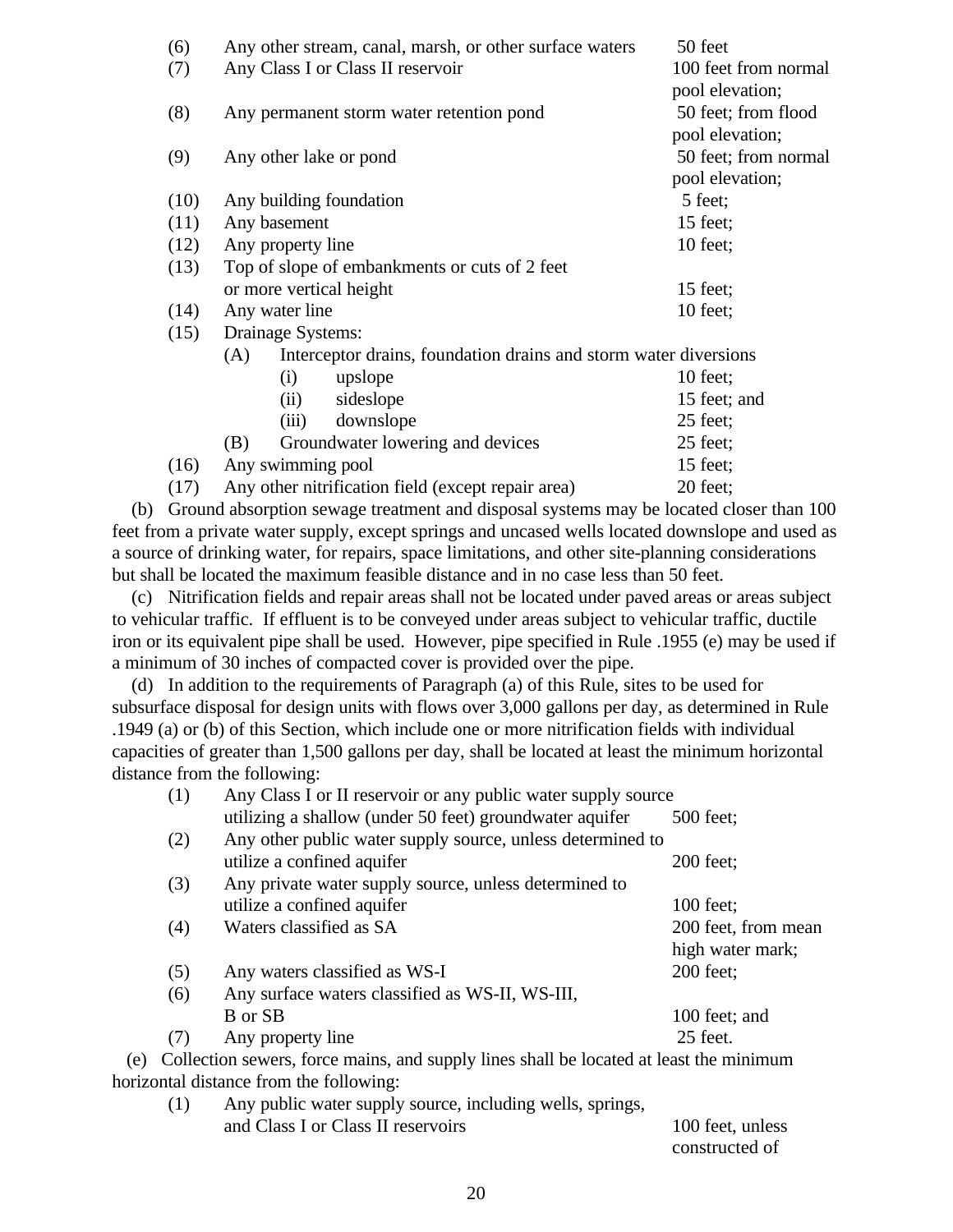leakproof pipe, such as ductile iron pipe with mechanical joints equivalent to water main standards, in which case the minimum setback may be reduced to 50 feet;

wells and springs 50 feet, unless constructed of similar leakproof pipe, such as ductile iron pipe with mechanical joints equivalent to water main standards, in which case the minimum setback may be reduced to 25 feet;

WS-III, B, SA, or SB 50 feet, unless constructed of similar leakproof pipe, such as ductile iron pipe with mechanical joints equivalent to water main standards, in which case the minimum setback may to  $10$  feet;

|      |                                                  | пшшшшш э   |  |  |
|------|--------------------------------------------------|------------|--|--|
|      |                                                  | be reduced |  |  |
| (4)  | Any other stream, canal, marsh, coastal waters,  |            |  |  |
|      | lakes, and other impoundments, or other surface  |            |  |  |
|      | waters                                           | 10 feet;   |  |  |
| (5)  | Any basement                                     | $10$ feet; |  |  |
| (6)  | Any property line                                | 5 feet;    |  |  |
| (7)  | Top of slope of embankments or cuts of two feet  |            |  |  |
|      | or more vertical height                          | $10$ feet; |  |  |
| (8)  | Drainage Systems:                                |            |  |  |
|      | Interceptor drains, storm drains, and<br>(A)     |            |  |  |
|      | Storm water diversions                           | 5 feet;    |  |  |
|      | Ground-water lowering ditches and devices<br>(B) | 10 feet;   |  |  |
| (9)  | Any swimming pool                                | $10$ feet; |  |  |
| (10) | Any other nitrification field                    | 5 feet.    |  |  |

(2) Any private water supply source, including

(3) Any waters classified as WS-I, WS-II,

 (f) Sewer lines may cross a water line if 18 inches clear separation distance is maintained, with the sewer line passing under the water line. When conditions prevent an 18-inch clear separation from being maintained or whenever it is necessary for the water line to cross under the sewer, the sewer line shall be constructed of ductile iron pipe or its equivalent and the water line shall be constructed of ferrous materials equivalent to water main standards for a distance of at least ten feet on each side of the point of crossing, with full sections of pipe centered at the point of crossing.

(g) Sewer lines may cross a storm drain if:

21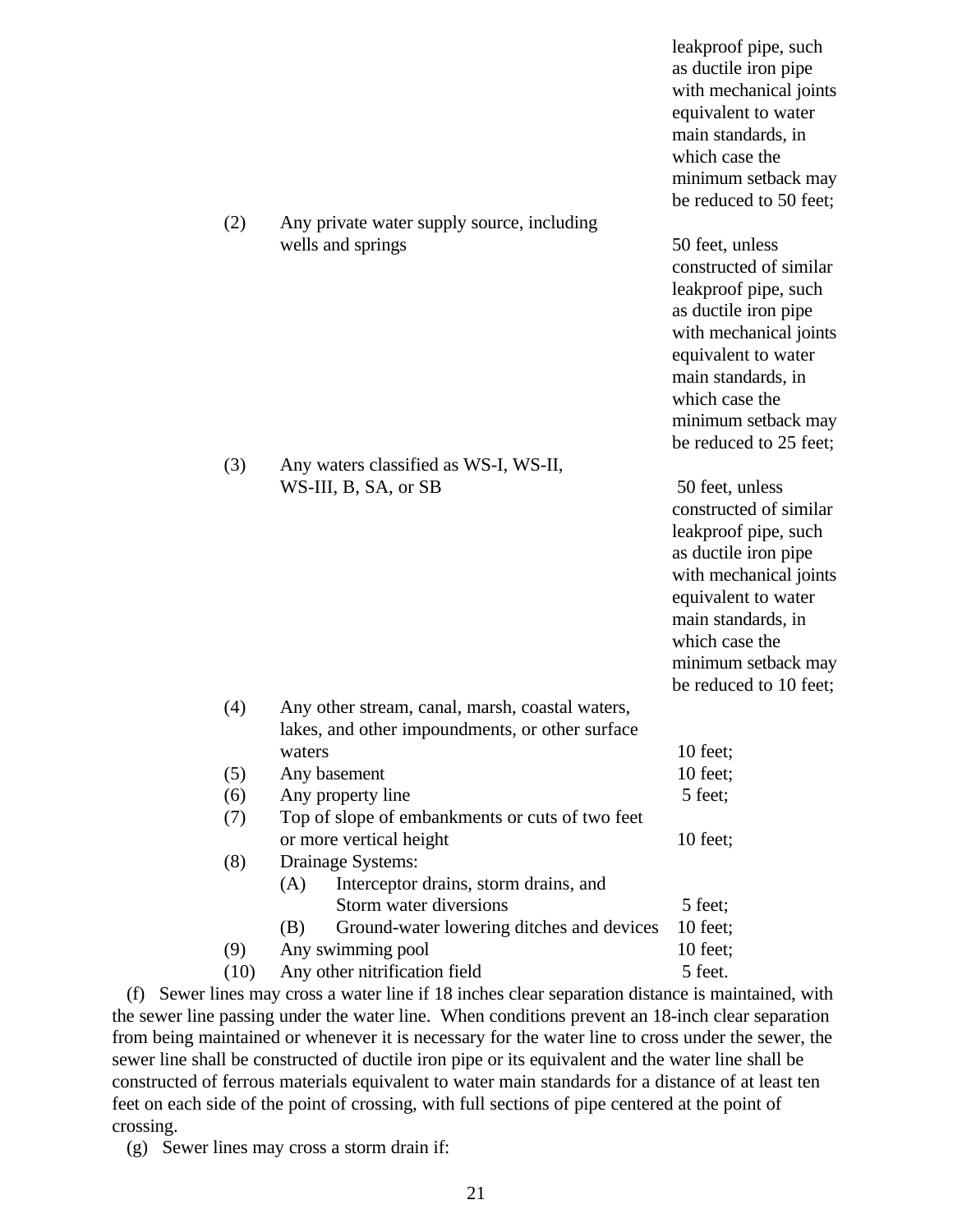- (1) 12 inches clear separation distance is maintained; or
- (2) the sewer is of ductile iron pipe or encased in concrete or ductile iron pipe for at least five feet on either side of the crossing.

 (h) Sewer lines may cross a stream if at least three feet of stable cover can be maintained or the sewer line is of ductile iron pipe or encased in concrete or ductile iron pipe for at least ten feet on either side of the crossing and protected against the normal range of high and low water conditions, including the 100-year flood/wave action. Aerial crossings shall be by ductile iron pipe with mechanical joints or steel pipe. Pipe shall be anchored for at least ten feet on either side of the crossing.

 (i) Septic tanks, lift stations, wastewater treatment plants, sand filters, and other pretreatment systems shall not be located in areas subject to frequent flooding (areas inundated at a ten-year or less frequency) unless designed and installed to be watertight and to remain operable during a tenyear storm. Mechanical or electrical components of treatment systems shall be above the 100 year flood level or otherwise protected against a 100-year flood.

*History Note: Statutory Authority G.S. 130A-335(e) and (f); Eff. July 1, 1982; Amended Eff. January 1, 1990; October 1, 1982.*

# **.1951 APPLICABILITY OF RULES**

 (a) Except as required in Paragraph (b) of this Rule, the minimum horizontal distance requirements in Rule .1950(a)(4), (11), (12), or (13) shall not apply to the installation of a single septic tank system serving a single-family residence not to exceed four bedrooms on a lot or tract of land:

- (1) which, on July 1, 1977, is specifically described in a deed, contract, or other instrument conveying fee title or which is specifically described in a recorded plat; and
- (2) which, on July 1, 1977, is of insufficient size to satisfy the minimum horizontal distance requirements in Rule .1950(a)(4), (11), (12), or (13) of this Section; and
- (3) which, on the date system construction is proposed to begin, is not capable of being served by a community or public sewerage system.

 (b) For those lots or tracts of land described in Rule .1951(a) of this Section, where any of the minimum horizontal distance requirements prescribed in Rule .1950(a) (4), (11), (12), or (13) of this Section can be met, such minimum horizontal distances shall be required.

 (c) For those lots or tracts of land described in Rule .1951(a) of this Section, where a specific minimum horizontal distance requirement prescribed in Rule .1950(a)(4), (11), (12), or (13) of this Section cannot be met, the maximum feasible horizontal distance, as determined by the local agency, shall be required. Provided, however, that at least the following minimum horizontal distances shall be required in all cases:

- (1) Rule .1950(a)(4) of this Section, the minimum horizontal distance shall be not less than 50 feet;
- (2) Rule .1950(a)(11) of this Section, the minimum horizontal distance shall be not less than 8 feet;
- (3) Rule .1950(a)(12) and (13) of this Section, the minimum horizontal distance shall be not less than 5 feet.

 (d) All other provisions of this Section except as exempted by this Rule shall apply to the lots or tracts of land described in Rule .1951(a) of this Section. Any rules and regulations of the Commission for Health Services or any local board of health in effect on June 30, 1977, which establish greater minimum distance requirements than those provided for in this Section, shall remain in effect and shall apply to a lot or tract of land to which .1950(a)(4),(11), (12), or (13) of this Section do not apply.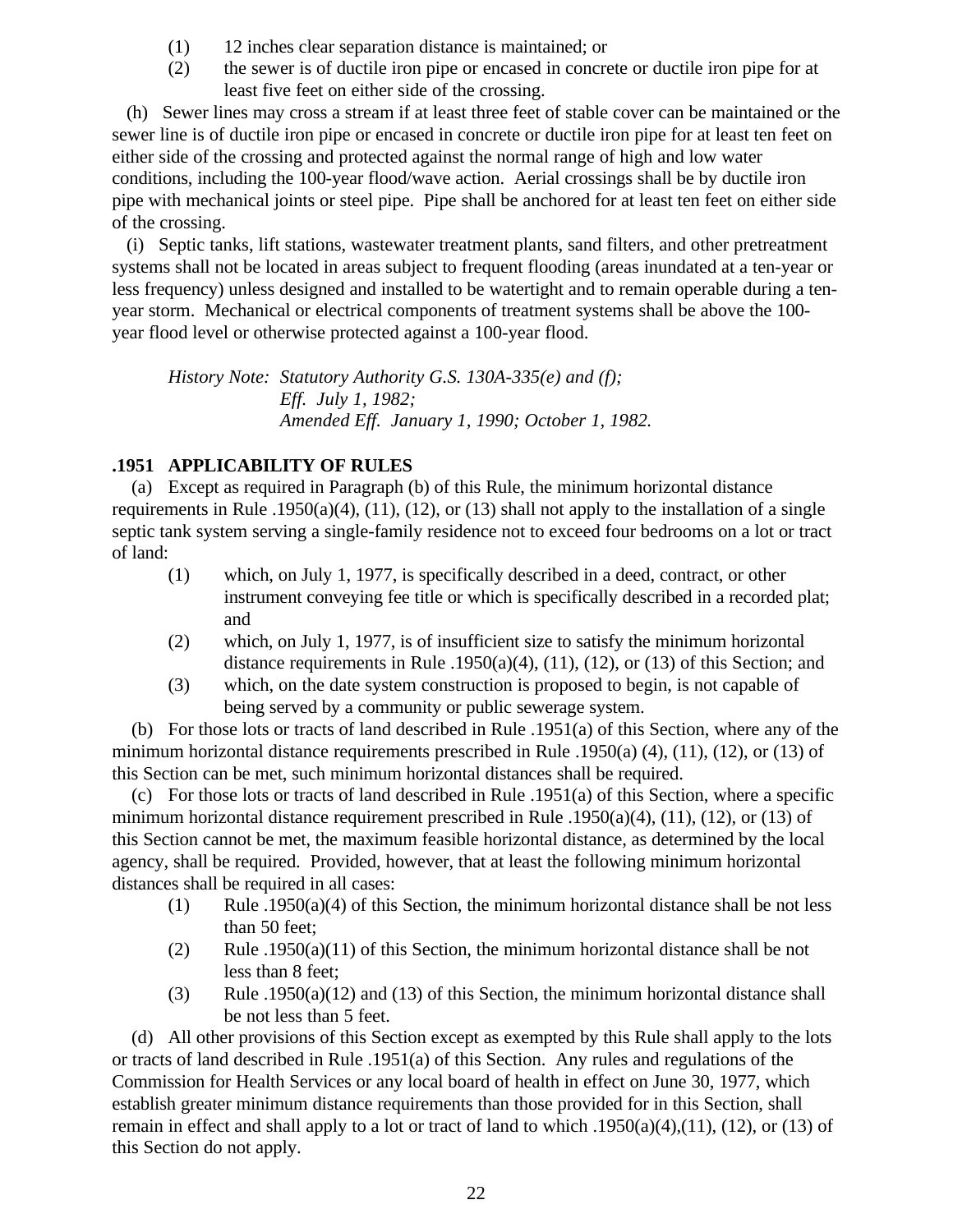(e) It shall be the responsibility of any owner of a lot or tract of land, who applies for a permit required by Rule .1937 of this Section, and who seeks, under the provisions of Rule .1951(a) of this Section, to exempt his lot or tract of land from any of the minimum horizontal distance requirements of Rule .1950(a)(4), (11), (12), or (13) of this Section to provide to the local health department necessary records of title to the lot or tract of land for which the exemption is sought in order that the local agency may determine whether the applicant is entitled to any such exemption.

 (f) For those lots or tracts of land which, on the effective date of this Section, are specifically described in a deed or recorded plat, and the minimum horizontal distance requirements prescribed in Rule .1950(a)(15)(B) cannot be met, the maximum feasible horizontal distance, as determined by the local health department, shall be required, but shall not be less than ten feet.

*History Note: Statutory Authority G.S. 130A-335(e); Eff. July 1, 1982; Amended Eff. January 1, 1990.*

### **.1952 SEPTIC TANK, DOSING TANK AND LIFT STATION DESIGN**

 (a) A septic tank or dosing tank shall be watertight, structurally sound, and not subject to excessive corrosion or decay. Septic tanks shall be of two-compartment design. The inlet compartment of a two-compartment tank shall hold between two-thirds and three-fourths of the total tank capacity. A properly designed dosing siphon or pump shall be used for discharging sewage effluent into nitrification lines when the total length of such lines exceeds 750 linear feet in a single system and as required for any pressure-dosed system. When the design daily flow from a single system exceeds 3,000 gallons per day or when the total length of nitrification lines exceeds 2,000 linear feet in a single system, alternating siphons or pumps shall be used which shall discharge to separate nitrification fields. The dose volume from pump or siphon systems shall be of such design so as to fill the nitrification lines from 66 percent to 75 percent of their capacity at each discharge except as required for low-pressure distribution systems. The discharge rate from dosing systems shall be designed to maximize the distribution of the effluent throughout the nitrification field. Septic tanks installed where the top will be deeper than 30 inches below the finished grade shall have an access manhole, with cover, extending to within six inches of the finished grade, having a minimum opening adequate to accommodate the installation or removal of the septic tank lid. Any system serving a design unit with a design sewage flow greater than 3,000 gallons per day shall have access manholes over each compartment and over the outlet sanitary tee. The access manholes shall extend at least to finished grade and be designed and maintained to prevent surface water inflow. The manholes shall be sized to allow proper inspection and maintenance. All dosing tanks shall have a properly functioning high-water alarm. The alarm shall be audible and visible by system users and weatherproof if installed outdoors. The alarm circuit shall be provided with a manual disconnect in a watertight, corrosion-resistant outside enclosure (NEMA 4X or equivalent) adjacent to the dosing tank.

(b) Minimum liquid capacities for septic tanks shall be in accordance with the following:

| (1) | Residential Septic Tanks (for each individual residence or dwelling unit): |                 |                            |
|-----|----------------------------------------------------------------------------|-----------------|----------------------------|
|     | Minimum Liquid<br>Number of                                                |                 | <b>Equivalent Capacity</b> |
|     | <b>Bedrooms</b>                                                            | Capacity        | Per Bedroom                |
|     | 3 or less                                                                  | 900 gallons     | 300 gallons                |
|     |                                                                            | $1,000$ gallons | 250 gallons                |
|     |                                                                            | $1,250$ gallons | 250 gallons                |

(2) Septic tanks for large residences, multiple dwelling units, or places of business or public assembly shall be in accordance with the following:

 (A) The minimum liquid capacity of septic tanks for places of business or places of public assembly with a design sewage flow of 600 gallons per day or less shall be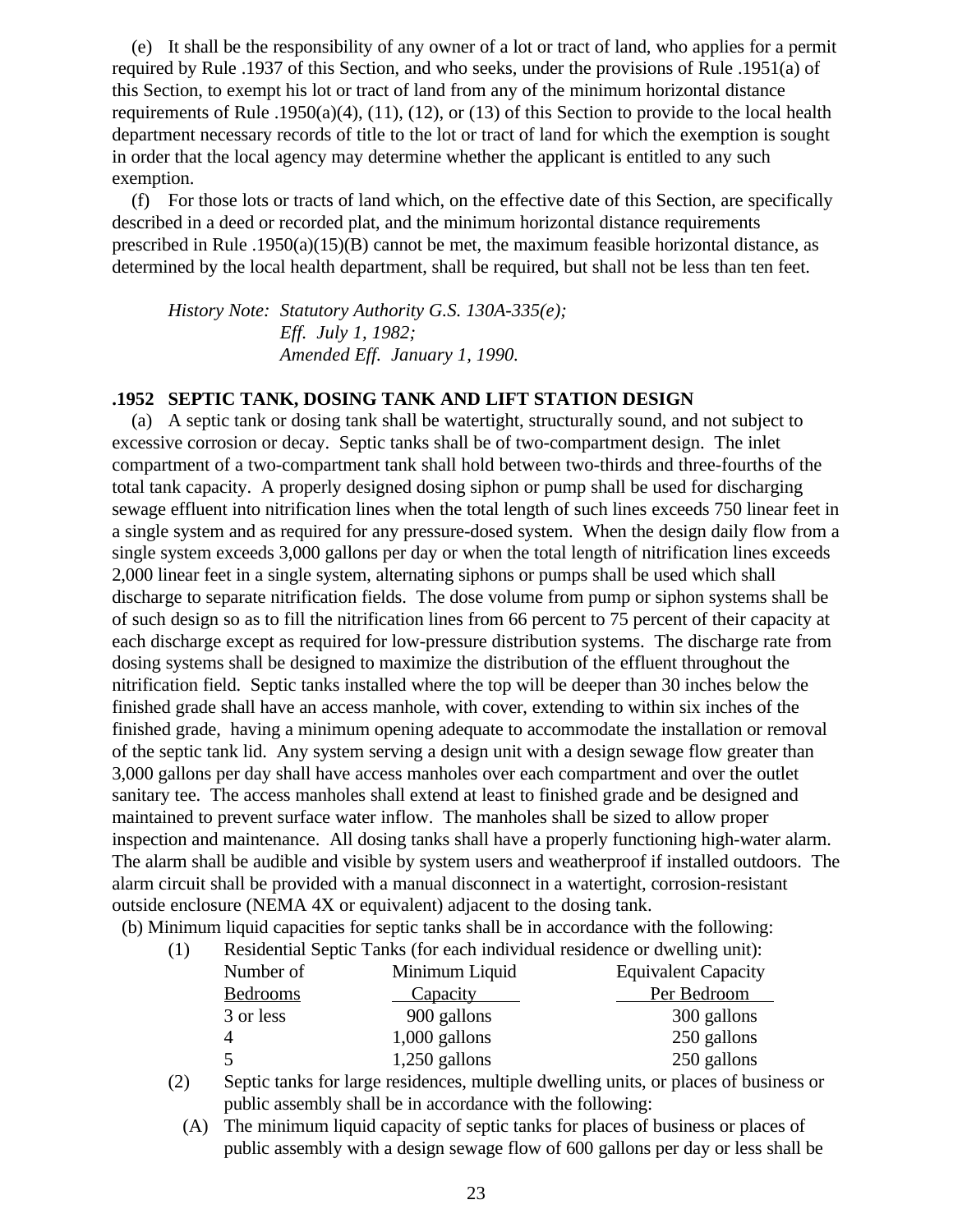determined in accordance with the following:  $V = 2Q$ ; where V is the liquid capacity of the septic tank and Q is the design daily sewage flow.

- (B) Individual residences with more than five bedrooms, multiple-family residences, individual septic tank systems serving two or more residences, or any place of business or public assembly where the design sewage flow is greater than 600 gallons per day, but less than 1,500 gallons per day, the liquid capacity of the septic tank shall be designed in accordance with the following:  $V = 1.17Q + 500$ ; where V is the liquid capacity of the septic tank and  $Q$  is the design daily sewage flow. The minimum liquid capacity of a septic tank serving two or more residences shall be 1,500 gallons.
- (C) Where the design sewage flow is between 1,500 gallons per day and 4,500 gallons per day, the liquid capacity of the septic tank shall be designed in accordance with the following:  $V = 0.75Q + 1.125$ ; where V is the liquid capacity of the septic tank and Q is the design daily sewage flow.
- (D) Where the design sewage flow exceeds 4,500 gallons per day, the septic tank shall be designed in accordance with the following:  $V = Q$ ; where V is the liquid capacity of the septic tank and Q is the design daily sewage flow.
- (E) The minimum liquid capacity requirements of Subparagraph (b)(2) of this Rule shall be met by use of a single two-compartment septic tank or by two tanks installed in series, provided the first tank is constructed without a baffle wall and contains at least two-thirds of the total required liquid capacity.
- (3) The minimum capacity of any septic tank shall be 750 gallons.

 (c) The following are minimum standards of design and construction of pump tanks and pump dosing systems:

- (1) The liquid capacity of a pump tank shall be considered as the entire internal volume with no additional requirement for freeboard. Pump tanks shall have a minimum liquid capacity in accordance with the following:
- (A) Pump tanks for systems with nitrification fields installed in Soil Group I, II, or III soils, as defined in these rules, shall have a minimum liquid capacity equal to twothirds of the required septic tank liquid capacity.
- (B) Pump tanks for systems installed in Group IV soils shall have a minimum liquid capacity equal to the required septic tank liquid capacity.
- (C) The minimum liquid capacity of any pump tank shall be 750 gallons.
- (D) An alternate method to determine minimum liquid capacity of a pump tank shall be to provide for the minimum pump submergence requirement (Subparagraph (c)(5) of this Rule), the minimum dose volume requirement (Paragraph (a) of this Rule), and the minimum emergency storage capacity requirement. The emergency storage capacity requirement is determined based on the type of facility served, the classification of surface waters which would be impacted by a pump tank failure, and the availability of standby power devices and emergency maintenance personnel. The emergency storage capacity shall be the freeboard space in the pump tank above the high-water alarm activation level plus the available freeboard space in previous tankage and in the collection system below the lowest ground elevation between the pump tank and the lowest connected building drain invert. The minimum emergency storage capacity for residential systems and other systems in full-time use on sites draining into WS-I, WS-II, WS-III, SA, SB and B waters shall be 24 hours, without standby power, or 12 hours with standby power manually activated, or four hours with standby power automatically activated or with a high-water alarm automatically contacting a 24-hour maintenance service. The minimum emergency storage capacity for systems not in full-time use and for all systems at sites draining into all other surface waters shall be 12 hours without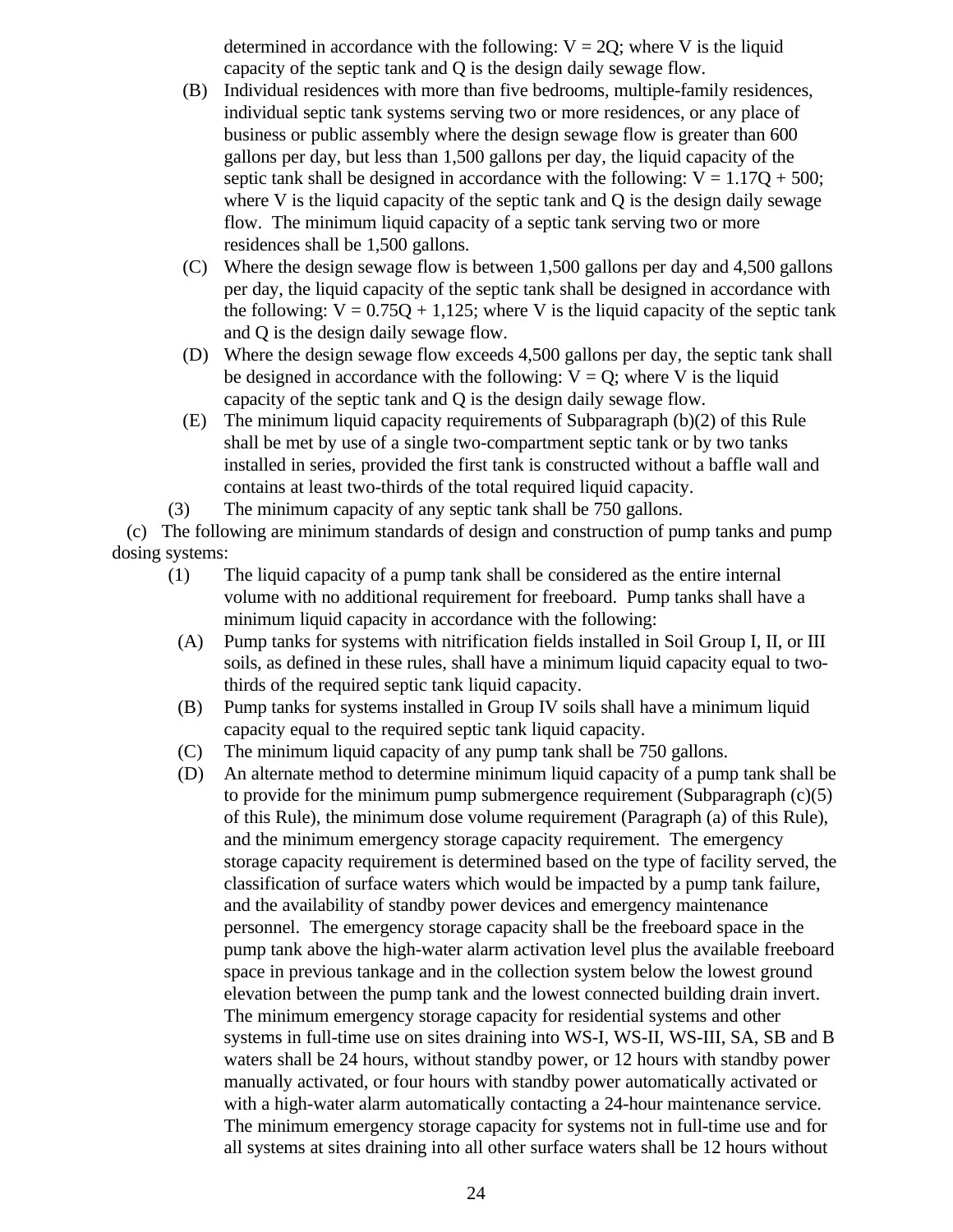standby power, or eight hours with standby power manually activated, or four hours with standby power automatically activated or with a high-water alarm automatically contacting a 24-hour maintenance service.

- (E) Notwithstanding Paragraphs (c) (1) (A)-(D), other criteria for pump tank capacity may be approved by the local health department and the State for raw sewage lift stations, pressure sewer systems, and systems with design flows exceeding 3,000 gallons per day.
- (2) The effluent pump shall be capable of handling at least one-half inch solids and designed to meet the discharge rate and total dynamic head requirements of the effluent distribution system. The pump shall be listed by Underwriter's Laboratory or an equivalent third party electrical testing and listing agency, unless the proposed pump model is specified by a registered professional engineer.
- (3) Pump discharge piping shall be of Schedule 40 PVC or stronger material and adequately secured. Fittings and valves shall be of compatible corrosion-resistant material. A threaded union, flange, or similar disconnect device shall be provided in each pump discharge line. All submersible pumps shall be provided with a corrosion-resistant rope or chain attached to each pump enabling pump removal from the ground surface without requiring dewatering or entrance into the tank. Valves shall also be readily accessible from the ground surface.
- (4) Antisiphon holes (three-sixteenth inch) shall be provided when the discharge or invert elevation of the distribution system is below the high-water alarm elevation in the pump tank, or in accordance with pump manufacturer's specifications. Check valves shall be provided when the volume of the supply line is greater than 25 percent of the dosing volume, or in accordance with pump manufacturer's specifications. When provided, the antisiphon hole shall be located between the pump and the check valve.
- (5) Sealed mercury control floats or similar devices designed for detecting liquid levels in septic tank effluent shall be provided to control pump cycles. A separate level sensing device shall be provided to activate the high-water alarm. Pump-off level shall be set to keep the pump submerged at all times or in accordance with the manufacturer's specifications. A minimum of 12 inches of effluent shall be maintained in the bottom of the pump tank. The high-water alarm float shall be set to activate within six inches of the pump-on level. The lag pump float switch, where provided, shall be located at or above the high-water alarm activation level.
- (6) Pump and control circuits shall be provided with manual circuit disconnects within a watertight, corrosion-resistant, outside enclosure (NEMA 4X or equivalent) adjacent to the pump tank, securely mounted at least 12 inches above the finished grade. The pump(s) shall be manually operable without requiring the use of special tools or entrance into the tank for testing purposes. Conductors shall be conveyed to the disconnect enclosure through waterproof, gasproof, and corrosion-resistant conduits, with no splices or junction boxes provided inside the tank. Wire grips, duct seal, or other suitable material shall be used to seal around wire and wire conduit openings inside the pump tank and disconnect enclosure.
- (7) For systems requiring duplex and multiplex pumps, a control panel should be provided which shall include short-circuit protection for each pump and for the control system, independent disconnects, automatic pump sequencer, hand-offautomatic (H-O-A) switches, run lights, and elapsed time counters for each pump. Alarm circuits shall be supplied ahead of any pump overload of short circuit protective devices. The control panel must be in a watertight, corrosion-resistant enclosure (NEMA 4X or equivalent) unless installed within a weathertight building. The panel shall be protected from intense solar heating.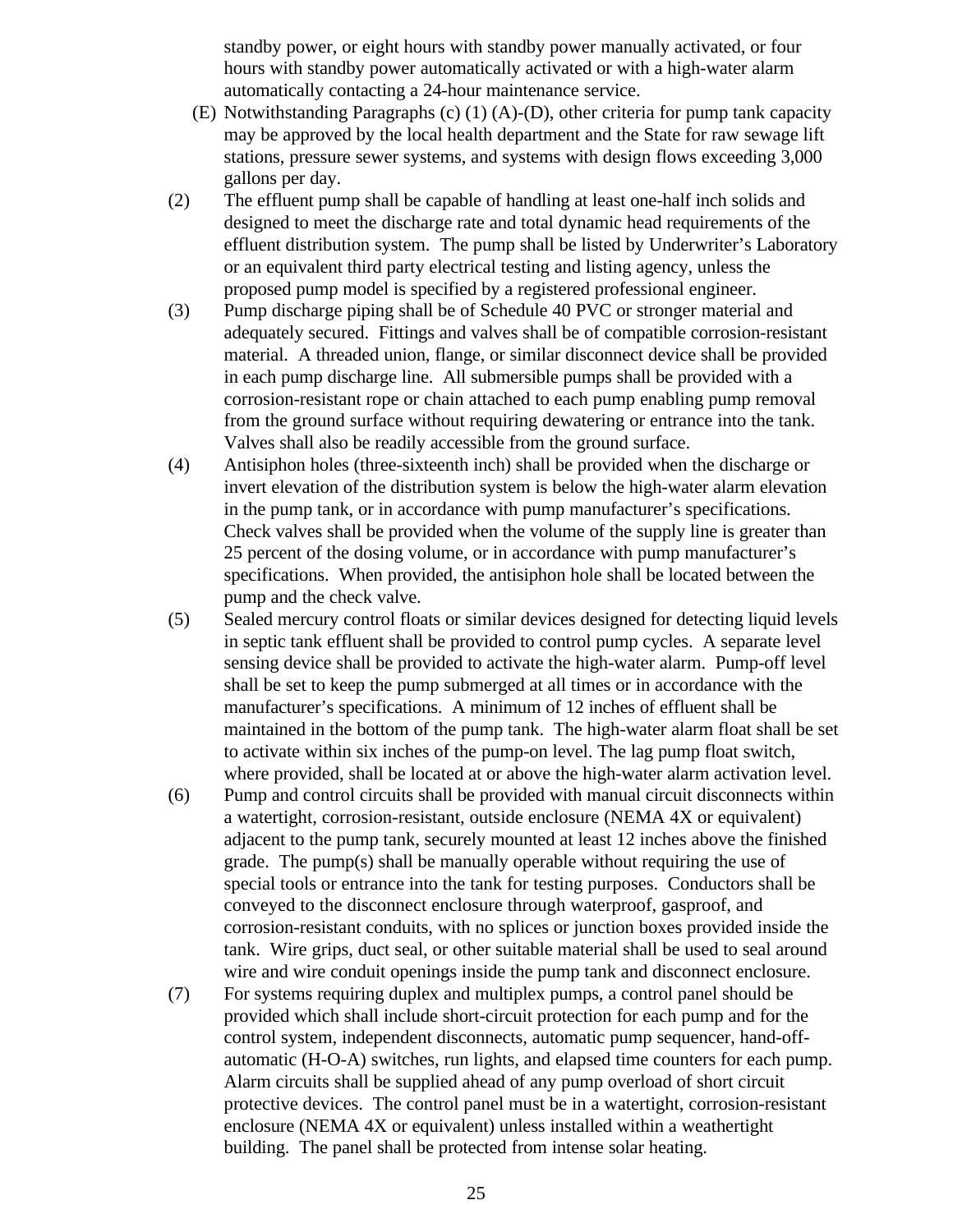- (8) Dual and multiple fields shall be independently dosed by separate pumps which shall automatically alternate. The supply lines shall be "H" connected to permit manual alternation between fields dosed by each pump. "H" connection valving shall be readily accessible from the ground surface, either from the pump tank access manhole or in a separate valve chamber outside the pump tank. Other equivalent methods of doing dual or multiple fields may be approved by the State.
- (9) The pump tank shall have a properly functioning high-water alarm. The alarm circuit shall be supplied ahead of any pump overload and short circuit protective devices. The alarm shall be audible and visible by system users and weatherproof if installed outdoors in an enclosure (NEMA 4X or equivalent).

 (d) Siphons and siphon dosing tanks may be used when at least two feet of elevation drop can be maintained between the siphon outlet invert and the inlet invert in the nitrification field distribution system.

- (1) Siphon dosing tanks shall be designed in accordance with the minimum dose requirements in this Rule and shall meet the construction requirements of this Section. The siphon dose tank shall provide at least 12 inches of freeboard, and the inlet pipe shall be at least three inches above the siphon trip level. The highwater alarm shall be set to activate within two inches of the siphon trip level.
- (2) Siphon dosing tanks shall have a watertight access opening over each siphon with a minimum diameter of 24 inches and extending to finished grade and designed to prevent surface water inflow.
- (3) The slope and size of the siphon discharge line shall be sufficient to handle the peak siphon discharge by gravity flow without the discharge line flowing full. Vents for the discharge lines shall be located outside of the dosing tank or otherwise designed to not serve as an overflow for the tank.
- (4) All siphon parts shall be installed in accordance with the manufacturer's specifications. All materials must be corrosion-resistant, of cast iron, high density plastic, fiberglass, stainless steel, or equal.
- (5) Siphon dosing tanks shall have a properly functioning high-water alarm that is audible and visible by system users and weatherproof if installed outdoors in an enclosure (NEMA 4X or equivalent).

 (c) Raw sewage lift stations shall meet the construction standards of this Section and all horizontal setback requirements for sewage treatment and disposal systems in accordance with Rule .1950(a) of this Section unless the station is a sealed, watertight chamber, in which case the setback requirements for collection sewers in Rule .1950(e) of this Section shall apply. Sealed, watertight chambers shall be of a single, prefabricated unit, such as fiberglass, with sealed top cover, and preformed inlet and outlet pipe openings connected with solvent wells, O-ring seals, rubber boots, stainless steel straps, or equivalent. Dual pumps shall be provided for stations serving two or more buildings or for a facility with more than six water closets. Pumps shall be listed by Underwriter's Laboratories or an equivalent third party electrical testing and listing agency, and shall be grinder pumps or solids-handling pumps capable of handling at least threeinch spheres unless the station serves no more than a single water closet, lavatory, and shower, in which case two-inch solids handling pumps shall be acceptable. Minimum pump capacity shall be 2.5 times the average daily flow rate. The dosing volume shall be set so that the pump-off time does not exceed 30 minutes, except for stations serving single buildings, and pump run-time shall be from three to ten minutes at average flow. Pump station emergency storage capacity and total liquid capacity shall be determined in accordance with Paragraph (c)(1)(D) of this Rule except for a sealed, watertight chamber serving an individual building, in which case a minimum storage capacity of eight hours shall be required. All other applicable requirements for pump tanks and pump dosing systems in accordance with Paragraph (c) of this Rule shall also apply to raw sewage lift stations.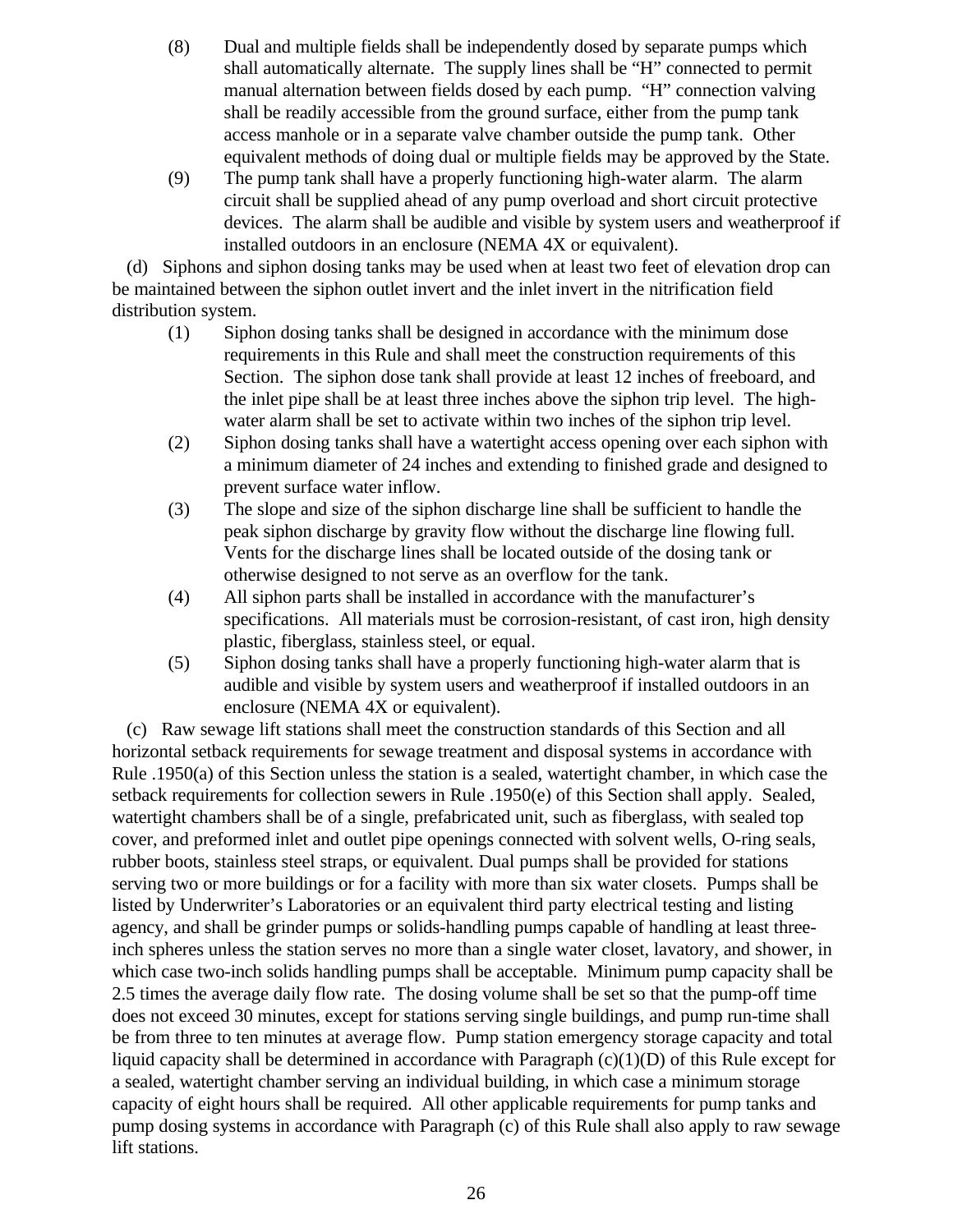*History Note: Statutory Authority G.S. 130A-335(e) and (f); Eff. July 1, 1982; Amended Eff. August 1, 1991; January 1, 1990.*

### **.1953 PREFABRICATED SEPTIC TANKS AND PUMP TANKS**

 When prefabricated concrete tanks or tanks of other material are used, they shall be constructed in accordance with the plans which have been approved by the State and shall comply with all requirements of this Section. At least three complete sets of plans and specifications for the design of the prefabricated septic tank shall be submitted to the Department of Environment, Health, and Natural Resources, Division of Environmental Health, P. O. Box 27687, Raleigh, North Carolina 27611-7687. Separate plans and specifications for the design of each septic tank or pump tank to be produced shall be submitted to the Division of Environmental Health for approval. These plans and specifications shall show the design of the septic tank in detail, including:

- (1) All pertinent dimensions;
- (2) Reinforcement material and location;
- (3) Material strength;
- (4) Liquid depth;
- (5) Joint material and method of sealing;
- (6) Access manhole and riser detail;
- (7) Other design features.

*History Note: Statutory Authority G.S. 130A-335(e) and (f); Eff. July 1, 1982; Amended Eff. January 1, 1990.*

## **.1954 MINIMUM STANDARDS FOR PRECAST REINFORCED CONCRETE TANKS**

 (a) The following are minimum standards of design and construction of precast reinforced concrete septic tanks:

- (1) The minimum requirement for the liquid depth is 36 inches.
- (2) A minimum of nine inches freeboard is required, the freeboard being the air space between the top of the liquid and the bottom side of the lid or cap of the tank.
- (3) The length of the septic tank shall be at least twice as long as the width.
- (4) There shall be three inlet openings in the tank, one on the tank end and one on each sidewall of the inlet end of the tank. The blockouts for these openings shall leave a concrete thickness of not less than one inch in the tank wall. The blockouts shall be made for a minimum of four-inch pipe or a maximum of six-inch pipe. No blockouts or openings shall be permitted below the tank liquid level.
- (5) The inlet in the tank shall be a straight pipe.
- (6) The outlet shall be a cast-in-place concrete sanitary tee, a polyvinyl chloride (PVC) sanitary tee, or a polyethylene (PE) sanitary tee, made of not less than class 160 pipe or equivalent fittings and pipe. Class 160 pipe shall have a wall thickness of not less than 0.183 inches. The cast-in-place concrete sanitary tee shall have a minimum thickness of not less than two inches. The tee shall extend down onefourth of the liquid depth. The tee shall be furnished by the manufacturer. The invert of the outlet shall be at least two inches lower in elevation than the invert of the inlet.
- (7) All tanks shall be manufactured with a cast-in-place partition so that the tank contains two compartments. The partition shall be located at a point not less than two-thirds nor more than three-fourths the length of the tank from the inlet end. The top of the partition shall terminate two inches below the bottom side of the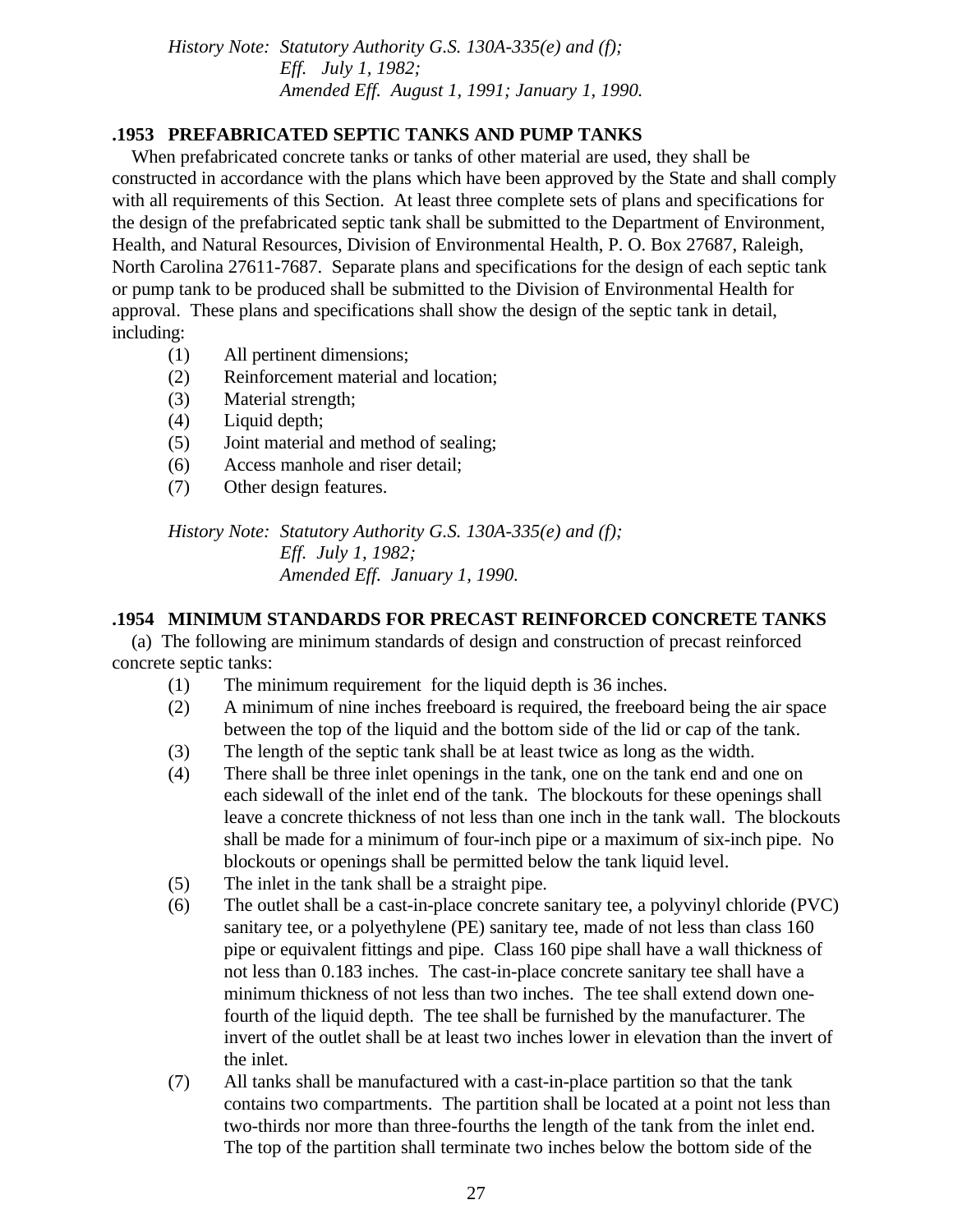tank top in order to leave space for air or gas passage between compartments. The top and bottom halves of the partition shall be cast in such manner as to leave a water passage slot four inches high for the full width of the tank. The partition (both halves) shall be reinforced by the placing of six-inch by six-inch No. 10 gage welded reinforcing wire. The reinforcing wire shall be bent to form an angle of 90 degrees on the ends in order to form a leg not less than four inches long. When the wire is placed in the mold the four-inch legs shall lay parallel with the sidewall wire and adjacent to it. It is recognized that there are other methods of constructing a partition or two-compartment tank. Any method other than the one described will be considered on an individual basis for approval by the Division of Environmental Health. However, the tank wall thickness must remain not less than two and one-half inches thick throughout the tank except for blockouts.

- (8) Adequate access openings must be provided in the tank top. Access shall be provided for cleaning or rodding out of the inlet pipe, for cleaning or clearing the air or gas passage space above the partition, an entrance for inserting the suction hose for tank pumping, and for entrance of a person if internal repairs are needed after pumping. This shall be accomplished by properly locating two manholes with each having a minimum opening of 18 inches by 18 inches as the opening cuts the plane of the bottom side of the top of the tank. The manhole covers shall be beveled on all sides in such manner as to accommodate a uniform load of 150 pounds per square foot without damage to the cover or the top of the tank. If the top of the tank is to be multislab construction, the slabs over the inlet of the tank, partition, and outlet of the tank must not weigh in excess of 150 pounds each. Multislab construction allows for the elimination of the manholes. Manhole covers, opening covers, or slabs shall have a handle of steel or other rot-resistant material equivalent in strength to a No. 3 reinforcing rod (rebar).
- (9) The tank shall be reinforced by using a minimum reinforcing of six-inch by six-inch No. 10 gage welded steel reinforcing wire in the top, bottom ends, and sides of the tank. The reinforcing wire shall be lapped at least six inches. Concrete cover shall be required for all reinforcement. Reinforcement shall be placed to maximize the structural integrity of the tank. The tank shall be able to withstand a uniform live loading of 150 pounds per square foot in addition to all loads to which an underground tank is normally subjected, such as the dead weight of the concrete and soil cover, active soil pressure on tank walls, and the uplifting force of the ground water. Additional reinforcement shall be required when the loads on a concrete tank are exceeded by subjecting it to vehicular traffic or when the top of the tank is placed deeper than three feet below the finished grade.
- (10) The top, bottom, ends, and sides of the tank must have a minimum thickness of two and one-half inches.
- (11) A minimum 28-day concrete compressive strength of 3,500 pounds per square inch shall be used in the construction of the septic tank. The concrete shall achieve a minimum compressive strength of 3,000 pounds per square inch prior to removal of the tank from the place of manufacture. It shall be the responsibility of the manufacturer to certify that this condition has been met prior to shipment. A septic tank shall be subject to testing to ascertain the strength of the concrete prior to its being approved for installation. Recognized devices for testing the strength of concrete include a properly calibrated Schmidt Rebound Hammer or Windsor Probe Test. Accelerated curing in the mold by use of propane gas or other fuels is prohibited, except in accordance with accepted methods and upon prior approval of the State.
- (12) After curing, tanks manufactured in two sections shall be joined and sealed at the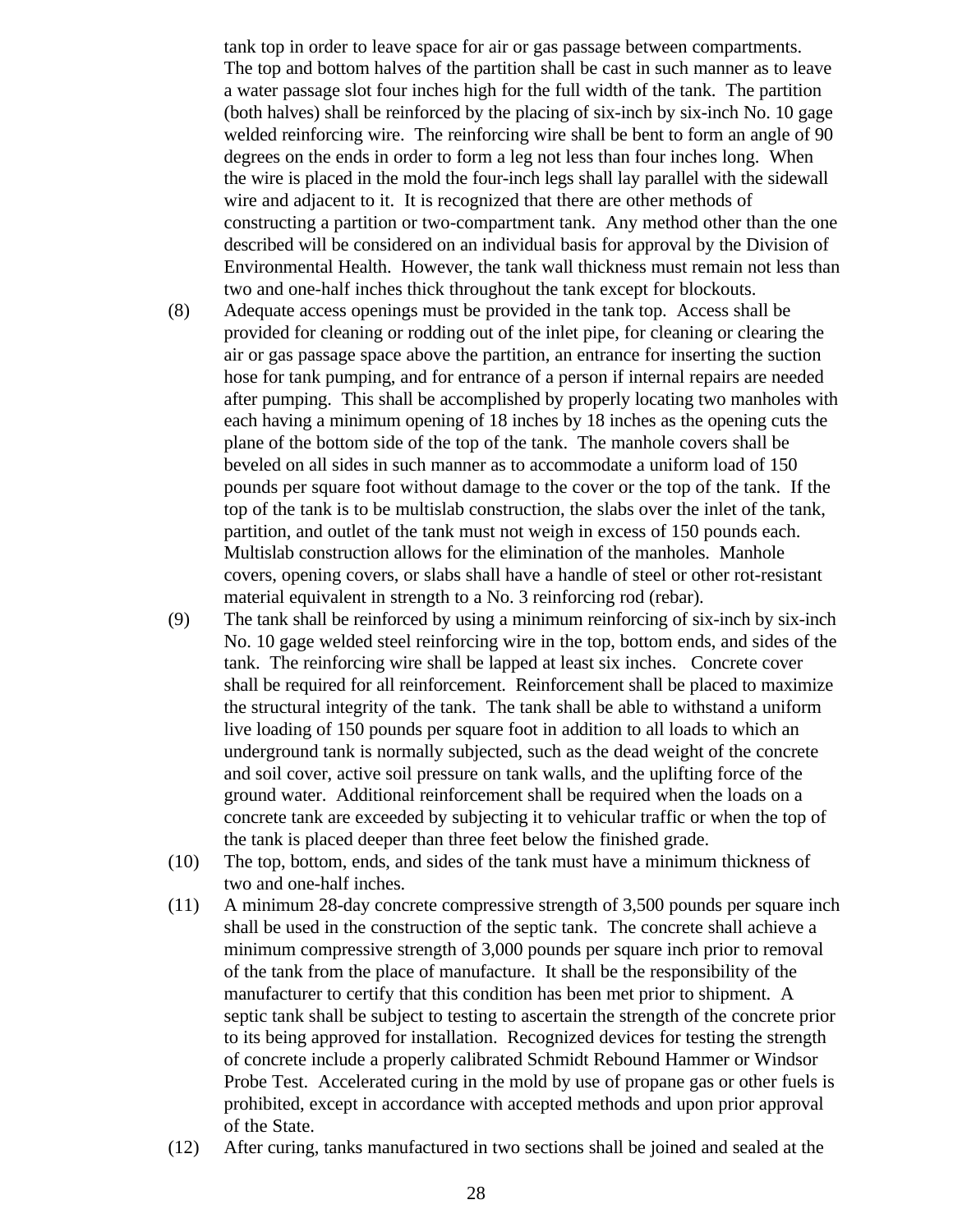joint by using a mastic, butyl rubber, or other pliable sealant that is waterproof, corrosion-resistant, and approved for use in septic tanks. The sealant shall have a minimum size of one inch nominal diameter or equivalent. Before sealing, the joint shall be smooth, intact, and free of all deleterious substances. Tank halves shall be properly aligned to ensure a tight seal. The sealant shall be provided by the manufacturer.

(13) All tanks produced shall bear an imprint identifying the manufacturer, the serial number assigned to the manufacturer's plans and specifications approved by the State, and the liquid or working capacity of the tanks. This imprint shall be located to the right of the blockout made for the outlet pipe on the outlet end of the tank. All tanks shall also be permanently marked with the date of manufacturer adjacent to the tank imprint or on the top of the tank directly above the imprint.

 (b) Pump tanks shall meet the construction requirements of Paragraph (a) of this Rule with the following modifications:

- (1) Tanks shall be cast with a single compartment, or, if a partition is provided, the partition shall be cast to contain a minimum of two four-inch diameter circular openings, or equivalent, located no more than 12 inches above the tank bottom.
- (2) There shall be no requirement as to tank length, width, or shape, provided the tank satisfies all other requirements of this Section.
- (3) The invert of the inlet openings shall be located within 12 inches of the tank top. No freeboard shall be required in the pump tank.
- (4) After joining, tanks manufactured in two sections shall be plastered along the joint with hydraulic cement, cement mortar, or other waterproofing sealant. Other methods of waterproofing tanks may be used as specifically approved in the plans and specifications for the tank. Prior to backfilling, the local health department shall make a finding that a two section tank is watertight if a soil wetness condition is present within five feet of the elevation of the top of the tank.
- (5) Tanks shall be vented and accessible for routine maintenance. A watertight access manhole with removable lid shall be provided over the pump with a minimum diameter of 24 inches. The access manhole shall extend at least to six inches above finished grade and be designed and maintained to prevent surface water inflow. Larger or multiple manholes shall be provided when two or more pumps are required. Pumps shall be removable without requiring entrance into the tank. Manhole lids and electrical controls shall be secured against unauthorized access. Manhole risers shall be joined to the tank top and sealed in accordance with Paragraphs (a)(12) and (b)(4) of this Rule.
- (6) All pump tanks shall bear an imprint identifying the manufacturer, pump tank serial number assigned by the Division of Environmental Health, and the liquid or working capacity of the tank. The imprint shall be located to the left of the outlet blockout. All tanks shall also be permanently marked with the date of manufacturer adjacent to the tank imprint or on the top of the tank directly above the imprint.

 (c) Plans for prefabricated tanks, other than those for precast reinforced concrete tanks, shall be approved on an individual basis as determined by the information furnished by the designer which indicates the tank will provide equivalent effectiveness as those designed in accordance with the provisions of Paragraphs (a) and (b) of this Rule.

 (d) Tanks other than approved prefabricated tanks shall be constructed consistent with the provisions of this Rule except as follows:

- (1) Cast-in-place concrete septic and pump tanks shall have a minimum wall thickness of six inches.
- (2) Concrete block or brick masonry tanks shall have a minimum wall thickness of at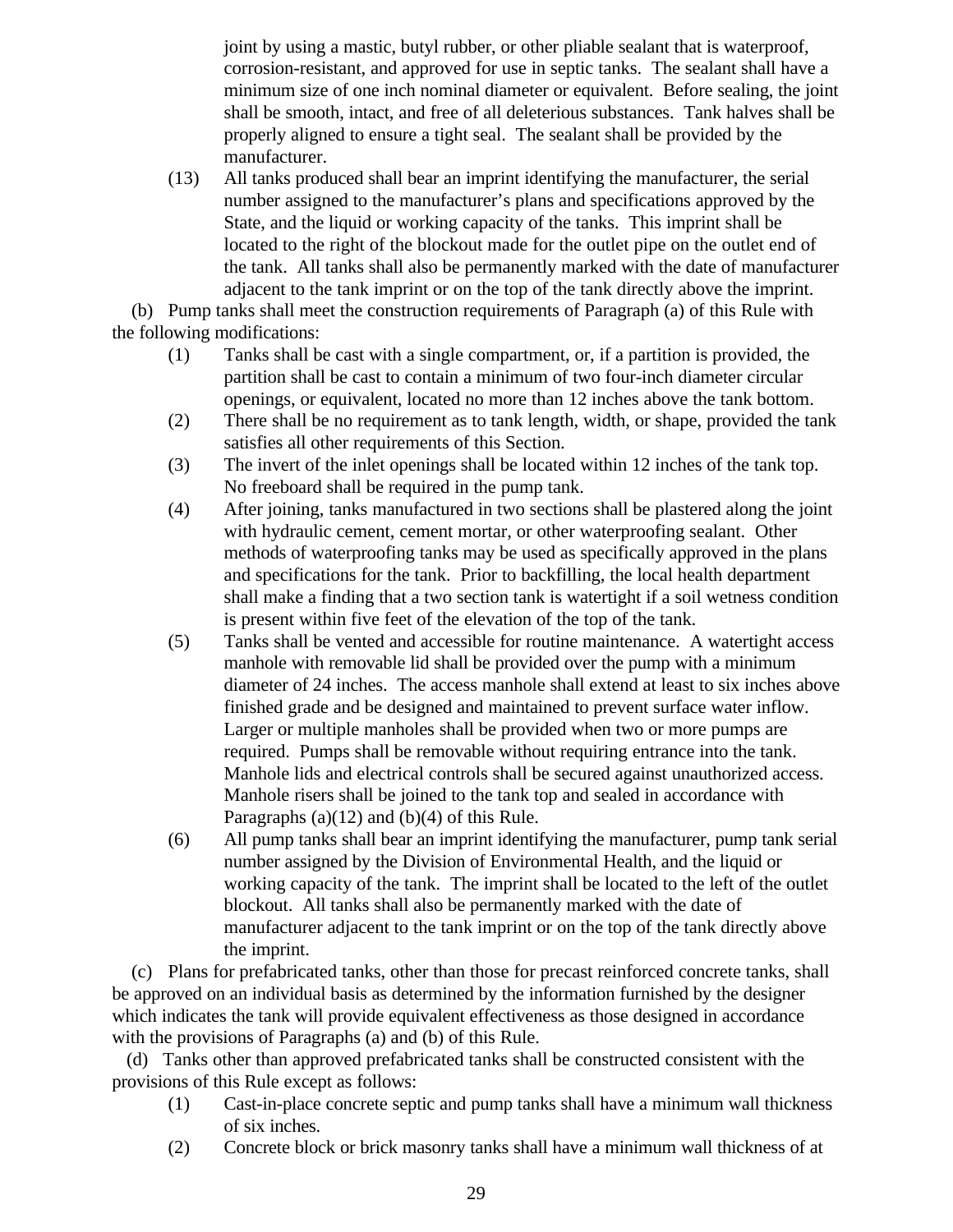least six inches when the design volume is less than 1,000 gallons and a minimum wall thickness of at least eight inches when the design volume is 1,000 gallons or more. All joints between masonry units shall be mortared using masonry cement mortar or equivalent. The joints shall have a nominal thickness of three-eighths inch. All concrete block masonry tanks shall have a minimum wall reinforcement of number three reinforcing bars on 20-inch centers, or equivalent. The maximum allowable reinforcement spacing in either direction shall be four feet. All block wall cores shall be filled with concrete with a minimum compressive strength of 3,000 pounds per square inch. All tanks constructed of block or brick shall be plastered on the inside with a 1:3 mix (one part cement, three parts sand) of Portland cement at least three-eighths inch thick or the equivalent using other approved water-proofing material.

(3) The bottom of the built-in-place tank shall be poured concrete with a minimum thickness of four inches. All built-in-place tanks shall be reinforced to satisfy the structural strength requirements of Paragraph (a)(9) of this Rule. Reinforcement shall be placed in both directions throughout the entire tank, including top, bottom, walls, and ends.

*History Note: Statutory Authority G.S. 130A-335(e) and (f); Eff. July 1, 1982; Amended Eff. August 1, 1991; January 1, 1990.*

#### **.1955 DESIGN CRITERIA FOR CONVENTIONAL SEWAGE SYSTEMS**

 (a) Conventional septic tank systems shall utilize a septic tank of approved construction and design volume which provides primary treatment of the sewage in accordance with the provisions of these Rules. The effluent from the septic tank shall be conveyed to an approved nitrification line where the soil provides the final treatment and disposal of the sewage.

 (b) Table II shall be used in determining the maximum long-term acceptance rate for septic tank systems of conventional trench design. The long-term acceptance rate shall be based on the most hydraulically limiting naturally occurring soil horizon within three feet of the ground surface or to the depth of one foot below trench bottom, whichever is deeper.

#### Table II

| SOIL         | <b>TEXTURE CLASSES</b>                                             |                              | (USDA CLASSIFICATION |  | )NG-TERM<br><b>EPTANCE RATE</b> |
|--------------|--------------------------------------------------------------------|------------------------------|----------------------|--|---------------------------------|
|              |                                                                    |                              | $g p d / f t^2$      |  |                                 |
| I            | Sands                                                              | Sand                         | $1.2 - 0.8$          |  |                                 |
|              | (With S or PS<br>structure and<br>clay mineralogy)                 | Loamy Sand                   |                      |  |                                 |
| $\mathbf{I}$ | Coarse Loams<br>(With S or PS<br>structure and<br>clay mineralogy) | Sandy Loam<br>Loam           | $0.8 - 0.6$          |  |                                 |
| Ш            | Fine Loams<br>(With S or PS                                        | Sandy Clay Loam<br>Silt Loam | $0.6 - 0.3$          |  |                                 |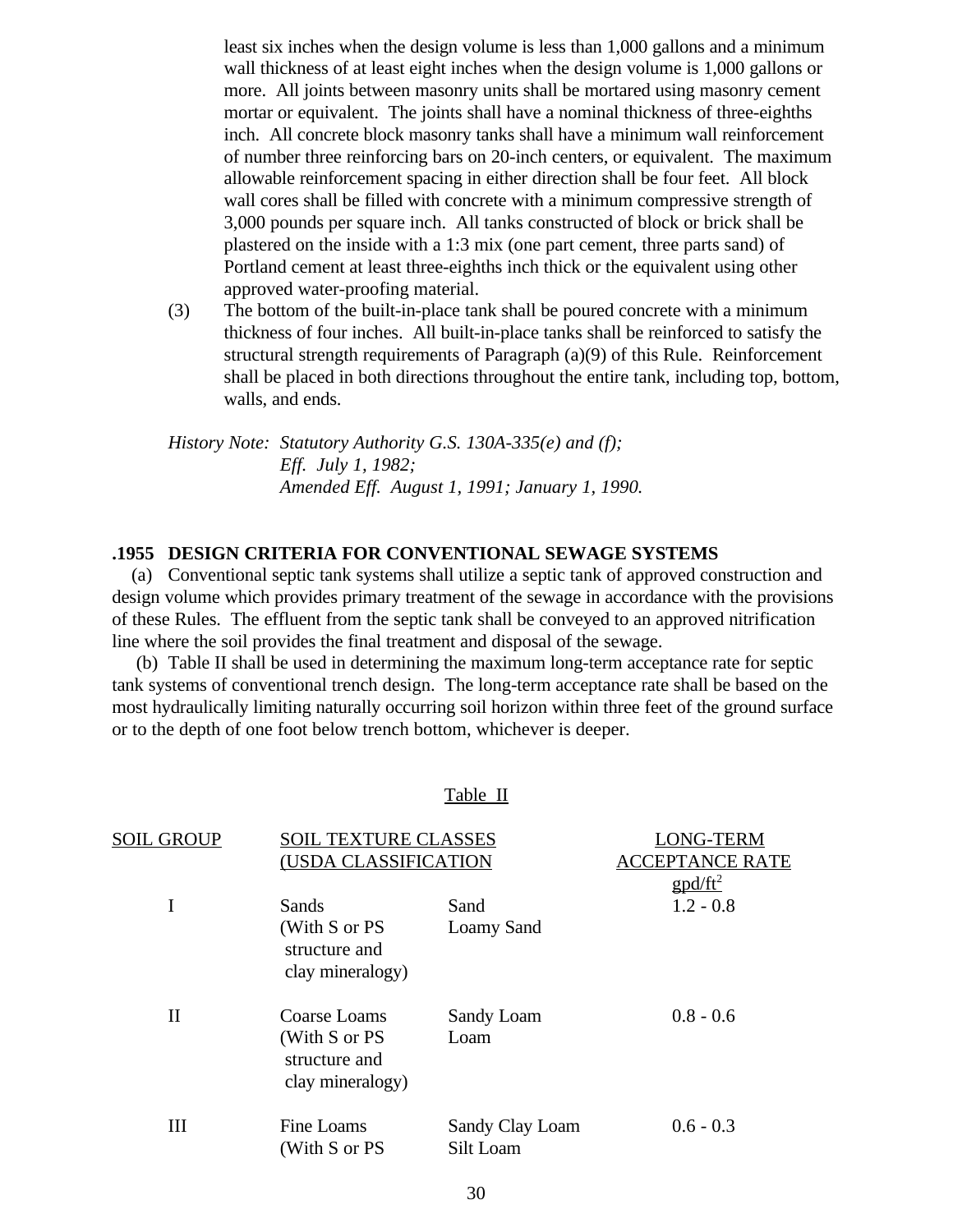|    | structure and<br>clay mineralogy)                           | Clay Loam<br><b>Silty Clay Loam</b><br>Silt |             |
|----|-------------------------------------------------------------|---------------------------------------------|-------------|
| IV | Clays<br>(With S or PS<br>structure and<br>clay mineralogy) | Sandy Clay<br><b>Silty Clay</b><br>Clay     | $0.4 - 0.1$ |

The long-term acceptance rate shall not exceed the mean rate for the applicable soil group for food services facilities, meat markets, and other places of business where accumulation of grease can cause premature failure of a soil absorption system. Long-term acceptance rates up to the maximum for the applicable soil group may be permitted for facilities where data from comparable facilities indicates that the grease and oil content of the effluent will be less than 30 mg/l and the chemical oxygen demand (COD) will be less than 500 mg/l.

 (c) The design daily sewage flow shall be divided by the long-term acceptance rate to determine the minimum area of nitrification trench bottom. The total length of the nitrification line shall be determined by dividing the required area of nitrification trench bottom by the trench width, not to exceed 36 inches. Trenches shall be located not less than three times the trench width on centers with a minimum spacing of five feet on centers.

 (d) The local health department may permit the use of a bed system on sites where the soil texture can be classified into either Soil Groups I, II, or III, meeting the other requirements of this Section, and only on lots which are limited by topography, space, or other site-planning considerations. In such cases, the number of square feet of bottom area needed shall be increased by 50 percent over what would be required for a trench system. Nitrification lines shall be at least 18 inches from the side of the bed and shall have lines on three-foot centers. When the design daily flow exceeds 600 gallons per day, bed systems shall not be used.

 (e) The pipe or tubing used between the septic tank and the nitrification line shall be a minimum of three-inch nominal size Schedule 40 polyvinyl chloride (PVC), polyethylene (PE), or acrylonitrile-butadiene-styrene (ABS) or equivalent with a minimum fall of one-eighth inch per foot. However, three-inch or greater nonperforated polyethylene (PE) corrugated tubing may be substituted for Schedule 40 pipe between a distribution device and the nitrification line if the following conditions are met:

- (1) the trench has a minimum bottom width of one foot;
- (2) the trench bed is compacted, smooth, and at a uniform grade;
- (3) the pipe is placed in the middle of the trench with a minimum of three inches of clearance between the pipe and the trench walls;
- (4) washed stone or washed gravel envelope is placed in the trench on both sides of the pipe and up to a point at least two inches above the top of the pipe;
- (5) a minimum of six inches of soil cover is placed and compacted over the stone or gravel envelope; and
- (6) earthen dams consisting of two feet of undisturbed or compacted soil are placed at both ends of the trench separating the trench from the distribution device and the nitrification line.

All joints from the septic tank to the nitrification line shall be watertight.

 (f) When four or six-inch diameter corrugated plastic tubing is used for nitrification lines, it shall be certified as complying with ASTM F 405, Standard Specification for Corrugated Polyethylene (PE) Tubing and Fittings, which is hereby adopted by reference in accordance with G.S. 150B-14(c). The corrugated tubing shall have three rows of holes, each hole between onehalf inch and three-fourths inch in diameter, and spaced longitudinally approximately four inches on centers. The rows of holes may be equally spaced 120 degrees on centers around the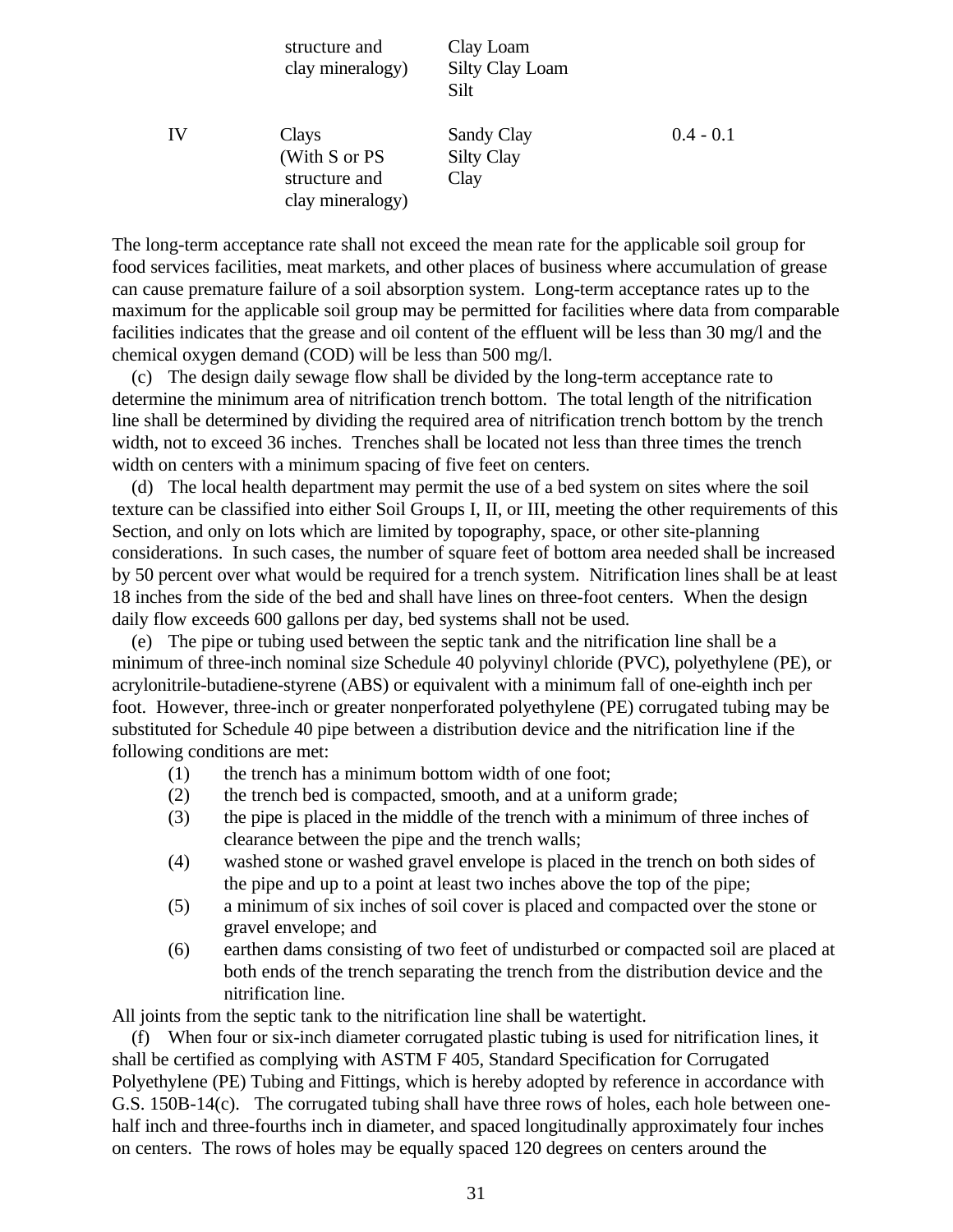periphery, or three rows may be located in the lower portion of the tubing, the outside rows being approximately on 120-degree centers. The holes may be located in the same corrugation or staggered in adjacent corrugations. Other types of pipe may be used for nitrification lines provided the pipe satisfies the requirements of this Section for hole size and spacing and the pipe has a stiffness equivalent to corrugated polyethylene tubing (ASTM F-405) or stronger. The nitrification line shall be located in the center of the nitrification trench.

 (g) Nitrification trenches shall be constructed as level as possible but in no case shall the fall in a single trench bottom exceed one-fourth inch in 10 feet as determined by an engineer's level or equivalent. When surface slopes are greater than two percent, the bottom of the nitrification trenches shall follow the contour of the ground. An engineer's level or equivalent shall be used for installation and inspection. The nitrification trench shall not exceed a width of three feet and a depth of three feet, except as approved by the local health department.

 (h) Rock used in soil absorption systems shall be clean, washed gravel or crushed stone and graded or sized in accordance with size numbers 3, 4, 5, 57 or 6 of ASTM D-448 (standard sizes of coarse aggregate) which is hereby adopted by reference in accordance with G.S. 150B-14(c). Copies may be inspected in, and copies obtained from the Division of Environmental Health, P.O. Box 27687, Raleigh, North Carolina 27611-7687. The rock shall be placed a minimum of one foot deep with at least six inches below the pipe and two inches over the pipe and distributed uniformly across the trench bottom and over the pipe.

 (i) The soil cover over the nitrification field shall be to a depth of at least six inches. The finished grade over the nitrification field shall be landscaped to prevent the ponding of surface water and runoff of surface water shall be diverted away from the nitrification field. Soil cover above the original grade shall be placed at a uniform depth over the entire nitrification field, except as required to prevent the ponding of surface water, and shall extend laterally five feet beyond the nitrification trench. The soil cover shall be placed over a nitrification field only after proper preparation of the original ground surface. The type of soil cover and placement shall be approved by the local health department.

 (j) Effluent distribution devices, including distribution boxes, flow dividers, and flow diversion devices, shall be of sound construction, watertight, not subject to excessive corrosion, and of adequate design as approved by the local health department. Effluent distribution devices shall be separated from the septic tank and nitrification lines by a minimum of two feet of undisturbed or compacted soil and shall be placed level on a solid foundation of soil or concrete to prevent differential settlement of the device. The installer shall demonstrate that the distribution devices perform as designed.

 (k) Grease traps or grease interceptors shall be required at food service facilities, meat markets, and other places of business, where the accumulation of grease can cause premature failure of a soil absorption system. The following design criteria shall be met:

- (1) The grease trap shall be plumbed to receive all wastes associated with food handling and no toilet wastes;
- (2) The grease trap liquid capacity shall be sufficient to provide for at least five gallons of storage per meal served per day, or at least two-thirds of the required septic tank liquid capacity, or a capacity as determined in accordance with the following:

 $LC = D x GL x ST x HR/2 x LF$ 

| Where | $LC =$ grease trip liquid capacity (gallons)          |                                                                              |  |  |
|-------|-------------------------------------------------------|------------------------------------------------------------------------------|--|--|
|       | $D =$ number of seats in dining area                  |                                                                              |  |  |
|       |                                                       | $GL =$ gallons of wastewater per meal (1.5 single-service; 2.5 full service) |  |  |
|       | $ST =$ storage capacity factor = 2.5                  |                                                                              |  |  |
|       | $HR =$ number of hours open                           |                                                                              |  |  |
|       | $LF =$ loading factor<br>$=$ (1.25 interstate highway |                                                                              |  |  |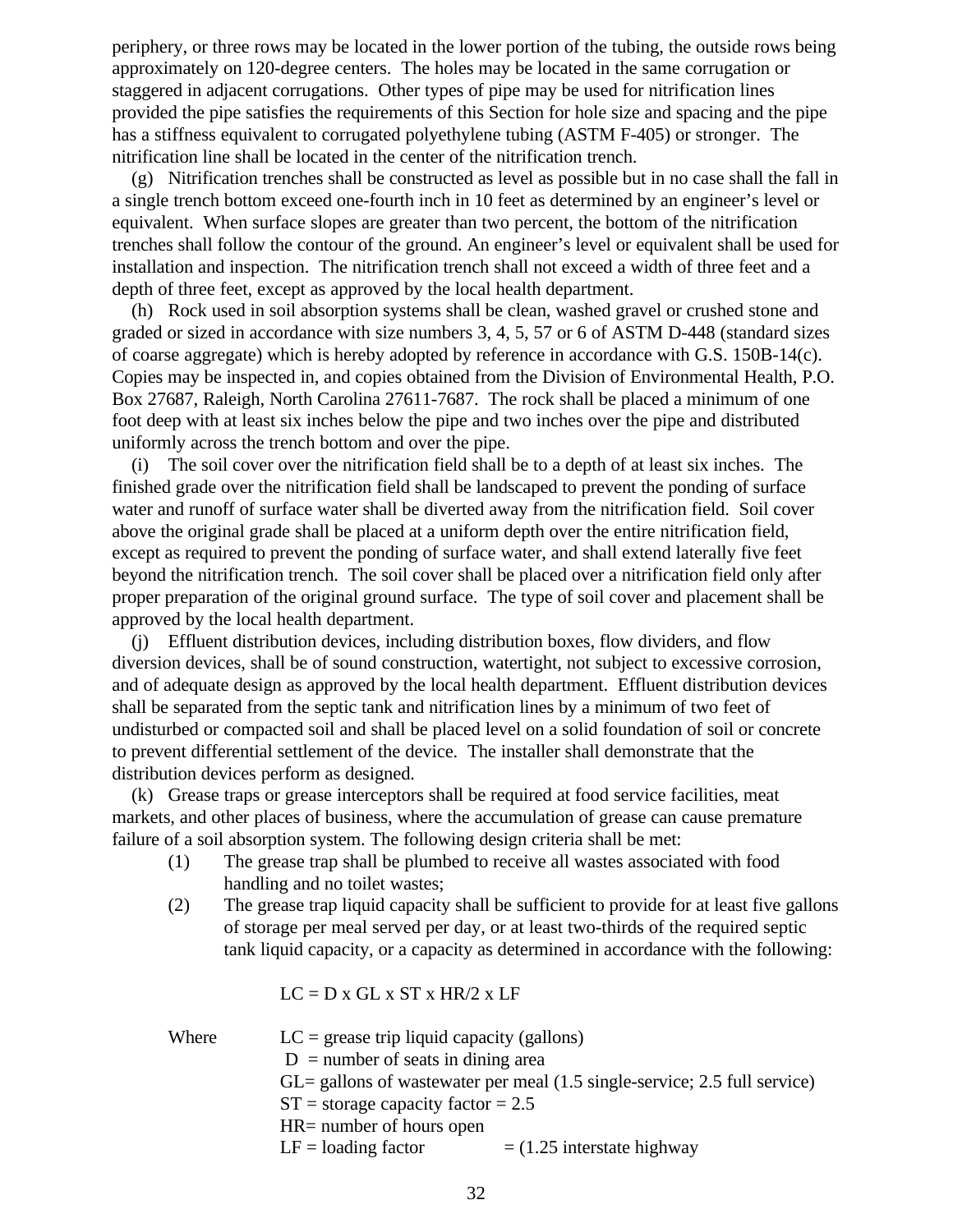= 1.0 other highways and recreational areas  $= 0.8$  secondary roads)

- (3) Two or more chambers must be provided with total length-to-width ratio at least 2:1. Chamber opening and outlet sanitary tee must extend down at least 50 percent of the liquid depth.
- (4) Access manholes, with a minimum diameter of 24 inches, shall be provided over each chamber and sanitary tee. The access manholes shall extend at least to finished grade and be designed and maintained to prevent surface water infiltration. The manholes shall also have readily removable covers to facilitate inspection and grease removal.
- (5) One tank or multiple tanks, in series, shall be constructed in accordance with Rules .1952, .1953, and .1954 of this Section, and the provisions of Paragraphs (k)(3) and  $(k)(4)$  of this Rule.
- (6) Where it has been demonstrated that specially designed grease interceptors will provide improved performance, the grease trap liquid capacity may be reduced by up to 50 percent.

 (l) Stepdowns or drop boxes may be used where it is determined by the local health department that topography prohibits the placement of nitrification trenches on level grade. Stepdowns shall be constructed of two linear feet of undisturbed soil and constructed to a height which fully utilizes the upstream nitrification trench. Effluent shall be conveyed over the stepdown through nonperforated pipe or tubing and backfilled with compacted soil. Drop boxes shall be constructed so that the invert of the inlet supply pipe is one inch above the invert of the outlet supply pipe which is connected to the next lower drop box. The top of the trench outlet laterals, which allow effluent to move to the nitrification lines, shall be two inches below the invert of the outlet supply line. Area taken up by the stepdowns and drop boxes shall not be included as part of the minimum area required for nitrification trench bottoms.

 (m) Nitrification trenches shall be installed with at least one foot of naturally occurring soil between the trench bottom and saprolite, rock, or any soil horizon unsuitable as to structure, clay mineralogy or wetness. If the separation between the bottom of the nitrification trench and any soil wetness condition is less than 18 inches, and if more than six inches of this separation consists of Group I soils, a low pressure pipe system shall be required.

 (n) If sewage effluent pumps are used, the applicable requirements of Rule .1952 of this Section shall apply.

 (o) Collection sewers shall be designed and constructed in accordance with the following minimum criteria:

- (1) Building drains and building sewers shall be in accordance with the state plumbing code and approved by the local building inspector.
- (2) Pipe material shall be specified to comply with the applicable ASTM standards, with methods of joining and other special installation procedures specified which are appropriate for the pipe to be used.
- (3) Gravity sewers shall be designed to maintain scour velocities of at least two feet per second with the pipe half full and a minimum of one foot per second at the peak projected instantaneous flow rate. Force mains shall be sized to obtain at least a two-foot per second scour velocity at the projected pump operating flow rate.
- (4) Infiltration and exfiltration shall not exceed 100 gallons per day per inch diameter per mile of gravity sewer pipe or 20 gallons per day per inch diameter per mile of pressure pipe in force mains and supply lines.
- (5) Three-foot minimum cover shall be provided for all sewers unless ferrous material pipe is specified. Ferrous material pipe or other pipe with proper bedding to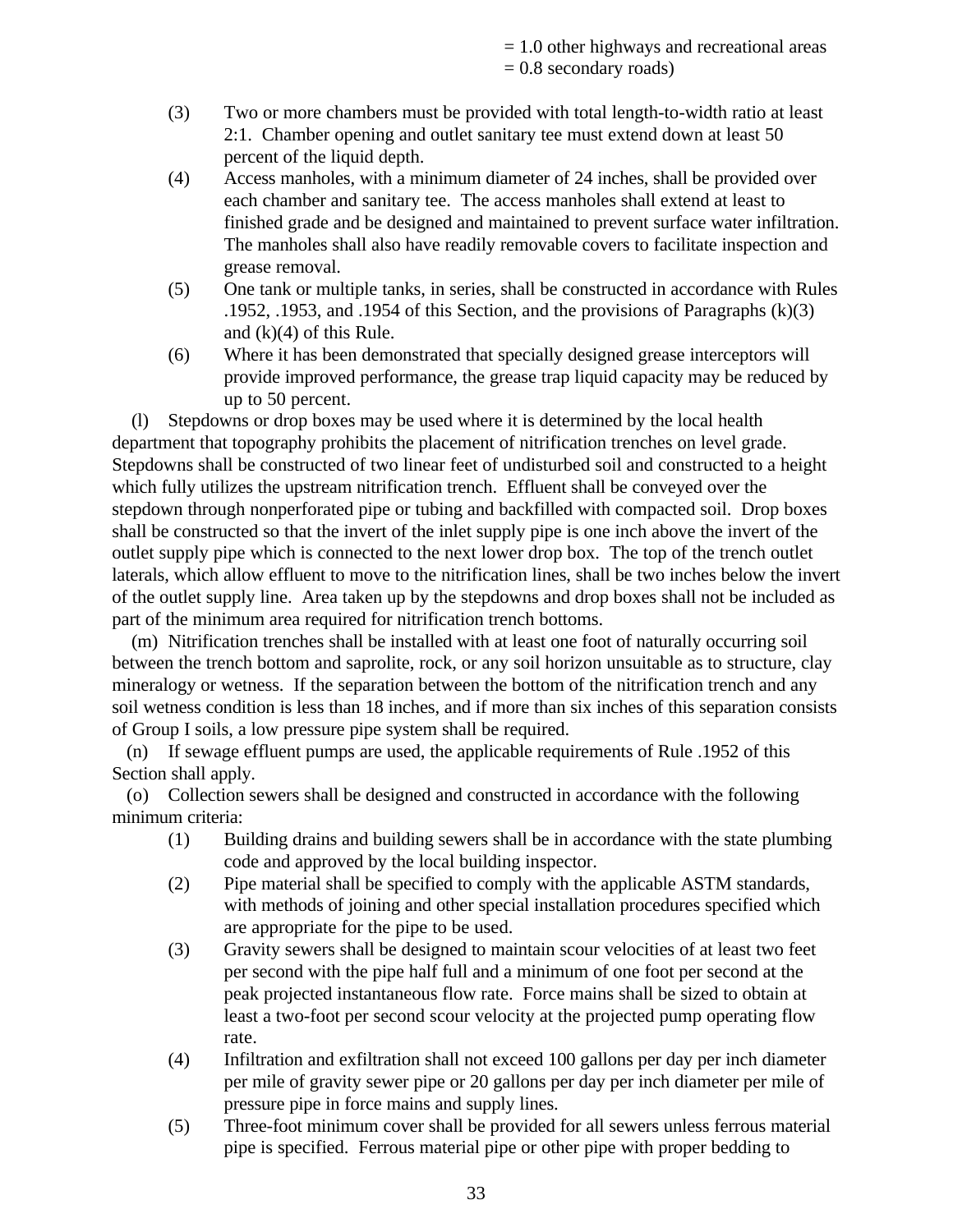develop design-supporting strength shall be provided where sewers are subject to traffic-bearing loads.

- (6) Manholes shall be used for sewers at any bends, junctions, and at least every 425 feet along the sewer lines. Drop manholes are required where the inlet to outlet elevation difference exceeds 2.5 feet. Manhole lids shall be watertight if located below the 100-year flood elevation, within 100 feet of any public water supply source, or within 50 feet of any private water supply source or any surface waters classified WS-I, WS-II, WS-III, SA, SB, or B.
- (7) Cleanouts may be used instead of manholes for four-inch and six-inch sewers serving one or two buildings or as otherwise allowed by the North Carolina Plumbing Code. When used, cleanouts are required at least every 50 feet for fourinch sewers and every 100 feet for six-inch sewers and at all junctions and bends which exceed 45 degrees.
- (8) Additional ventilation provisions may be required for collection sewers. Air relief valves shall be provided as needed for force mains.

 (p) Alternating dual field nitrification systems may be utilized where soils are limited by high clogging potentials (Soil Groups III and IV) and where the potential for malfunction and need for immediate repair is required. Alternating dual nitrification fields shall be designed with two complete nitrification fields, each sized a minimum of 75 percent of the total area required for a single field and separated by an effluent flow diversion valve. The diversion valve shall be constructed to resist 500 pounds crushing strength, structurally sound, and shall be resistant to corrosion. Valves placed below ground level shall be provided with a valve box and suitable valve stem so that they may be operated from the ground surface.

*History Note: Statutory Authority G.S. 130A-335(e) and (f); Eff. July 1, 1982; Amended Eff. August 1, 1991; January 1, 1990; August 1, 1988; February 1, 1987.*

### **.1956 MODIFICATIONS TO SEPTIC TANK SYSTEMS**

 The following are modifications to septic tank systems which may be utilized singly or in combination to overcome selected soil and site limitations. Except as required in this Rule, the provisions for design and installation of Rule .1955 of this Section shall apply:

- (1) SHALLOW SYSTEMS: Sites classified UNSUITABLE as to soil depth or soil wetness may be reclassified as PROVISIONALLY SUITABLE with respect to soil depth or soil wetness conditions by utilizing shallow placement of nitrification trenches in the naturally occurring soil. Shallow trenches may be used where at least 24 inches of naturally occurring soil are present above saprolite, rock, or soil wetness conditions and all other factors are PROVISIONALLY SUITABLE or SUITABLE. Shallow trenches shall be designed and constructed to meet the vertical separation requirements in Rule .1955(m) of this Section. The long-term acceptance rate shall be based on the most hydraulically limiting naturally occurring soil horizon within 24 inches of the ground surface or to a depth of one foot below the trench bottom, whichever is deeper. Soil cover above the original grade shall be placed at a uniform depth over the entire nitrification field and shall extend laterally five feet beyond the nitrification trench. The soil cover shall be placed over a nitrification field only after proper preparation of the original ground surface. The type and placement of soil cover shall be approved by the local health department.
- (2) DRAINAGE AND RESTRICTIVE HORIZONS: Sites classified UNSUITABLE as to soil wetness conditions or restrictive horizons may be reclassified PROVISIONALLY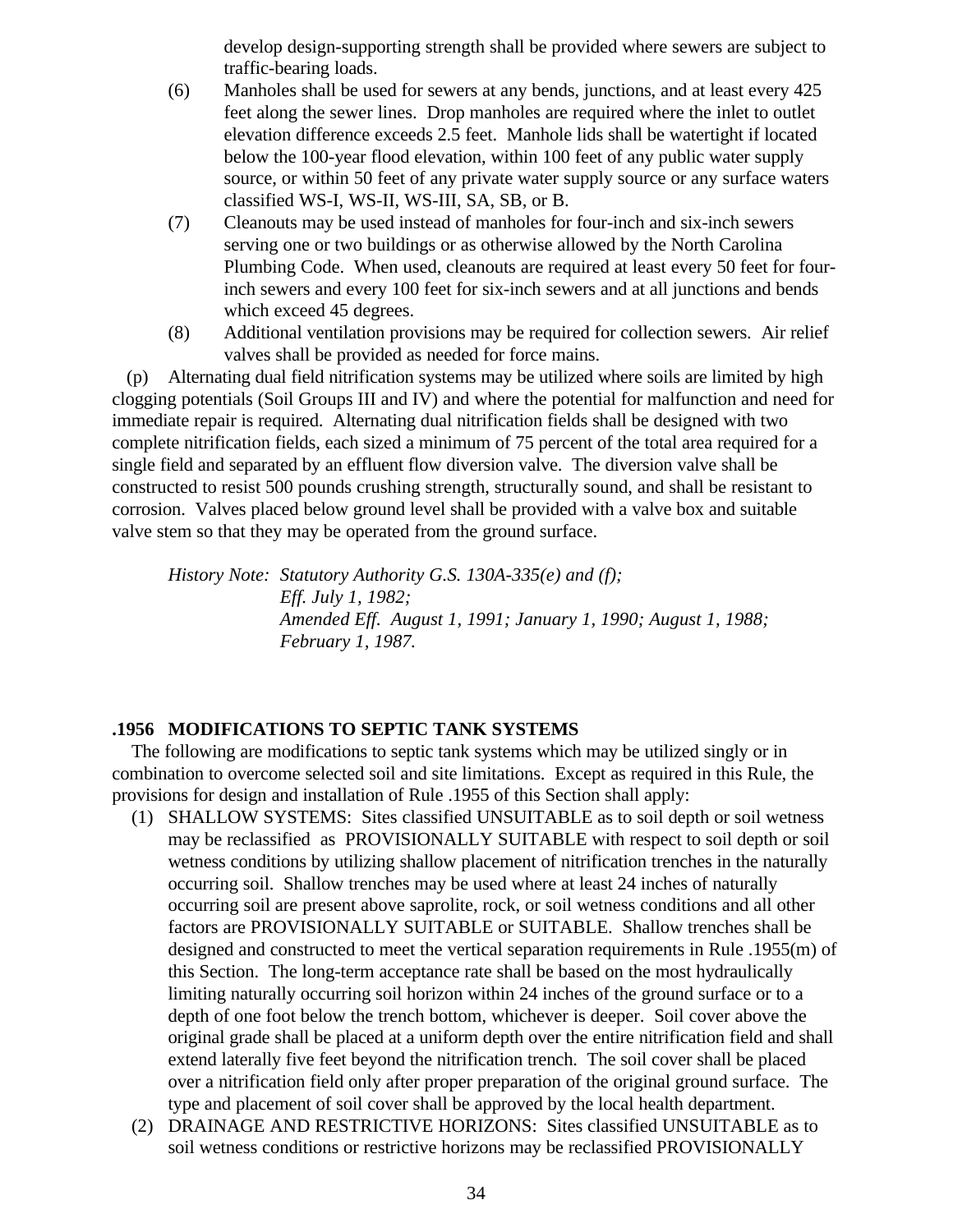SUITABLE as to soil wetness conditions or restrictive horizons when:

- (a) Soils are Soil Groups I or II with SUITABLE structure, and clay mineralogy;
- (b) Restrictive horizons, if present, are less than three inches thick or less than 12 inches from the soil surface;
- (c) Modifications can be made to meet the requirements in Rule .1955(m) of this Section for the separation between the water table and the bottom of the nitrification trench at all times and when provisions are made for maintenance of the drainage systems;
- (d) Easements are recorded and have adequate width for egress and ingress for maintenance of drainage systems serving two or more lots;
- (e) Maintenance of the drainage system is made a condition of any permit issued for the use or operation of a sanitary sewage system; and
- (f) Drainage may be used in other types of soil when the requirements of Rule .1957(c) in this Section are met.
- (3) GRAVELLESS TRENCHES: Modified nitrification trenches or lines, including large diameter pipe (greater than four inches I.D.), specially designed porous block systems may be permitted by the local health department.
	- (a) Gravelless nitrification trench systems may be substituted for conventional trench systems on any site found to be suitable or provisionally suitable in accordance with Rules .1940 to .1948 of this Section to eliminate the need for gravel, minimize site disturbance, or for other site planning considerations. Gravelless nitrification trench systems shall not be used, however, where wastes contain high amounts of grease and oil, such as restaurants.
		- (i) Large diameter pipe systems shall consist of eight-inch or ten-inch (inside diameter), corrugated, polyethylene tubing encased in a nylon, polyester, or nylon/polyester blend filter wrap installed in a nitrification trench, 12 or more inches wide and backfilled with soil classified as soil group I, II, or III. Nitrification area requirement shall be determined in accordance with Rules .1955(b) and .1955(c), or in Rule .1956 (6)(b), Table III of this Section, when applicable, with eight-inch tubing considered equivalent to a two-foot-wide conventional trench and 10-inch tubing considered equivalent to a two and onehalf-foot-wide conventional trench. The long-term acceptance rate shall not exceed 0.8 gallons per day per square foot. Tubing and fittings shall comply with the requirements of ASTM F-667, which is hereby incorporated by reference including any subsequent amendments and editions. Copies of the standards may be inspected in and copies obtained from the Division of Environmental Health, P. O. Box 27687, Raleigh, NC 27611-7687 at no cost. The corrugated tubing shall have two rows of holes, each hole between three-eighths and one-half-inch in diameter, located 120 degrees apart along the bottom half of the pipe (each 60 degrees from the bottom center line) and staggered so that one hole is present in the valley of each corrugation. The tubing shall be marked with a visible top location indicator, 120 degrees away from each row of holes. Filter wrap shall be spun, bonded, or spunlaced nylon, polyester, or nylon/polyester blend nylon filter wrap meeting the following minimum requirements:

| Unit Weight:               | $Oz/yd^2 = 1.0$ |
|----------------------------|-----------------|
| <b>Sheet Grab Tensile:</b> | MD - 23 lbs.    |
| Trapezoid Tear:            | $MD - 6.2$ lbs. |
| $XD - 5.1$ lbs.            |                 |
| <b>Mullen Burst:</b>       | $PSI = 40$      |
| $KPa = 276$                |                 |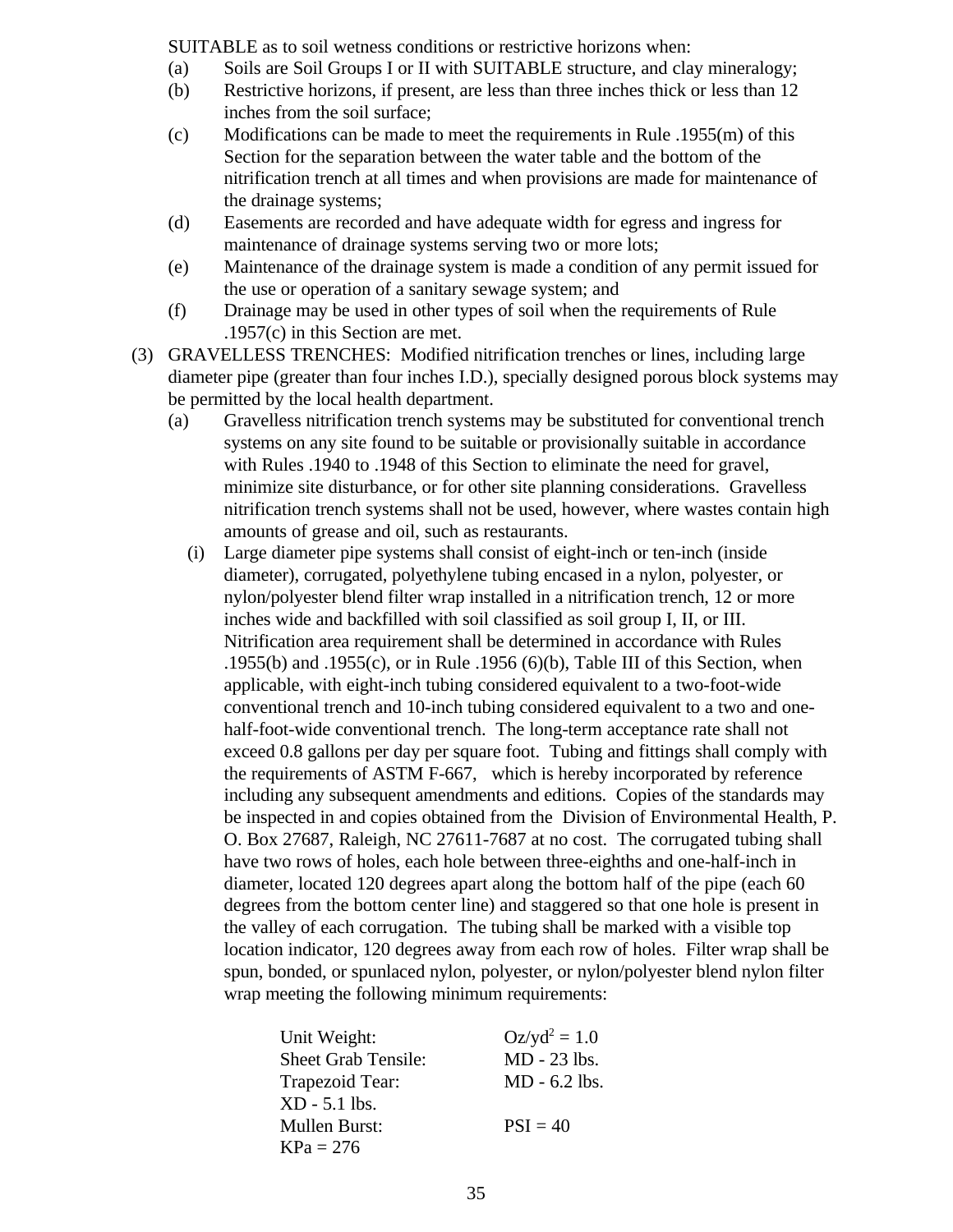Frazier Air Perm, CFM/ft @ 0.5 "H<sub>2</sub>O: 500"

Corrugated Tubing shall be covered with filter wrap at the factory and each joint shall be immediately encased in a black polyethylene sleeve which shall continue to encase the large diameter pipe and wrap until just prior to installation in the trench. Large diameter pipe systems shall be installed in accordance with this Rule and the manufacturer's guidelines. The trench bottom and pipe shall be level (with a maximum fall of one inch in 100 feet). Filter wrap encasing the tubing shall not be exposed to sunlight (ultraviolet radiation) for extended periods. Rocks and large soil clumps shall be removed from backfill material prior to being used. Clayey soils (soil group IV) shall not be used for backfill. The near end of the large diameter pipe shall have an eight-inch by four-inch offset adaptor (small end opening at top) suitable for receiving the pipe from the septic tank or distribution device and making a mechanical joint in the nitrification trench.

- (ii) A Prefabricated, Permeable Block Panel System (PPBPS), utilizing both horizontal and vertical air chambers and special construction to promote downline and horizontal distribution of effluent, may be used under the following conditions:
	- (A) the soil and site criteria of this Section shall be met;
	- (B) in calculating the required linear footage for a PPBPS's nitrification field, the linear footage for the nitrification line as determined in Rule .1955(b) and (c), or in Rule .1956(6)(b), Table III of this Section when applicable, shall be multiplied by 0.5 for a 16 inch PPBPS;
	- (C) installation of the PPBPS shall be in accordance with these Rules except:
		- (I) the PPBPS trench shall be located not less than eight feet on centers;
		- (II) the installation shall be in accordance with the manufacturers' specifications; and
		- (III) the sidewalls of nitrification trenches placed in Group IVa soils shall be raked to open pores which were damaged or sealed during excavation;
	- (D) where design sewage flow is more than 480 gallons per day, the system shall be pressure-dosed; and
	- (E) the long-term acceptance rate shall not exceed 0.8 gallons per day per square foot.
- (b) Other types of nitrification trenches or lines may be approved by the local health department on a site-specific basis in accordance with Rule .1969 of this Section.
- (4) INTERCEPTOR DRAINS: Sites classified as UNSUITABLE as to soil wetness conditions because of the presence of lateral water movement may be reclassified PROVISIONALLY SUITABLE as to soil wetness conditions when such water is intercepted and diverted to prevent saturation of the soil absorption system.
- (5) STEEP SLOPES: Stable slopes greater than 30 percent may be reclassified as PROVISIONALLY SUITABLE when:
	- (a) The soil characteristic can be classified as SUITABLE or PROVISIONALLY SUITABLE to a depth of at least one foot below the bottom of the nitrification trench at the upslope side of the trench;
	- (b) Surface water runoff is diverted around the nitrification field if necessary to prevent scouring or erosion of the soil over the field; and
	- (c) The finished grade over the nitrification site is returned to the original topography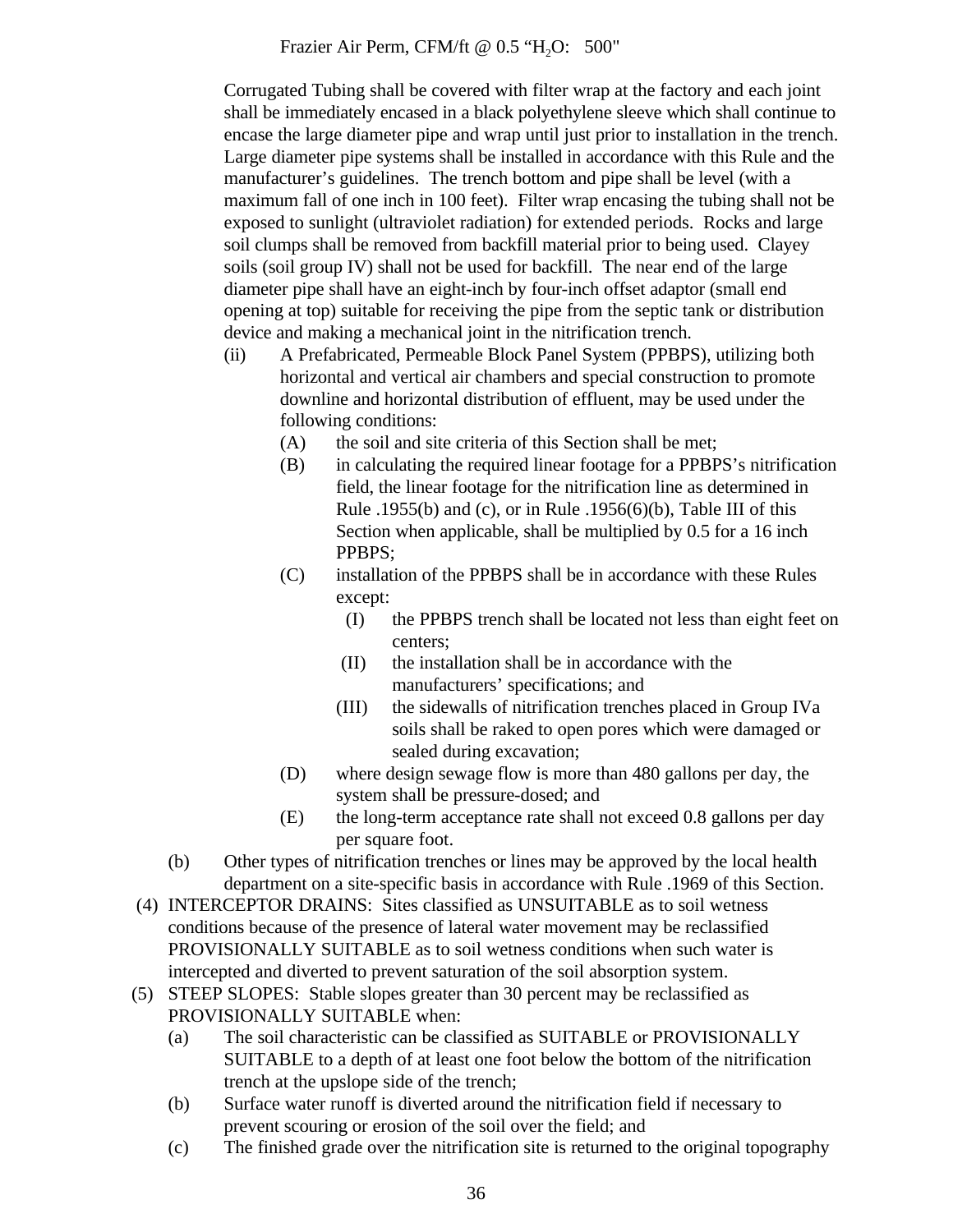and adequately seeded, unless otherwise specified by the local health department.

- (6) SAPROLITE SYSTEM: Sites classified UNSUITABLE as to soil depth, with saprolite present, may be reclassified PROVISIONALLY SUITABLE as to soil depth when the provisions of this Paragraph are met.
	- (a) An investigation of the site using pits at locations specified by the local health department shall be conducted. The following physical properties and characteristics shall be present in the two feet of saprolite below the proposed trench bottom:
		- (i) the saprolite shall be sand, loamy sand, sandy loam, loam, or silt loam;
		- (ii) the clay mineralogy shall be suitable;
		- (iii) greater than two-thirds of the material shall have a moist consistence of loose, very friable, friable, or firm;
		- (iv) the saprolite wet consistence shall be nonsticky or slightly sticky and nonplastic or slightly plastic;
		- (v) the saprolite shall be in an undisturbed, naturally occurring state; and
		- (vi) the saprolite shall have no open and continuous joints, quartz veins, or fractures relic of parent rock to a depth of two feet below the proposed trench bottom.
		- (b) Table III shall be used in determining the long-term acceptance rate for septic tank systems installed pursuant to Paragraph (6) of this Rule. The long-term acceptance rate shall be based on the most hydraulically limiting, naturally occurring saprolite to a depth of two feet below trench bottom.

|                  | <b>TABLE III</b> |                                                   |                   |
|------------------|------------------|---------------------------------------------------|-------------------|
| <b>SAPROLITE</b> | <b>SAPROLITE</b> |                                                   | <b>LONG-TERM</b>  |
| <b>GROUP</b>     |                  | <b>ACCEPTANCE RATE</b><br><b>TEXTURAL CLASSES</b> |                   |
|                  |                  |                                                   | $\text{gpd/ft}^2$ |
|                  | Sands            | Sand                                              | $0.8 - 0.6$       |
|                  |                  | Loamy Sand                                        | $0.7 - 0.5$       |
| П                | Loams            | Sandy Loam                                        | $0.6 - 0.4$       |
|                  |                  | Loam                                              | $0.4 - 0.2$       |
|                  |                  | Silt Loam                                         | $0.3 - 0.1$       |

If a low pressure pipe system is used, the long term acceptance rate in Table III shall be reduced by one-half and the system shall be designed in accordance with Rule .1957(a) of this Section, except that Rule. 1957 (a)(2)(B) and Rule .1957(a)(3) shall not apply. Saprolite textural classifications shall be determined from disturbed materials and determined by Rule .1941(a)(1) of this Section. Low-pressure distribution shall be used when the total length of nitrification lines exceeds 750 feet in a single system.

- (c) The design daily flow shall not exceed 1000 gallons.
- (d) The nitrification field shall be constructed using nitrification trenches with a maximum width of three feet and a maximum depth of three feet on the downslope side of the nitrification trench. The bottom of a nitrification trench shall be a minimum of two feet above rock or saprolite that does not meet the requirements of Subparagraph (6)(a) of this Rule. However, where SUITABLE or PROVISIONALLY SUITABLE soil underlies the trench bottom, this separation distance may be reduced by subtracting the actual soil depth beneath the trench bottom from 24 inches to establish the minimum separation distance from the trench bottom to rock.
- (e) The bottom of any nitrification trench shall be a minimum of two feet above any wetness condition.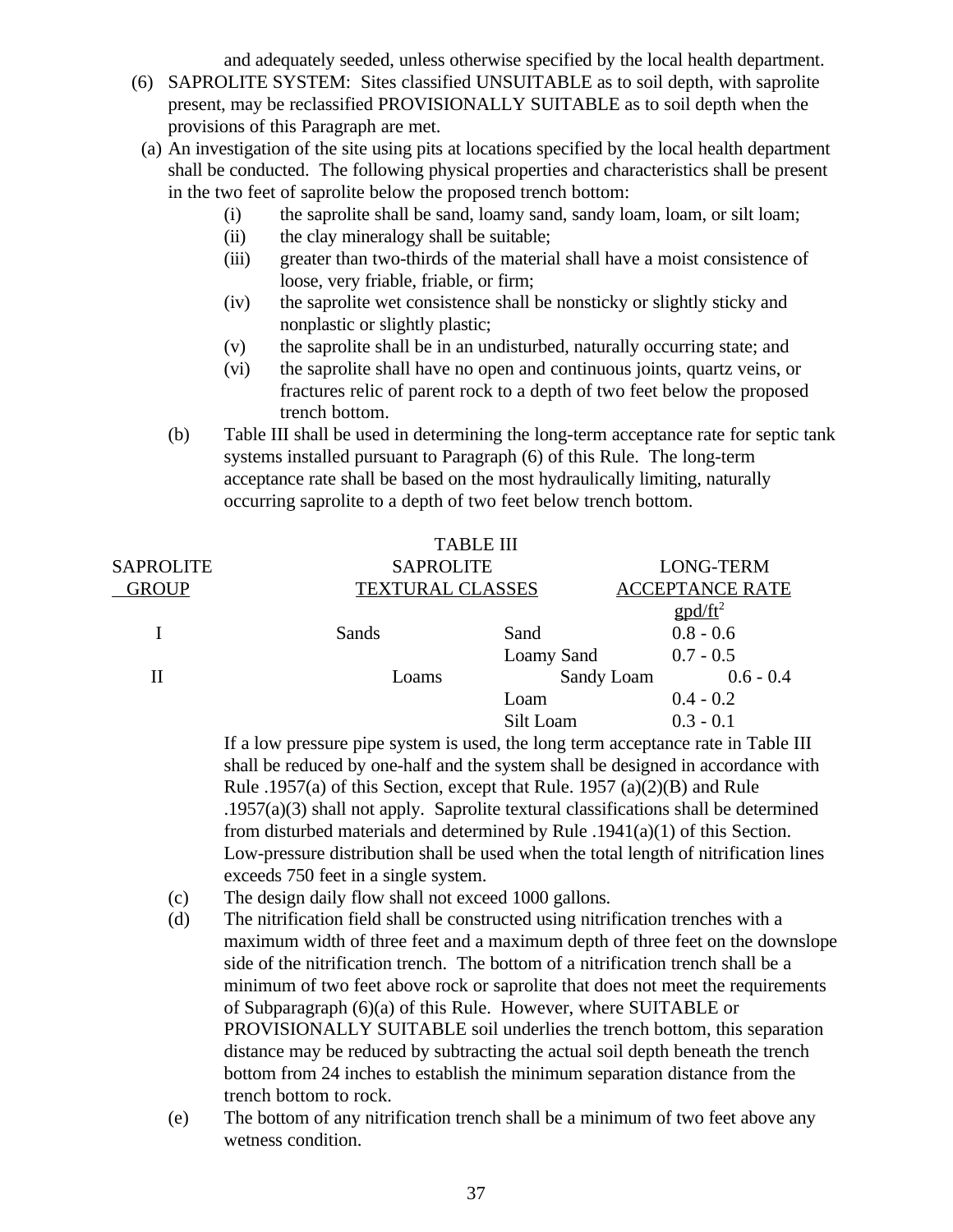- (f) Surface and subsurface interceptor drains may be required on sites with more slowly permeable horizons above the usable saprolite to intercept laterally flowing waters or perched waters.
- (g) Exceptions to the provisions of Rule .1950(a) found in Rule .1950 and .1951 of this Section shall not apply to systems installed pursuant to this Paragraph [Rule .1956(6)].
- (h) Other saprolite systems may be approved on a site-specific basis in accordance with Rule .1948(d) of this Section.

*History Note: Statutory Authority G.S. 130A-335(e) and (f); Eff. July 1, 1982; Amended Eff. July 1, 1995; April 1, 1993; January 1, 1990; August 1, 1988; October 1, 1983*.

## **.1957 DESIGN CRITERIA FOR DESIGN OF ALTERNATIVE SEWAGE SYSTEMS**

 (a) LOW-PRESSURE PIPE SYSTEMS: Low-pressure (LLP) systems with two to five-foot pressure head may be utilized on sites which are SUITABLE or PROVISIONALLY SUITABLE for conventional or modified systems and on sites where soil and site conditions prohibit the installation of a conventional or modified septic tank system if the requirements of this Paragraph are met.

- (1) The LPP shall consist of the following basic components:
	- (A) a network of small-diameter (one inch to two inches) perforated PVC 160 psi pipe or equivalent placed in naturally occurring soil at shallow depths (generally 12 to 18 inches) in narrow trenches not less than eight inches in width and spaced not less than five feet on center. Trenches shall include at least five inches of washed stone or washed gravel below the pipe and two inches above the pipe; and four inches of soil cover;
	- (B) a properly designed, two-compartment septic tank or other approved pretreatment system, and a pumping or dosing tank;
	- (C) a watertight supply manifold pipe, of Schedule 40 PVC or equivalent, for conveying effluent from the dosing chamber to the low-pressure network.
- (2) The soil and site criteria for LPP systems shall meet the following minimum requirements:
	- (A) LPP nitrification fields shall not be installed on slopes in excess of ten percent unless special design procedures to assure proper distribution of effluent over the nitrification field are approved. Landscaping of the LPP distribution field shall be constructed to shed rainwater or runoff. All other requirements of Rule .1940 of this Section shall be met.
	- (B) Site suitability for an LPP system shall be based on the first 24 inches of soil beneath the naturally occurring soil surface. This 24 inches shall consist of SUITABLE or PROVISIONALLY SUITABLE soil as determined in accordance with Rules .1941 through .1944 and .1956 of this Section.
	- (C) Location of the septic tank, other approved pretreatment unit, pumping or dosing chamber, and nitrification field shall be in accordance with Rule. 1950 of this Section. Horizontal distances from the nitrification field shall be measured from a margin two and one-half feet beyond the lateral and manifold pipes.
	- (D) There shall be no soil disturbance of the site or repair area for an LPP system except the minimum required for installation.
	- (E) The available space requirements of Rule .1945 of this Section shall apply.
- (3) Table IV shall be used in determining the long-term application rate for LPP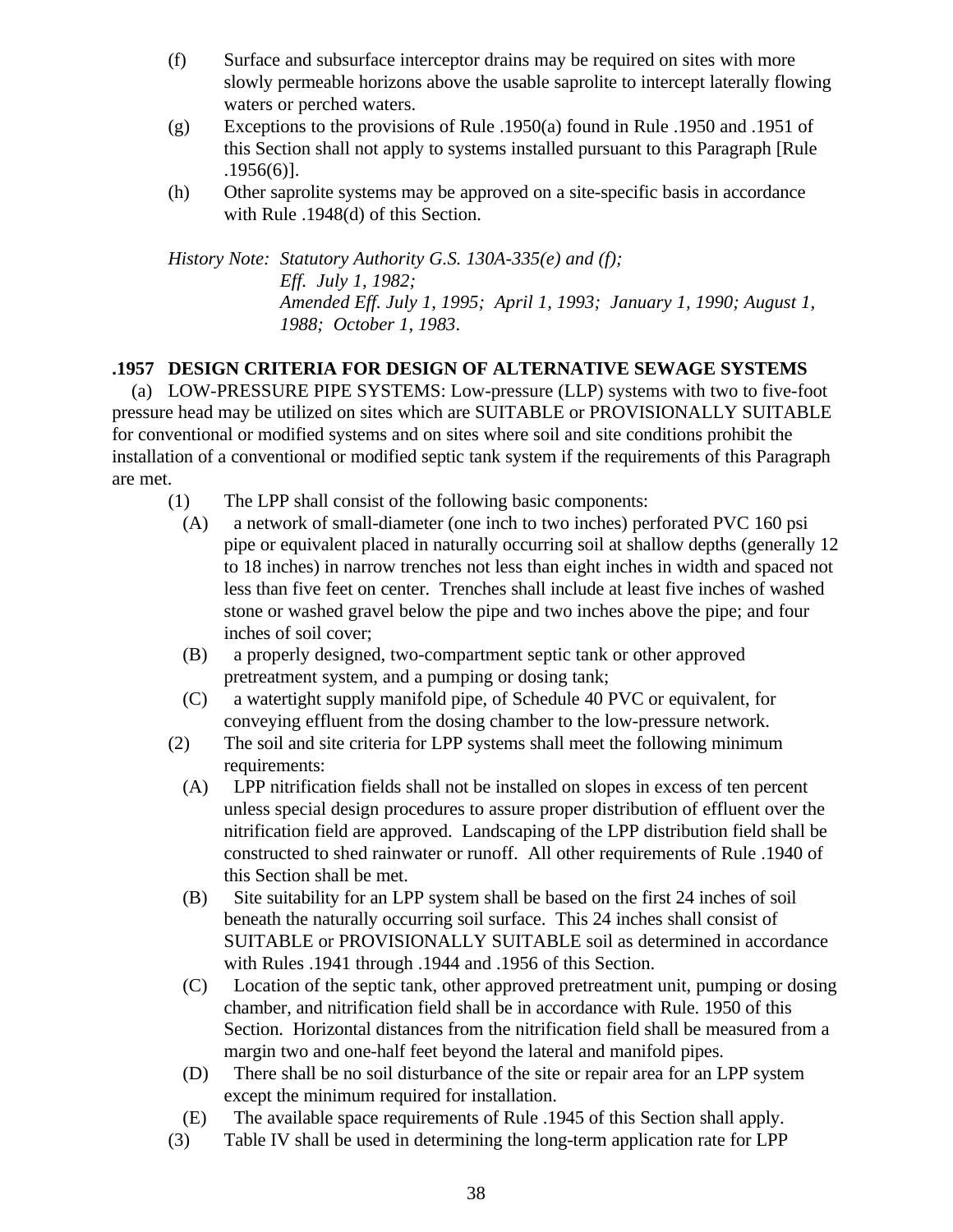systems. The long-term acceptance rate shall be based on the most hydraulically limiting, naturally occurring soil horizon within two feet of the ground surface or to a depth of one foot below the trench bottom, whichever is deeper.

|              | TABLE IV                                                           |                                                                             |                        |  |
|--------------|--------------------------------------------------------------------|-----------------------------------------------------------------------------|------------------------|--|
| SOIL GROUP   | <b>SOIL TEXTURAL CLASSES</b>                                       |                                                                             | <b>LONG-TERM</b>       |  |
|              | (USDA CLASSIFICATION)                                              |                                                                             | <b>ACCEPTANCE RATE</b> |  |
|              |                                                                    |                                                                             | $\text{gpd/ft}^2$      |  |
| I            | Sands                                                              | Sand                                                                        | $0.6 - 0.4$            |  |
|              | (With S or PS<br>structure and<br>clay mineralogy)                 | <b>Loamy Sand</b>                                                           |                        |  |
| $\mathbf{I}$ | Coarse Loams<br>(With S or PS<br>structure and<br>clay mineralogy) | Sandy Loam<br>Loam                                                          | $0.4 - 0.3$            |  |
| III          | Fine Loams<br>(With S or PS<br>structure and<br>clay mineralogy)   | Sandy Clay Loam<br>Silt Loam<br>Clay Loam<br><b>Silty Clay Loam</b><br>Silt | $0.3 - 0.15$           |  |
| IV           | Clays<br>(With S or PS<br>structure and<br>clay mineralogy)        | Sandy Clay<br><b>Silty Clay</b><br>Clay                                     | $0.2 - 0.05$           |  |

The long-term acceptance rate shall not exceed the mean rate for the applicable soil group for food service facilities, meat markets, and other places of business where accumulation of grease can cause premature failure of a soil absorption system. Long-term acceptance rates up to the maximum for the applicable soil group may be permitted for facilities where data from comparable facilities indicates that the grease and oil content of the effluent will be less than 30 mg/1 and the chemical oxygen demand (COD) will be less than 500 mg/1.

- (4) In calculating the number of square feet for the nitrification field, the design sewage flow shall be divided by the long-term acceptance rate from Table IV. In calculating the minimum length of trenches in the LPP system, the total square footage of the nitrification field shall be divided by five feet.
- (5) Low-pressure systems shall be designed for uniform distribution of effluent. The trenches shall be level and parallel to the ground elevation contours.
	- (A) The maximum lateral length shall yield no more than a ten-percent difference in discharge rate between the first and last hole along the lateral.
	- (B) Minimum hole size shall be 5/32-inch for at least two-thirds of the field lateral lines. Smaller holes (no less than 1/8-inch) may be used in no more than one-third of the lateral lines where necessary to balance flow distribution on sloping sites. However, for systems serving restaurants, foodstand, meat markets, and other establishments where effluent is expected to have a high clogging potential, the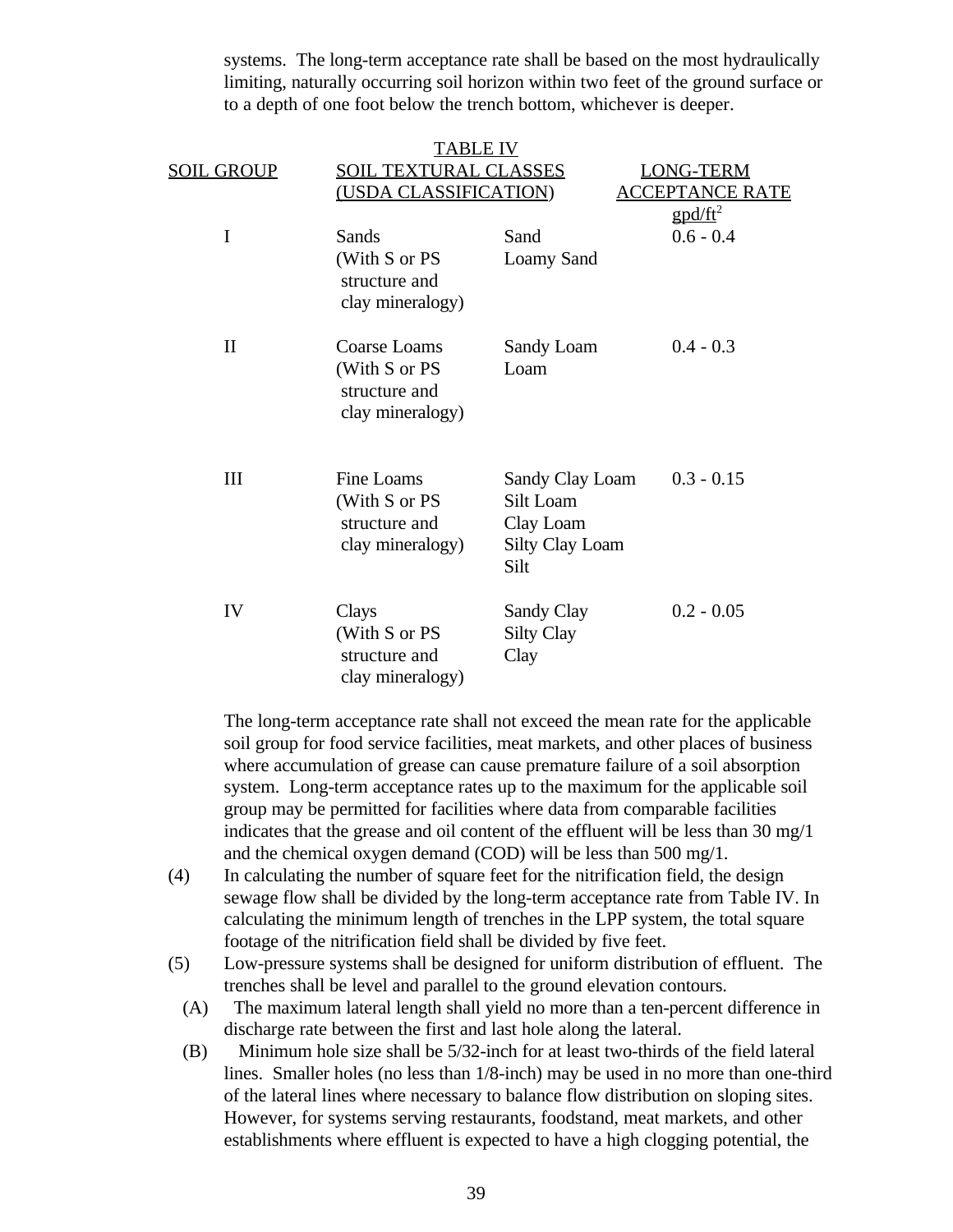minimum hole size shall be 5/32-inch.

- (C) Maximum hole space shall be as follows: Soil Group I, five feet; Soil Group II, six feet; Soil Group III, eight feet; and Soil Group IV, ten feet.
- (D) The following design provisions are required for sloping sites:
	- (i) Separately valved manifolds are required for all subfield segments where the elevation difference between the highest and lowest laterals exceeds three feet.
	- (ii) The hole spacing, hole size or both, shall be adjusted to compensate for relative head differences between laterals branching off a common supply manifold and to compensate for the bottom lines receiving more effluent at the beginning and end of a dosing cycle. The lateral network shall be designed to achieve a ten to 30 percent higher steady state (pipe full) flow rate into the upper lines, relative to the lower lines, depending on the amount of elevation difference.
	- (iii) Maximum elevation difference between the highest and lowest laterals in a field shall not exceed ten feet unless the flow is hydraulically split between subfield segments without requiring simultaneous adjustment of multiple valves.
- (E) Turn-ups shall be provided at the ends of each lateral, constructed of Schedule 40 PVC pipe or equivalent, and protected with sleeves of larger diameter pipe (six inches or greater). Turn-ups and sleeves shall be cut off and capped at or above the ground surface, designed to be protected from damage, and easily accessible.
- (F) The supply manifold shall be sized large enough relative to the size and number of laterals served so that friction losses and differential entry losses along the manifold do not result in more than a 15 percent variation in discharge rate between the first and last laterals.
	- (i) The ratio of the supply manifold inside cross sectional area to the sum of the inside cross sectional areas of the laterals served shall exceed 0.7:1.
	- (ii) The reduction between the manifold and connecting laterals shall be made directly off the manifold using reducing tees.
	- (iii) Cleanouts to the ground surface shall be installed at the ends of the supply manifold.
- (G) Gate valves shall be provided for pressure adjustment at the fields whenever the supply line exceeds 100 feet in length. Valves shall be readily accessible from the ground surface and adequately protected in valve boxes.
- (6) Septic tanks, pump tanks, pump dosing systems, siphons, and siphon dosing tanks shall be provided in accordance with Rule .1952 of this Section.
- (A) Design flow rate shall be based upon delivering two feet to five feet of static pressure head at the distal end of all lateral lines.
- (B) Dose volume shall be between five and ten times the liquid capacity of the lateral pipe dosed, plus the liquid capacity of the portions of manifold and supply lines which drain between doses.

 (b) FILL SYSTEM: A fill system (including new and existing fill) is a system in which all or part of the nitrification trench(es) is installed in fill material. A fill system, including an existing fill site, may be approved where soil and site conditions prohibit the installation of a conventional or modified septic tank system if the requirements of this Paragraph are met.

(1) Fill systems may be installed on sites where at least the first 18 inches below the naturally occurring soil surface consists of soil that is suitable or provisionally suitable with respect to soil structure and clay mineralogy, and where organic soils, restrictive horizons, saprolite or rock are not encountered. Further, no soil wetness condition shall exist within the first 12 inches below the naturally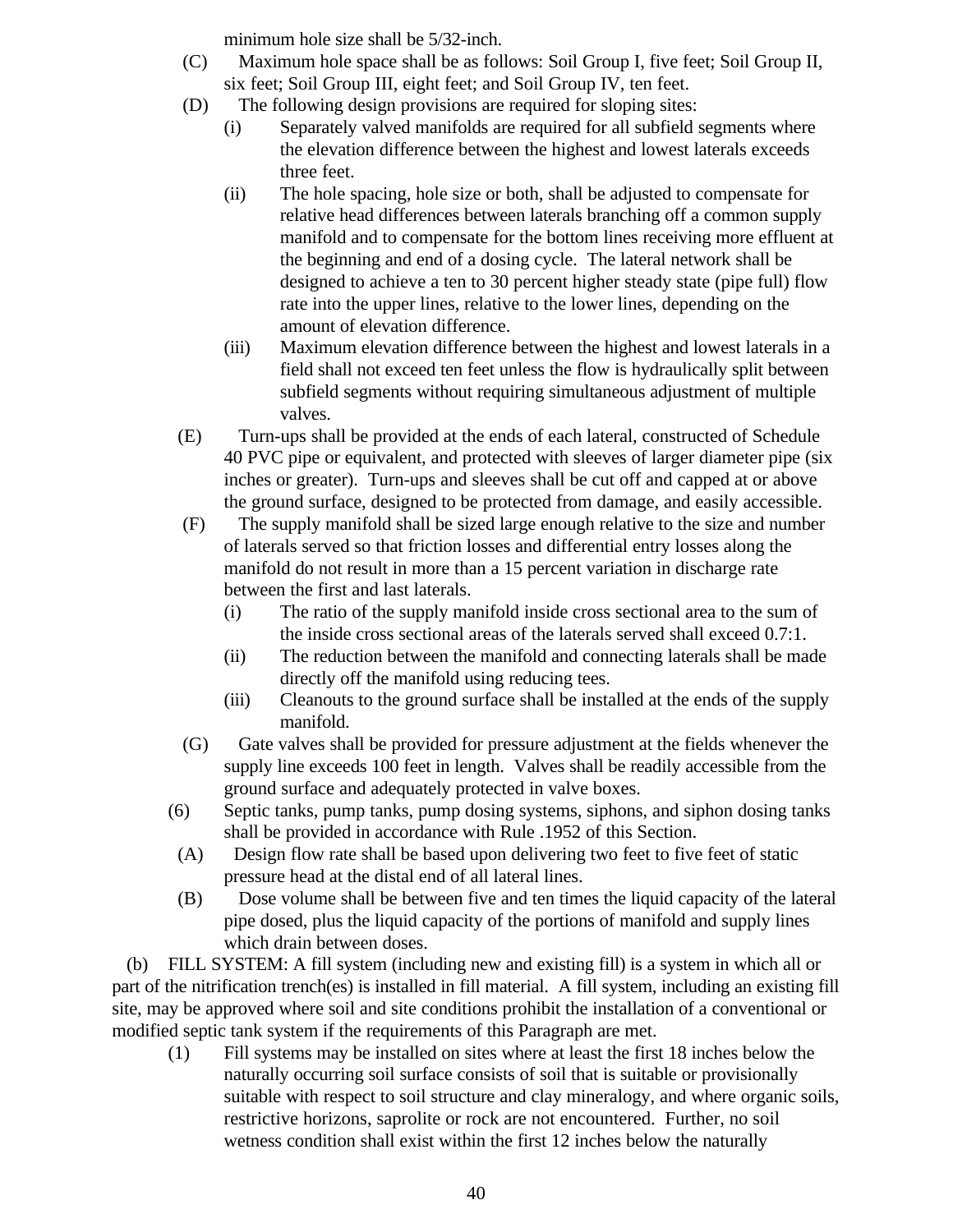occurring soil surface and a groundwater lowering system shall not be used to meet this requirement. Fill systems shall not be utilized on designated wetlands unless the proposed use is specifically approved in writing by the designating agency. The following requirements shall also be met:

- (A) Nitrification trenches shall be installed with at least 24 inches separating the trench bottom and any soil horizon unsuitable as to soil structure, clay mineralogy, organic soil, rock or saprolite. However, if a low pressure pipe system is used, the minimum separation distance shall be 18 inches.
- (B) Nitrification trenches shall be installed with at least 18 inches separating the trench bottom and any soil wetness condition. This separation requirement for soil wetness conditions may be met with the use of a groundwater lowering system only in Soil Groups I and II, with suitable structure and clay mineralogy. However, if a low pressure pipe system is used, the minimum separation distance shall be 12 inches.
- (C) Systems shall be installed only on sites with uniform slopes less than 15 percent. Storm water diversions and subsurface interceptor drains or swales may be required upslope of the system.
- (D) The long-term acceptance rate shall be based on the most hydraulically limiting soil horizon within 18 inches of the naturally occurring soil surface or to a depth one foot below the trench bottom, whichever is deeper. The lowest long-term acceptance rate for the applicable soil group shall be used for systems installed pursuant to this Rule. However, the long-term acceptance rate shall not exceed 1.0 gallons per day per square foot for gravity distribution or 0.5 gallons per day per square foot for low-pressure pipe systems installed on sites with at least 18 inches of Group I soils below the naturally occurring soil surface or to a depth of one foot below the trench bottom, whichever is deeper.
- (E) If the fill system uses low-pressure pipe distribution, all the requirements of Paragraph (a) of this Rule, except Paragraph (a)(2)(B), shall apply. Systems with a design daily flow greater than 480 gallons per day shall use low-pressure pipe distribution.
- (F) Fill material shall have such soil texture to be classified as sand or loamy sand (Soil Group I) up to the top of the nitrification trenches. The final six inches of fill used to cover the system shall have a finer texture (such as Group II, III) for the establishment of a vegetative cover. Existing fill material shall have no more than ten percent by volume of fibrous organics, building rubble, or other debris and shall not have discreet layers containing greater than 35 percent of shell fragments.
- (G) Where fill material is added, the fill material and the existing soil shall be mixed to a depth of six inches below the interface. Heavy vegetative cover or organic litter shall be removed before the additional fill material is incorporated.
- (H) The fill system shall be constructed as an elongated berm with the long axis parallel to the ground elevation contours of the slope.
- (I) The side slope of the fill shall not exceed a rise to run ratio of 1:4. However, if the first 18 inches below the naturally occurring soil surface is Group I soil, the side slope of the fill shall not exceed a rise to run ratio of 1:3.
- (J) The outside edge of the nitrification trench shall be located at least five feet horizontally from the top of the side slopes.
- (K) The fill system shall be shaped to shed surface water and shall be stabilized with a vegetative cover against erosion.
- (L) The setback requirements shall be measured from the projected toe of the slope. However, if this setback cannot be met, the setback requirements shall be measured from a point five feet from the nearest edge of the nitrification trench if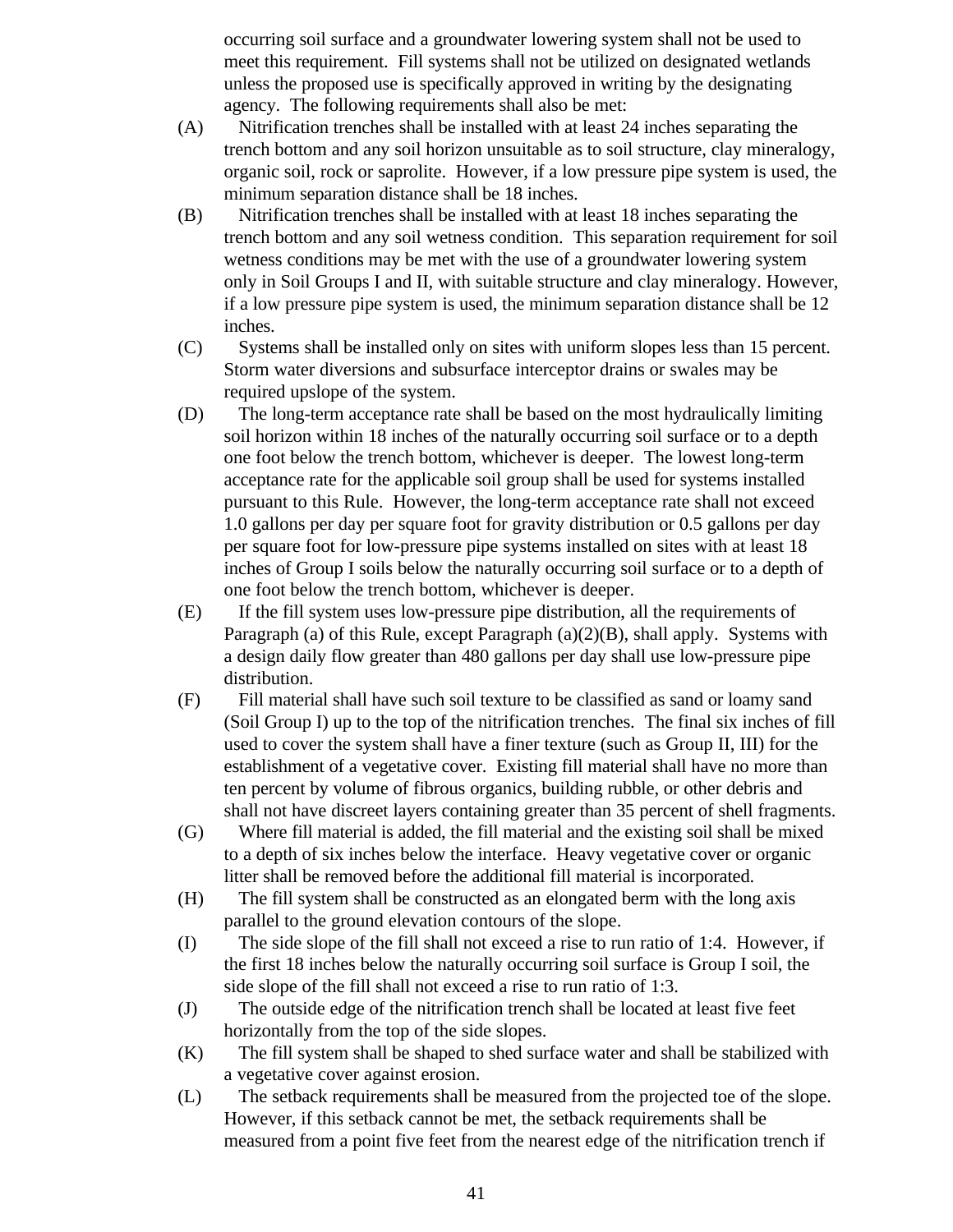the following conditions are met:

- (i) Slope of the site shall not exceed two percent;
- (ii) The first 18 inches of soil beneath the naturally occurring soil surface shall consist of Group I soils;
- (iii) The lot or tract of land was recorded on or before December 31, 1989; and
- (iv) A condition is placed upon the Improvement Permit to require connection to a public or community sewage system within 90 days after such system is available for connection and after it is determined that 300 feet or less of sewer line is required for connection.
- (M) The available space requirements of Rule .1945 of this Section shall apply.
- (2) An existing fill site that does not meet the requirements of Paragraph  $(b)(1)$  of this Rule may be utilized for a sanitary sewage system if the following requirements are met:
- (A) Substantiating data are provided by the lot owner (if not readily available to the local health department) indicating that the fill material was placed on the site prior to July 1, 1977.
- (B) The fill material placed on the site prior to July 1, 1977 shall have such soil texture to be classified as sand or loamy sand (Group I) for a depth of at least 24 inches below the existing ground surface. This fill material shall have no more than ten percent by volume of fibrous organics, building rubble, or other debris. This fill shall not have discreet layers containing greater than 35 percent of shell fragments. However, if at least 24 inches of Group I fill material was in place prior to July 1, 1977, additional fill with soil texture classified as Group I may be added to meet the separation requirements of Paragraph  $(b)(2)(D)$  of this Rule.
- (C) Soil wetness conditions, as determined by Rule .1942(a) in this Section, are 18 inches or greater below the ground surface of the fill placed on the lot prior to July 1, 1977. This requirement shall be met without the use of a groundwater lowering system.
- (D) Low-pressure pipe distribution shall be used and shall meet all the requirements of Paragraph (a) of this Rule, except  $(a)(2)(B)$ . The long-term acceptance rate shall not exceed 0.5 gallons per day per square foot. However, for existing fill sites with 48 inches of Group I soils, conventional nitrification trenches utilizing a maximum long-term acceptance rate of 1.0 gallons per day per square foot may be installed in lieu of low-pressure pipe systems. The minimum separation distance between the trench bottom and any soil wetness condition or any soil horizon unsuitable as to soil structure, clay mineralogy, organic soil, rock, or saprolite shall be 24 inches for low pressure pipe and 48 inches for conventional systems. This separation requirement may be met by adding additional Group I soil, but shall not be met with the use of a groundwater lowering system. Where fill is to be added, the requirements of Paragraph  $(b)(1)(C)$ ,  $(F)$ ,  $(G)$ ,  $(H)$ ,  $(J)$ ,  $(K)$ , of this Rule and the following requirements shall be met:
	- (i) The side slope of the fill shall not exceed a side slope ratio of 1:3, and;
	- (ii) The setback requirements shall be measured from the projected toe of the slope. However, if this setback cannot be met, the setback requirements shall be measured from a point five feet from the nearest edge of the nitrification trench if the following conditions are met:
		- (I) Slope of the site shall not exceed two percent;
		- (II) The lot or tract of land was recorded on or before December 31, 1989; and
		- (III) A condition is placed upon the Improvement Permit to require connection to a public or community sewage system within 90 days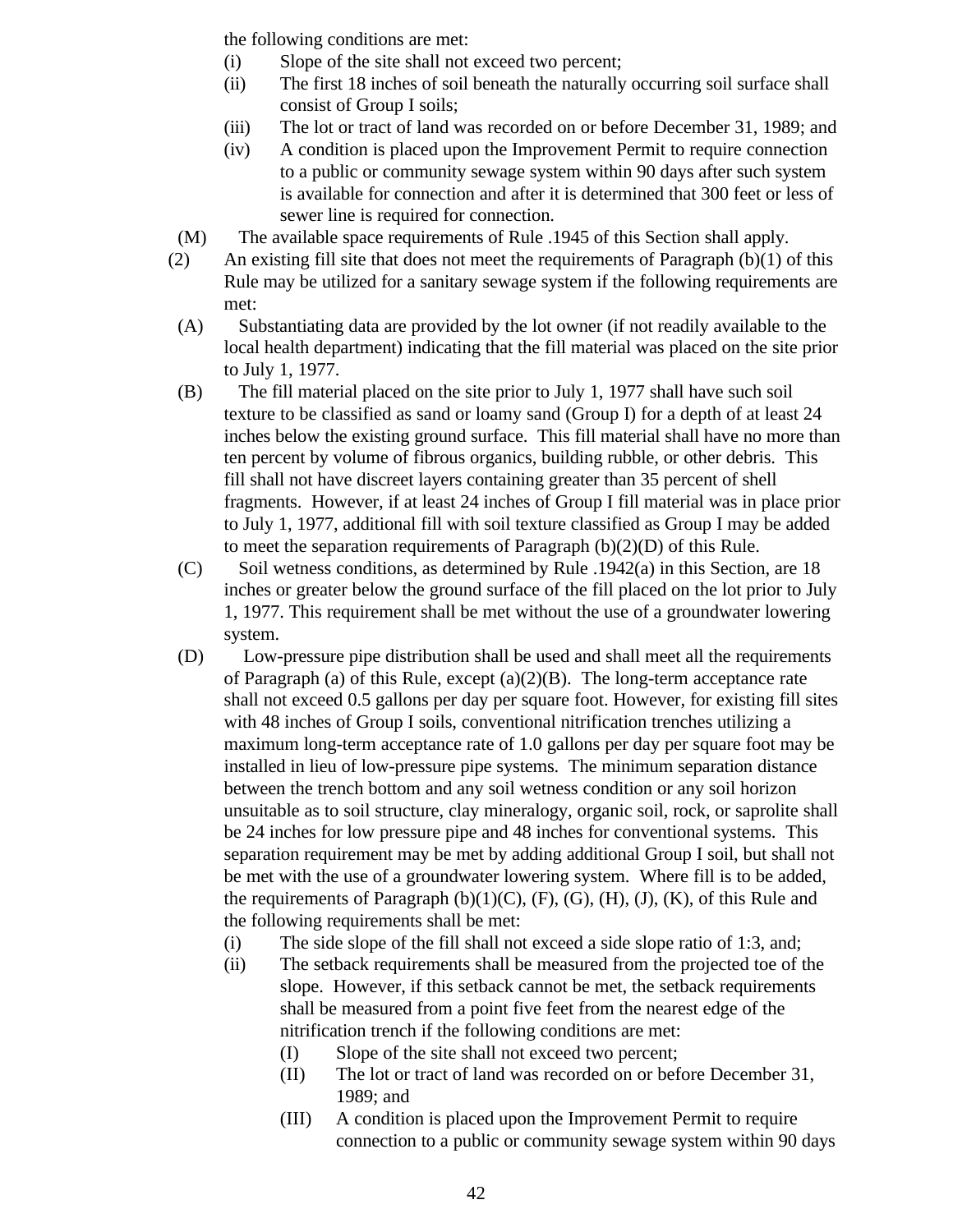after such system is available for connection and after it is determined that 300 feet or less of sewer line is required for connection.

- (E) The available space requirements of Rule .1945 of this Section shall apply.
- (F) The design flow shall not exceed 480 gallons per day.
- (3) Other fill systems may be approved by the local health department on a sitespecific basis in accordance with Rule .1948(d) of this Section.

 (c) Individual aerobic sewage treatment units (ATUs) shall be sited, designed, constructed and operated in accordance with this Rule to serve a design unit with a design flow rate of up to 1500 gallons per day, as determined in Rule .1949(a) or .1949(b) of this Section. ATUs shall not be used, however, where wastes contain high amounts of grease and oil, including restaurants and food service facilities. The strength of the influent wastewater shall be similar to domestic sewage with Biological Oxygen Demand (BOD) and suspended solids not to exceed 300 parts per million. ATUs shall comply with the requirements of National Sanitation Foundation (NSF) Standard 40 for Individual Aerobic Wastewater Treatment Plants and shall be classified as meeting Class I effluent quality. NSF Standard 40 for Individual Aerobic Wastewater Treatment Plants is hereby incorporated by reference including any subsequent amendments and editions. Copies of the standards may be inspected in and copies obtained from the Division of Environmental Health, P. O. Box 27687, Raleigh, N.C. 27611-7687 at no cost. ATUs shall bear the NSF mark and the NSF listed model number or shall bear the certification mark and listed model number of a third party certification program accredited by the American National Standards Institute (ANSI), pursuant to ANSI Policy and Procedures for Accreditation of Certification Programs to certify ATUs in accordance with NSF Standard Number 40. The ANSI Policy and Procedures for Accreditation of Certification Programs is hereby incorporated by reference including any subsequent amendments and editions. Copies of the standard may be inspected in and copied obtained from the Division of Environmental Health, P. O. Box 27687, Raleigh, N.C. 27611-7687 at no cost. ATUs shall only be permitted where the unit is to be operated and maintained by a certified wastewater treatment facility operator employed by or under contract to the county in which the unit is located, and in accordance with this Rule.

- (1) ATUs shall be constructed and installed in accordance with the plans which have been approved by the Division of Environmental Health and shall comply with all requirements of this Rule. Procedures for plan review and approval shall be in accordance with Rule .1953 of this Section.
- (2) The rated capacity of ATUs listed as complying with NSF Standard 40 shall not be less than the design daily flow as determined by Rule .1949(a) or .1949(b) of this Section.
- (3) The following are minimum standards of design and construction of ATUs:
	- (A) Blockouts in concrete ATU inlet openings shall leave a concrete thickness not less than one inch in the plant wall. Inlet and outlet blockouts shall be made for a minimum of four inch pipe and a maximum of six inch pipe. No blockouts or openings shall be permitted below the liquid level of the ATU.
	- (B) The inlet into the ATU shall be a straight pipe.
	- (C) The invert of the outlet shall be at least two inches lower in elevation than the invert of the inlet.
	- (D) Interior baffle walls in concrete units shall be reinforced by the placing of six-inch by six-inch No. 10 gauge welded reinforcing wire. The reinforcing wire shall be bent to form an angle of 90 degrees on the ends in order to form a leg not less than four inches long. When the wire is placed in the mold, the four inch legs shall lay parallel with the side wall wire and adjacent to it.
	- (E) Access openings shall be provided in the ATU top. Access shall be provided for cleaning or rodding out the inlet pipe, for cleaning or clearing air or gas passage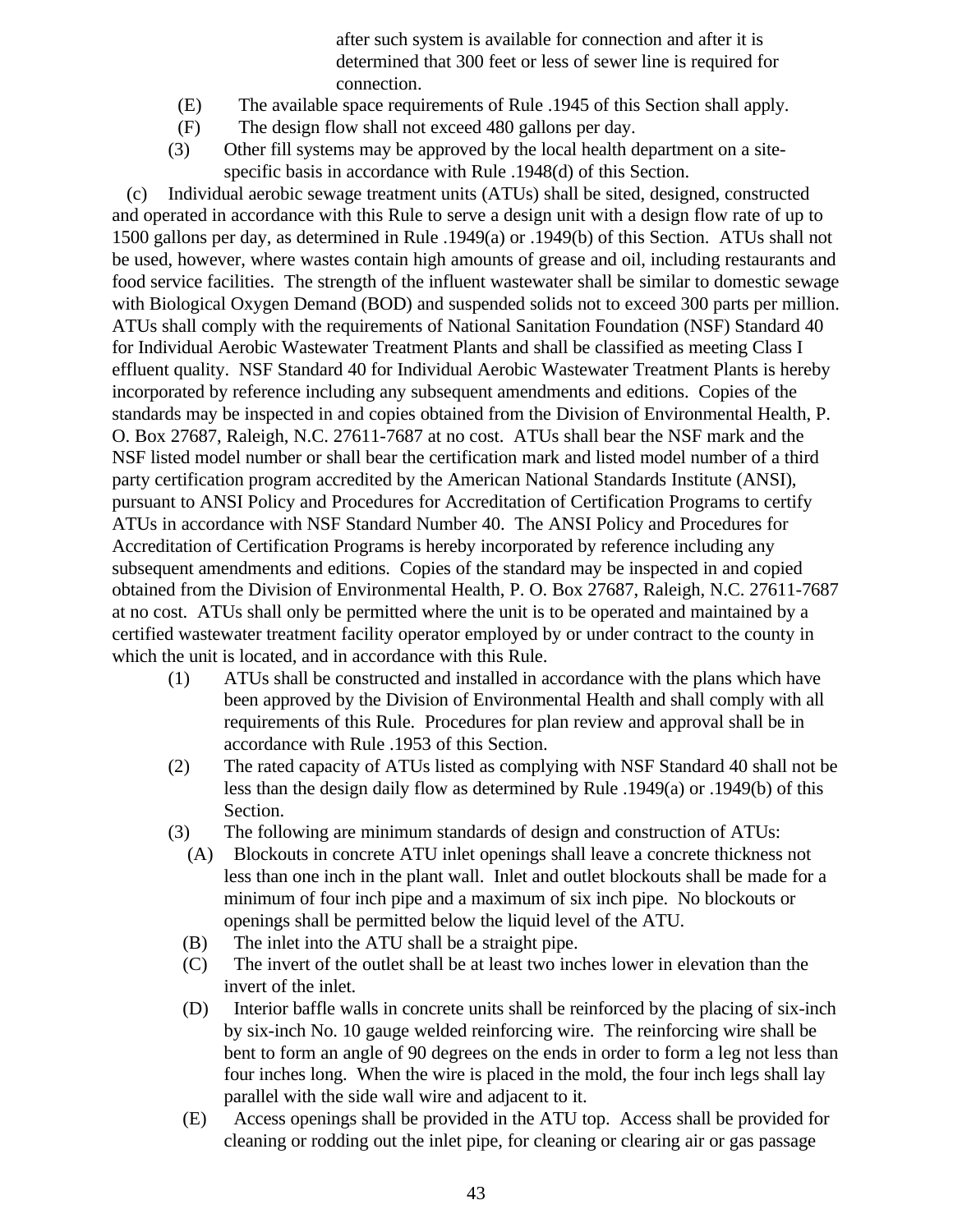spaces, as an entrance for inserting the suction hose in compartments that are required to be pumped out, to allow for sampling the effluent, and for access to repair or maintain any system components requiring repair and maintenance. All access openings shall have risers sealed to the top of the ATU and extended at least to six inches above finished grade and designed and maintained to prevent surface water inflow. Rule .1950(i) of this Section shall also be met.

- (F) Concrete ATUs shall be constructed in accordance with Rule .1954(a)(9), (10), (11) and (12) and .1954(b)(4) of this Section.
- (G) Fiberglass reinforced plastic ATUs shall be constructed with materials capable of resisting corrosion from sewage and sewage gases, and the active and passive loads on the unit walls.
	- (i) ATUs shall have the following minimum physical properties:

| Ultimate tensile strength: | $12,000 \text{ psi}$       |
|----------------------------|----------------------------|
| Flexural                   | Strength: 19,000 psi       |
| Flexural modulus           | Of elasticity: 800,000 psi |

- (ii) A vacuum test shall be performed on at least one ATU of each model number by an independent testing laboratory, in accordance with ASTM D-4021, Standard Specification for Glass-Fiber Reinforced Polyester Underground Petroleum Storage Tanks, which is hereby incorporated by reference including any subsequent amendments and editions. Copies of the standards may be inspected in and copies obtained from the Division of Environmental Health, P O Box 27687, Raleigh, NC 27626-7687 at no cost. Unit must withstand negative pressure of 2.5 pounds per square inch (69.3 inches of water) without leakage or failure. Test results shall be included with the specifications that are provided to the state for approval.
- (iii) Composition of the finished unit shall be at least 30 percent fiberglass reinforcement by weight. Minimum wall thickness shall be one-fourth inch. However, a wall thickness of not less than three-sixteenth inch may be allowed in small, isolated areas of the ATU.
- (iv) Interior and exterior surfaces shall have no exposed fibers or projections, no blisters larger than one-fourth inch in diameter, and no pores or indentations deeper than one-sixteenth inch. The tank shall be watertight.

 (H) Prefabricated ATUs other than precast reinforced concrete or fiberglass reinforced plastic units shall be approved on an individual basis based on information furnished by the designer which indicates the unit will provide effectiveness equivalent to reinforced concrete or fiberglass reinforced plastic units.

 (I) ATUs shall bear an imprint identifying the manufacturer, serial number assigned to the manufacturer's plans and specifications approved by the Division of Environmental Health, and the liquid or working capacity of the unit. The imprint shall be located to the right of the blockout or opening made for the outlet pipe on the outside of the unit. ATUs shall also be permanently marked with the date of the manufacture adjacent to the unit imprint or on the top of the unit directly above the imprint.

 (J) The design, construction, and operation of ATUs shall prevent bypass of wastewater.

 (K) Electrical circuits to the ATU shall be provided with manual circuit disconnects within a watertight, corrosion-resistant, outside enclosure (NEMA 4X or equivalent) adjacent to the ATU securely mounted at least 12 inches above the finished grade.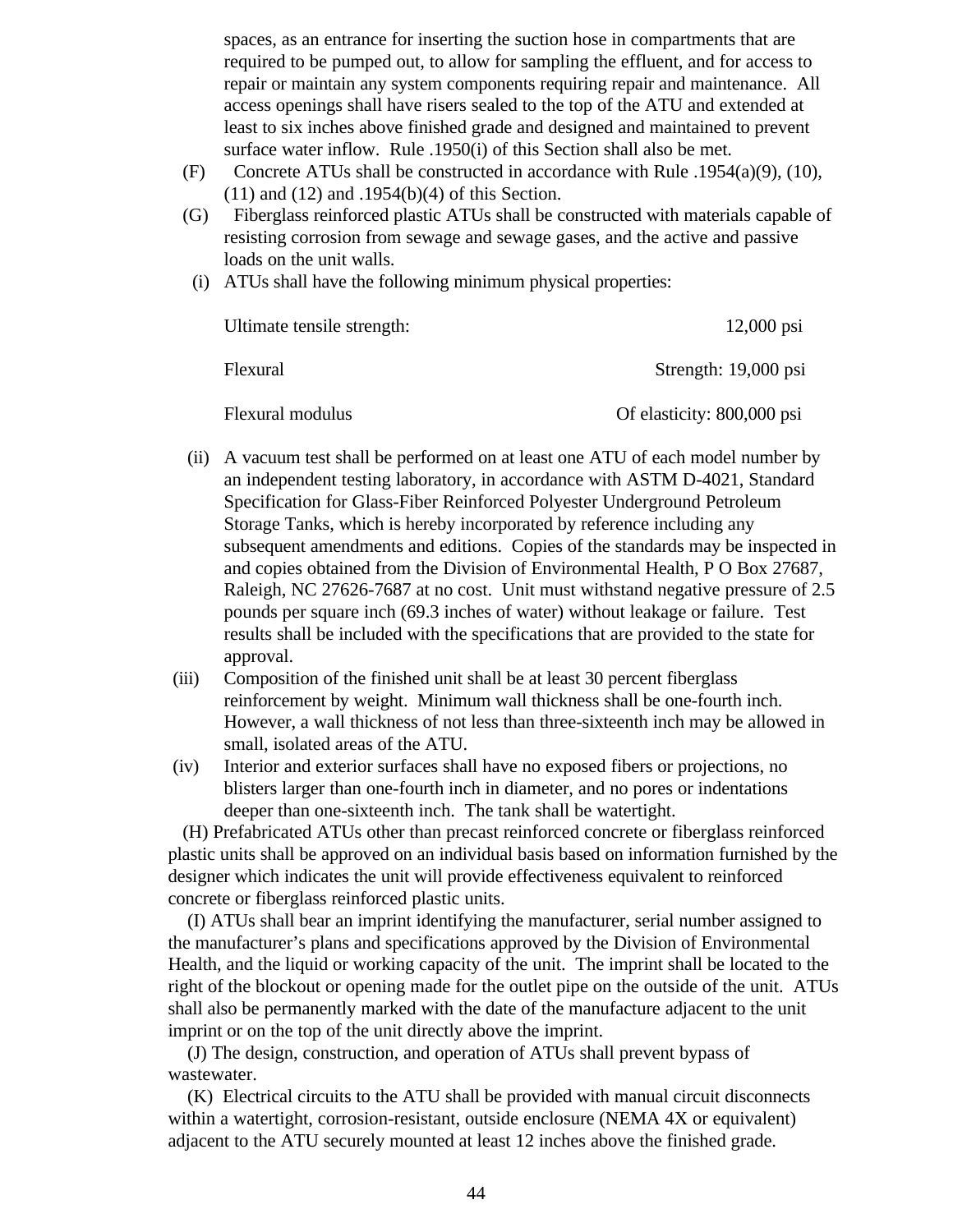Control panels provided by the manufacturer shall be installed in a watertight corrosionresistant enclosure (NEMA 4X or equivalent) adjacent to the unit or on the side of the facility readily visible from the unit and accessible by maintenance personnel. Conductors shall be conveyed to the disconnect enclosure and control panel through waterproof, gasproof, and corrosion-resistant conduits. Splices and wire junctions, if needed, shall be made outside the ATU in a watertight, corrosion-resistant enclosure (NEMA 4X or equivalent) securely mounted adjacent to the unit at least 12 inches above the finished grade. Wire grips, duct seal, or other suitable material shall be used to seal around wire and wire conduit openings inside the ATU and disconnect enclosure. The ATU shall have an alarm device or devices to warn the user or operator of a unit malfunction or a high water condition. The alarm shall be audible and visible by system users and securely mounted adjacent to the ATU, on the side of the facility in clear view of the unit, or inside the finished occupied space of the facility. If mounted outside, the alarm shall meet NEMA 4X standards or equivalent. The alarm circuit or circuits shall be supplied ahead of any ATU electrical control circuit overload and short circuit protective devices.

- (4) A settling tank shall be required prior to an ATU serving a design unit with a design daily flow greater than 500 gallons, as determined in Rule .1949(a) or .1949(b) of this Section. The liquid capacity of the settling tank shall be at least equal to the design daily flow as determined in Rule .1949(a) or (b) of this Section. The settling tank may either be an approved prefabricated septic tank or another tank specially designed for a specific individual aerobic sewage treatment plan and approved by the Division of Environmental Health as a part of the plans for the plant.
- (5) Ground absorption systems receiving effluent from approved ATUs may be used on sites classified as suitable or provisionally suitable for conventional, modified, or alternative systems in accordance with this Section. The following modifications to siting and design criteria shall be acceptable:
- (A) The minimum horizontal setback requirements of Rule .1950(a) of this Section shall be met, except as follows:

|     | (i) Any private water supply source, except any uncased well or spring             |             | 50 feet.        |
|-----|------------------------------------------------------------------------------------|-------------|-----------------|
|     |                                                                                    |             |                 |
|     |                                                                                    |             |                 |
|     |                                                                                    |             |                 |
|     |                                                                                    |             |                 |
|     |                                                                                    |             | 70 feet.        |
|     |                                                                                    | from normal |                 |
|     |                                                                                    |             | pool elevation. |
|     |                                                                                    |             |                 |
|     |                                                                                    | from flood  |                 |
|     |                                                                                    |             | pool elevation. |
|     |                                                                                    |             |                 |
|     |                                                                                    | from normal |                 |
|     |                                                                                    |             | pool elevation. |
| (B) | The requirements of Rules .1955(m), .1956(1), .1956(2), .1956(6), .1957(b)(1), and |             |                 |
|     |                                                                                    |             |                 |

.1957(b)(2) of this Section shall be met, except as follows:

- (i) A low-pressure pipe system shall not be required where the separation between the bottom of the nitrification trench and any soil wetness condition is at least 12 inches, but less than 18 inches, and more than six inches of this separation consists of Group I soils.
- (ii) The restriction in Rule .1956(6)(a)(v) of this Section that saprolite be overlain by at least one foot of suitable or provisionally suitable naturally occurring soil shall not apply.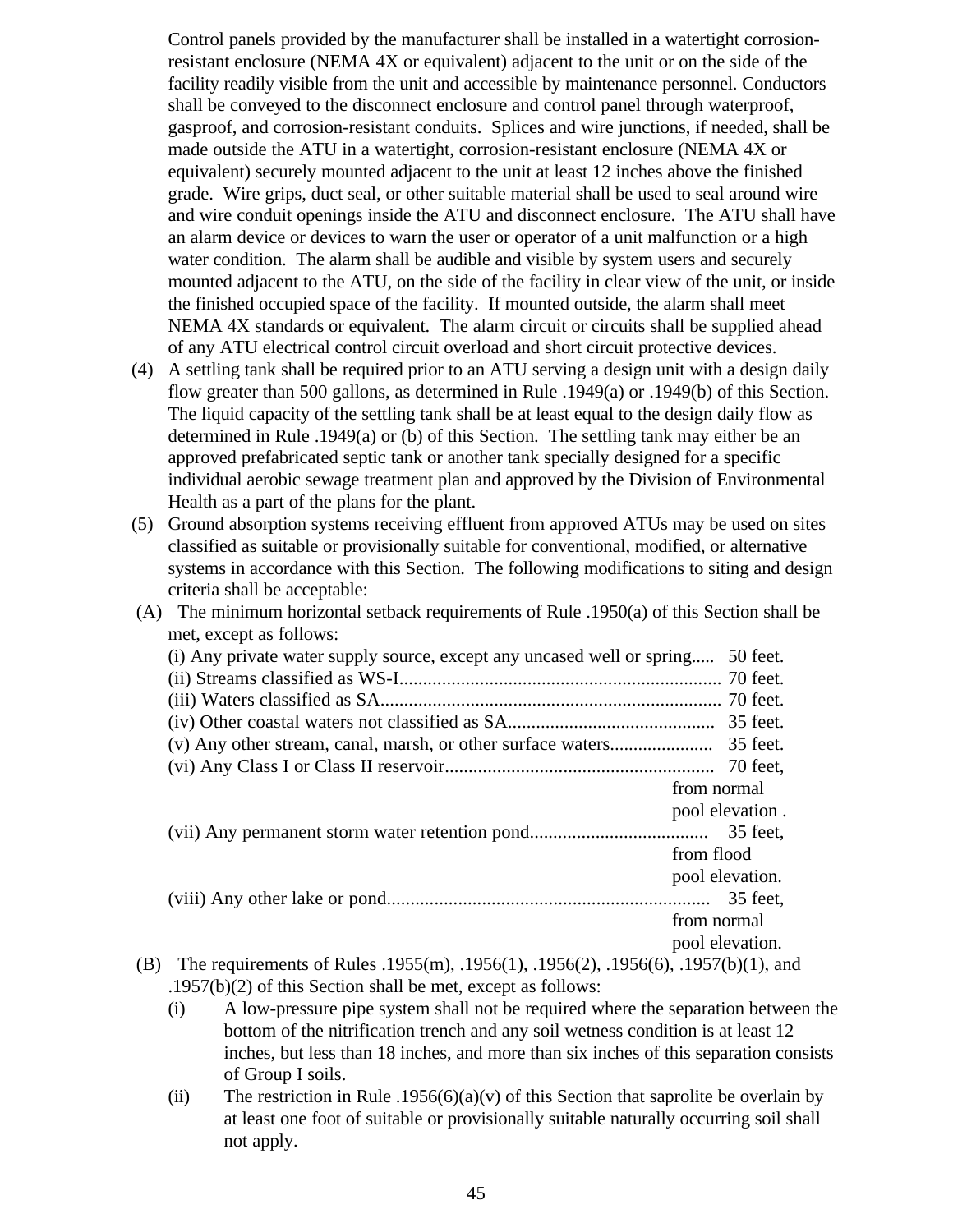- (iii) For new fill systems, a low pressure pipe system shall not be required in order for the minimum separation distance between the trench bottom and any unsuitable soil horizon, rock, or saprolite to be reduced to 18 inches.
- (iv) For existing fill systems, the minimum separation requirements of Rule .1957(b)(2)(D) of this Section shall be reduced from 48 to 36 inches for conventional systems and from 24 to 18 inches for low-pressure pipe system.
- (C) The maximum long-term acceptance rate shall be increased by 25 percent for any ground absorption system in soils which are Groups I or II with suitable structure and clay mineralogy. No other reductions in linear footage of nitrification trench or system area shall be applied, except where based on an adjusted design daily sewage flow rate granted in accordance with Rule .1949(c) of this Section.
- (6) Prior to issuance of an Operation Permit for an ATU, the manufacturer or his licensed representative shall certify that the unit has been properly installed and a contract for operation and maintenance shall have been executed between the unit owner and the county in accordance with Rule .1961(b) of this Section. It shall be a condition of the Operation Permit that subsequent owners of an ATU execute such a contract. The contract shall include the specific requirements for maintenance and operation, responsibilities for maintenance and operation, responsibilities of the owner and system operator, provisions that the contract shall be in effect for as long as the system is in use, and other requirements for the continued proper performance of the ATU. A condition of the Operation Permit shall be that the unit continue to perform in accordance with Class I effluent quality requirements of the National Sanitation Foundation (NSF) Standard Number 40 effective on the date the improvement permit was issued.
- (7) Performance monitoring shall be carried out by the operator.
- (A) During each inspection, the operator shall confirm proper mechanical performance, conduct a visual check for unusual color, clogging, oily film, odors, foam, measure settleable aeration chamber solids, and ascertain the need for removing solids, backwash and cleaning of filters, and other maintenance activities. The ground absorption system shall also be inspected and an evaluation of performance shall be made. The operator shall take the necessary steps to assure that needed maintenance is carried out.
- (B) Semi-annually, samples shall be collected by the system operator and analyzed by a stateapproved wastewater testing laboratory of the effluent for Five-Day Biological Oxygen Demand, Suspended Solids, and pH. The aeration tank shall be sampled for mixed liquor suspended solids.
- (C) Performance monitoring results shall be reported to the local health department and the state quarterly.
- (D) Remedial action and additional sampling shall be required if monitoring results or inspection indicate that Class I effluent standards are not met.

*History Note: Statutory Authority G.S. 130A-335(e) and (f); 130A-342 Eff. July 1, 1982; Amended Eff. April 1, 1993; May 1, 1991; December 1, 1990; January 1, 1990.*

## **.1958 NON-GROUND ABSORPTION SEWAGE TREATMENT SYSTEMS**

 (a) Where an approved privy, an approved septic tank system, or a connection to an approved public or community sewage system is impossible or impractical, this Section shall not prohibit the state or local health department from permitting approved non-ground absorption treatment systems utilizing heat or other approved means for reducing the toilet contents to an inert or stabilized residue or to an otherwise harmless condition, rendering such contents non-infectious or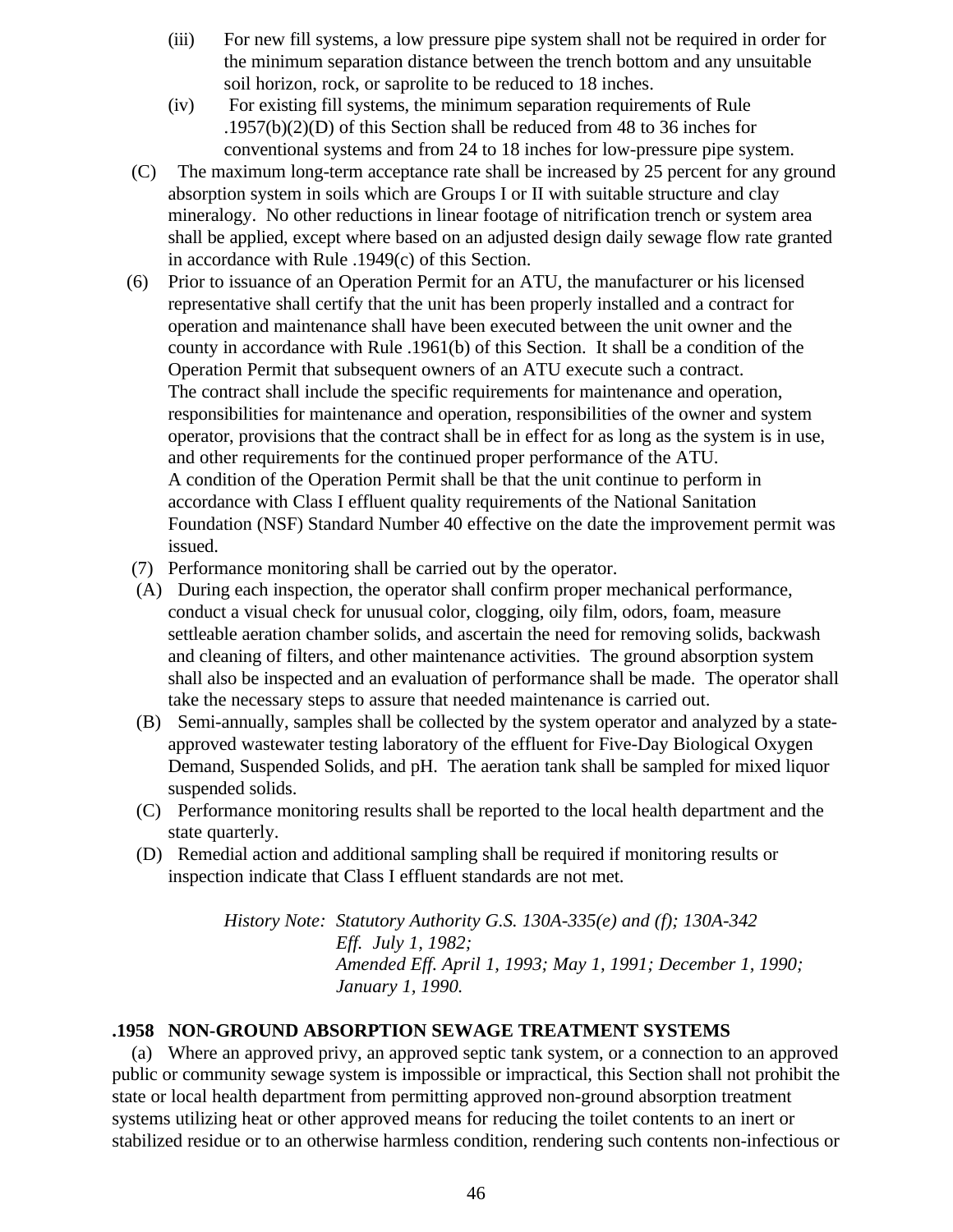non-contaminating. Alternative systems shall be designed to comply with the purposes and intent of this Section.

 (b) Holding tanks shall not be considered as an acceptable sewage treatment and disposal system. An improvement permit shall not be issued for a sewage holding tank.

 (c) Incinerating, composting, vault privies, and mechanical toilets shall be approved by the state agency or local health department only when all of the sewage will receive adequate treatment and disposal.

 (d) Sewage recycling systems which discharge treated waste-water meeting the state drinking water standards may be used only for toilet flushing and recycled sewage shall not be used for body contact or human consumption. Such systems must be specifically approved by the state or local health department.

 (e) Chemical or portable toilets for human waste may be used at mass gatherings, construction sites, and labor work camps. Chemical or portable toilets proposed for use at a labor work camp shall have an operation permit from the local health department upon a showing by the owner or controller that the chemical or portable toilet shall be maintained in a sanitary condition. Chemical or portable toilets shall have a watertight waste receptacle constructed of nonabsorbent, acid resistant, noncorrosive material. The chemical or portable toilet waste collected shall be discharged into an approved sewage treatment and disposal system.

*History Note: Statutory Authority G.S. 130A-335(e) and (f); Eff. July 1, 1982; Amended Eff. August 1, 1991; January 1, 1990.*

## **.1959 PRIVY CONSTRUCTION**

 An "approved privy" shall consist of a pit, floor slab, and seat assembly housed in a building which affords privacy and reasonable protection from the weather.

- (1) The pit shall consist of an excavation at least 42 inches square and in no case shall the bottom of an excavation be closer than one foot from the seasonally high water table or rock.
- (2) The pit shall be properly curbed to prevent caving. In sandy or loose soil, the curb shall extend the full depth of the pit. In tight soils, partial curbing is acceptable if it prevents caving.
- (3) The privy floor slab shall be constructed of reinforced concrete. Where it is impractical to secure or construct reinforced concrete floor assemblies, wood construction shall be acceptable provided the floor slab is made of rough subflooring and covered with tight tongue-and-groove flooring or other type flooring materials to provide strength and prevent entrance of flies and mosquitoes to the privy pit. Where wood construction is used, floors shall be anchored to at least four-inch by four-inch sills.
- (4) Wood used for riser, seat assemblies, and the floor slab shall be tongue-and-groove or plywood (exterior or marine) material.
- (5) Privies shall not be used for the disposal of water-carried sewage.

*History Note: Statutory Authority G.S. 130A-335(e); Eff. July 1, 1982. Amended Eff. December 1, 1990*

## **.1960 MAINTENANCE OF PRIVIES**

 (a) Any person owning or controlling the property upon which a privy is located shall be responsible for these requirements:

(1) The privy building shall afford a reasonable degree of protection from bad weather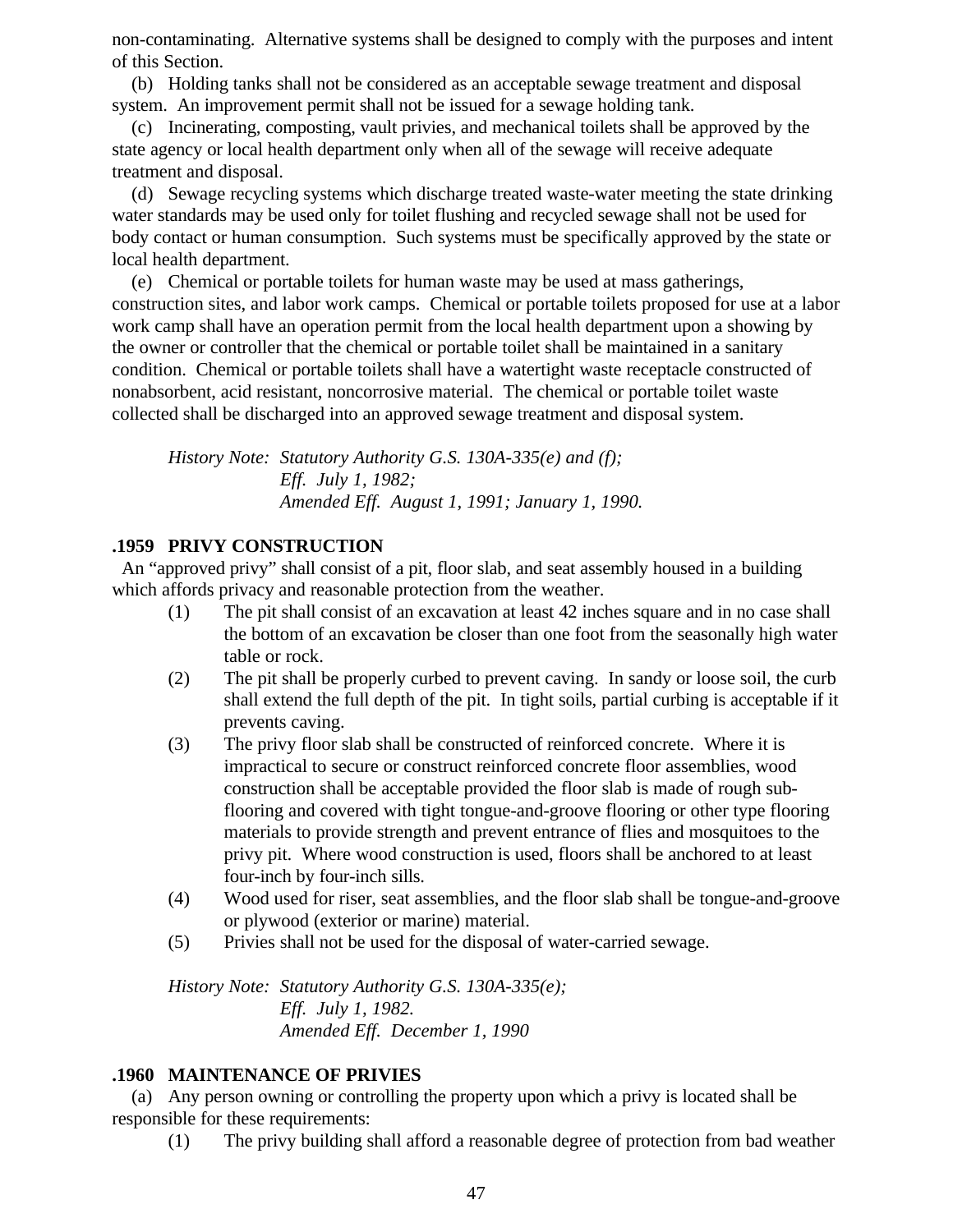conditions.

- (2) When the pit becomes filled to within 18 inches of the top of the ground, the privy building shall be moved to a new pit and the old pit completely covered with earth.
- (3) If the pit caves in, a new pit shall be provided.
- (b) The tenant or person occupying the property shall be responsible for these requirements:
	- (1) The walls, floors, and seat of the privy and grounds immediately adjacent to the building shall be kept in a clean and decent condition.
	- (2) Fowl and other animals shall not be harbored in the privy building.
	- (3) Seat cover shall be hinged and closed at all times when the privy is not in use.
	- (4) Flies shall be excluded from the pit at all times.
	- (5) Ashes, garbage, and trash shall be kept out of the pit.

*History Note: Statutory Authority G.S. 130A-335(e) and (f); Eff. July 1, 1982; Amended Eff. January 1, 1990.*

## **.1961 MAINTENANCE OF SEWAGE SYSTEMS**

 (a) Any person owning or controlling the property upon which a ground absorption sewage treatment and disposal system is installed shall be responsible for the following items regarding the maintenance of the system:

- (1) Ground absorption sewage treatment and disposal systems shall be maintained at all times to prevent seepage or discharge of sewage or effluent to the surface of the ground or to surface waters.
- (2) Ground absorption sewage treatment and disposal systems shall be checked, and the contents of the septic tank removed, periodically to ensure proper operation of the system.

(b) System management in accordance with Tables  $V(a)$  and  $V(b)$  of this Rule shall be required for all systems installed or repaired after July 1, 1992. After July 1, 1992, system management in accordance with Tables  $V(a)$  and  $V(b)$  shall be required for all existing Type V and VI systems.

- (1) After July 1, 1991, no Improvement Permit shall be issued for Type IV, Type V, or Type VI systems, unless a management entity of the type specified in Table V(b) is specifically authorized, funded, and operational to carry out this management program in the service area where the proposed system is to be located.
- (2) A local health department may be a public management entity for systems classified Type IV, V(a) and V(b) only when specifically authorized by resolution of the local board of health.
- (3) A contract shall be executed between the system owner and a management entity prior to the issuance of an Operation Permit for a system required to be maintained by a public or private management entity. The contact shall include the specific requirements for maintenance and operation, responsibilities of the owner and system operator, provisions that the contract shall be in effect for as long as the system is in use, and other requirements for the continued proper performance of the system. It shall also be a condition of the Operation Permit that subsequent owners of the system execute such a contract.
- (4) Inspections of the system shall be performed by a management entity at the frequency specified in Table V(b). The management entity shall report the results of their inspections to the local health department at the specified reporting frequency. However, where inspections indicate the need for system repairs, the management entity shall notify the local health department within 48 hours in order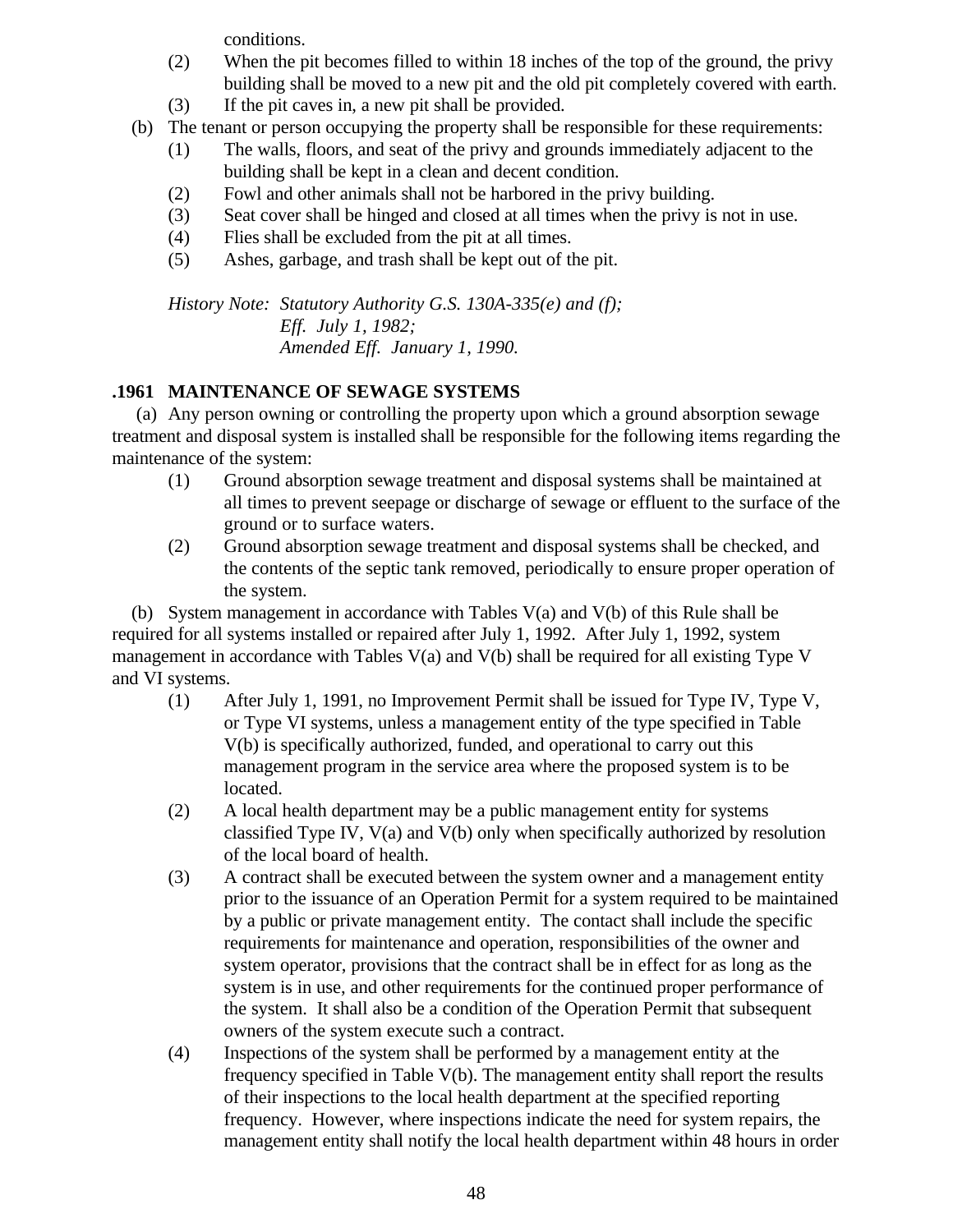to obtain an Improvement Permit for the repairs.

- (5) The management entity shall be responsible for assuring routine maintenance procedures in accordance with the conditions of the Operation Permit and the contract.
- (6) Sewage systems with multiple components shall be classified by their highest or most complex system type in accordance with Table V to determine local health department and management entity responsibilities.
- (7) Sewage systems not identified in this Rule shall be classified by the Division of Environmental Health after consultation with the appropriate commission governing operators of pollution control facilities.
- (8) The local health department shall routinely review the performance and operation reports submitted in accordance with Table V(b) of this Rule and shall perform an on-site inspection of the systems as required in Table V(a).
- (9) Nothing in this Section shall preclude any requirements for system operators imposed in accordance with Article 3 of G.S. 90A.

|                       | LOCAL HEALTH DEPARTMENT RESPONSIBILITIES                 |                | <b>Munimum</b><br>System |
|-----------------------|----------------------------------------------------------|----------------|--------------------------|
| System                | System                                                   | Permits        | Review                   |
| <b>Classification</b> | Description                                              | Required       | <b>Frequency</b>         |
| Type I                | a. Privy                                                 | Improvement    | N/A                      |
|                       | b. Chemical toilet                                       | Permit and     |                          |
|                       | c. Incinerating toilet                                   | Operation      |                          |
|                       | d. Other toilet system                                   | Permit         |                          |
|                       | e. Grease trap                                           |                |                          |
| Type II               | a. Conventional septic system                            | Improvement    | N/A                      |
|                       | (single-family or 480 GPD)                               | Permit and     |                          |
|                       | or less)                                                 | Certificate of |                          |
|                       | b. Conventional septic system<br>with 750 linear feet of | Completion     |                          |
|                       | nitrification line or less                               | Completion     |                          |
|                       | c. Conventional system with                              |                |                          |
|                       | shallow placement                                        |                |                          |
| Type III              | a. Conventional septic system                            | Improvement    | 5 yrs.                   |
|                       | $>480$ GPD (excluding                                    | Permit and     |                          |
|                       |                                                          |                |                          |

**TABLE V(a) LOCAL HEALTH DEPARTMENT RESPONSIBILITIES** Minimum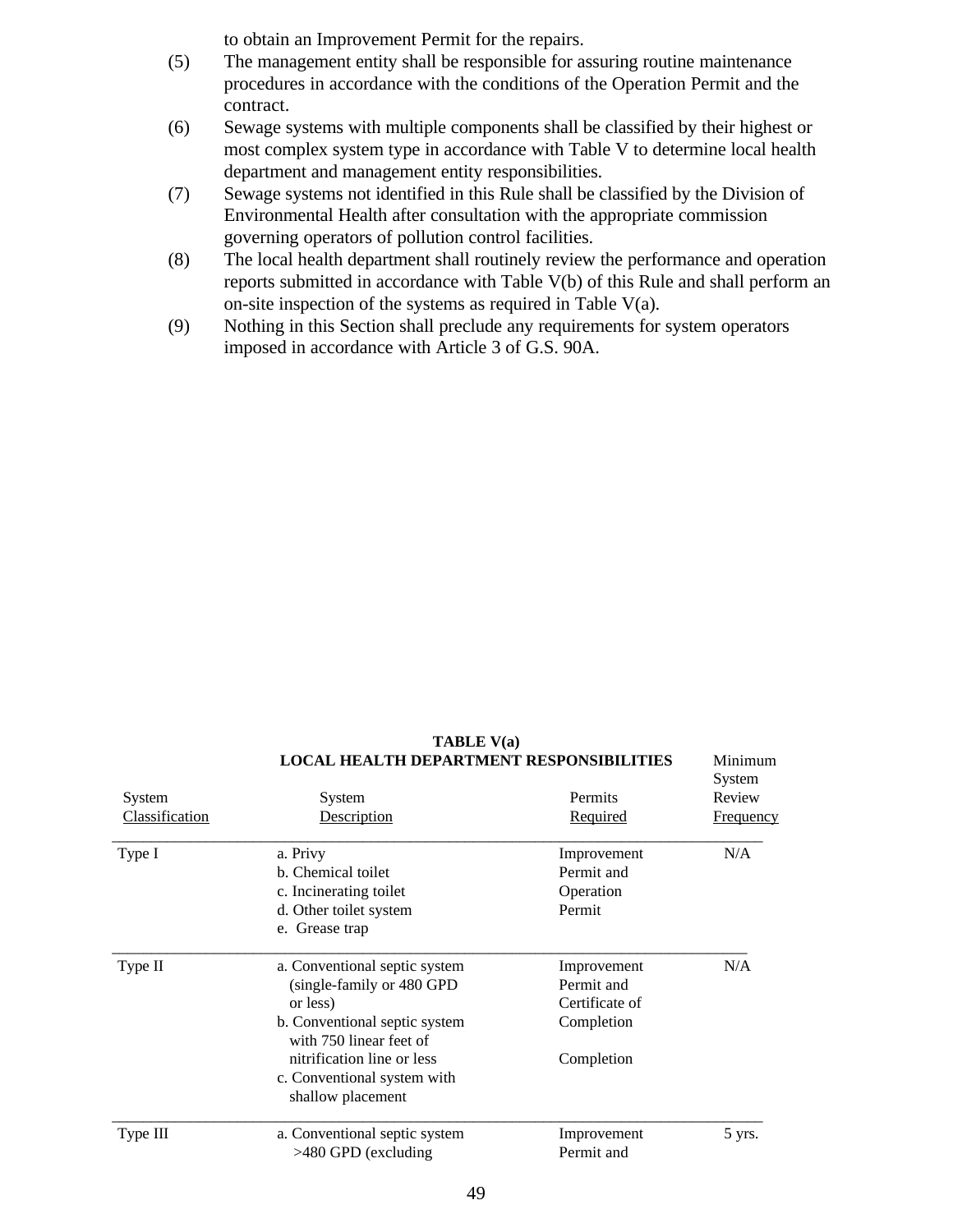|         | single-family residence)<br>b. Septic system with<br>single effluent pump<br>or siphon<br>c. Gravity fill system<br>d. Dual gravity field system<br>e. PPBPS system, gravity dosed<br>f. Large diameter pipe system<br>g. Other non-conventional<br>trench systems | Operation<br>Permit                              |                   |
|---------|--------------------------------------------------------------------------------------------------------------------------------------------------------------------------------------------------------------------------------------------------------------------|--------------------------------------------------|-------------------|
| Type IV | a. Any system with LPP<br>distribution<br>b. System with more than<br>1 pump or siphon                                                                                                                                                                             | Improvement<br>Permit<br>Operation<br>Permit     | 3 yrs.            |
| Type V  | a. Sand filter pretreatment system<br>b. Any $>3,000$ -GPD septic<br>tank system with a nitrification<br>field designed $>1500$ GPD<br>c. Aerobic Treatment Unit (ATU)<br>d. Other mechanical, biological,<br>or chemical pretreatment plant<br>$(<3000-GPD)$      | Improvement<br>Permit and<br>Operation<br>Permit | $12 \text{ mos.}$ |
| Type VI | a. Any $> 3,000$ GPD system<br>with mechanical, biological,<br>or chemical pretreatment<br>system plant<br>b. Wastewater reuse/recycle                                                                                                                             | Improvement<br>Permit and<br>Operation<br>Permit | 6 mos.            |

### **TABLE V(b)**

### **MANAGEMENT ENTITY RESPONSIBILITIES**

| System<br><b>Classification</b> | Management<br>Entity                                                                        | Minimum System<br>Inspection/Maintenance<br>Frequency                      | Reporting<br><b>Frequency</b> |
|---------------------------------|---------------------------------------------------------------------------------------------|----------------------------------------------------------------------------|-------------------------------|
| Type I                          | Owner                                                                                       | N/A                                                                        | N/A                           |
| Type II                         | Owner                                                                                       | N/A                                                                        | N/A                           |
| Type III                        | Owner                                                                                       | N/A                                                                        | N/A                           |
| Type IV                         | Public Management<br>Entity With a<br>Certified Operator or a<br>Private Certified Operator | 2/yr.                                                                      | $12$ mos.                     |
| Type V<br>$(a) \& (b)$          | Public Management<br>Entity With a<br>Certified Operator or a                               | a. $2/yr$ (0-1500 GPD)<br>$4/yr$ (1500-3000 GPD)<br>12/yr (3000-10000 GPD) | 6 mos.                        |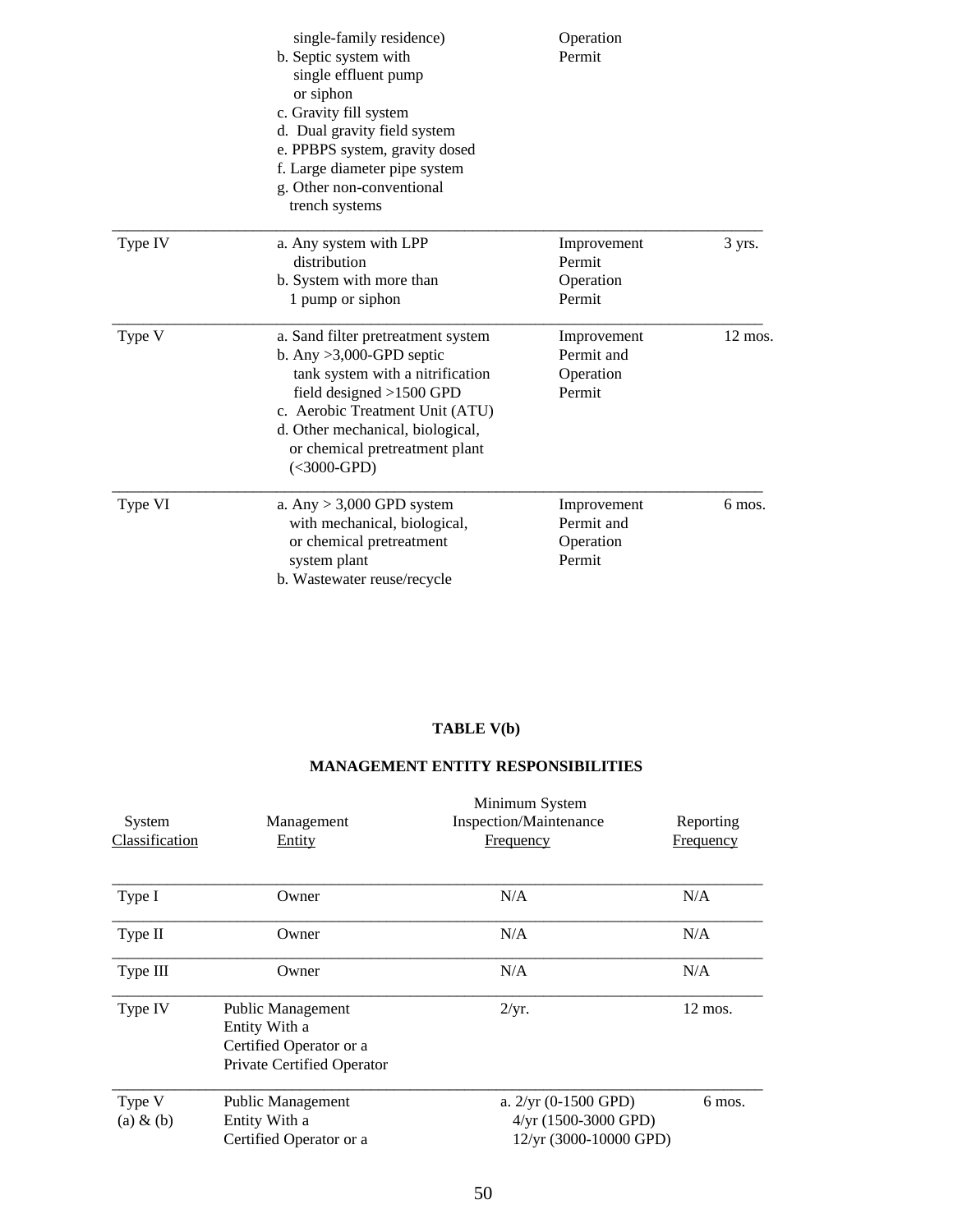|               | Private Certified Operator      | $1/wk$ ( $> 10000$ GPD)<br>b. $12/yr$ (3000-10000 GPD)<br>$1/wk$ ( $>10000$ GPD) |          |
|---------------|---------------------------------|----------------------------------------------------------------------------------|----------|
| $(c)$ & $(d)$ | <b>Public Management Entity</b> | c. $4/yr$                                                                        |          |
|               | With Certified Operator         | d. $12/yr$                                                                       |          |
| Type VI       | <b>Public Management Entity</b> | a. $1/wk(3000-10000$ GPD)                                                        | $3$ mos. |
|               | With a Certified Operator       | $2/wk(10000-25000$ GPD)                                                          |          |
|               |                                 | $3/wk(25000-50000$ GPD)                                                          |          |
|               |                                 | $5/wk (> 75000$ GPD)                                                             |          |
|               |                                 | b. 12/yr.                                                                        |          |
|               |                                 | c. $12/yr$ .                                                                     |          |
|               |                                 |                                                                                  |          |

 (c) A sewage collection, treatment, and disposal system that creates or has created a public health hazard or nuisance by surfacing of effluent or discharge directly into ground water or surface waters, or that is partially or totally destroyed shall be repaired within 30 days of notification by the state or local health department unless the notification otherwise specifies a repair period in writing. If a system described in the preceding sentence has for any reason been disconnected, the system shall be repaired prior to reuse. The state or local health department shall use its best professional judgment in requiring repairs that will reasonably enable the system to function properly. If, for any reason, a sewage collection, treatment, and disposal system is nonrepairable, the system shall not be used.

 (d) When necessary to protect the public health, the state or local health department may require the owner or controller of a malfunctioning system to pump and haul sewage to an approved sanitary sewage system during the time needed to repair the system.

 *History Note: Filed as a Temporary Amendment Eff. July 3, 1991, for a Period of 180 Days to Expire on December 30, 1991; Filed as a Temporary Amendment Eff. June 30, 1990, for a Period of 180 Days to Expire on December 27, 1990, Statutory Authority G.S. 130A-335(e) and (f); Eff. July 1, 1982; Amended Eff. August 1, 1991; October 1, 1990; January 1, 1990; August 1, 1988.*

### **.1962 APPLICABILITY**

 The provisions of this Section shall not apply to properly functioning sewage treatment and disposal systems in use or for which a valid permit has been issued prior to July 1, 1977. This provision is applicable only where the sewage flow and sewage characteristics are unchanged. This provision does not affect the requirements for system operation, maintenance, and management in accordance with Rule .1961 of this Section.

 *History Note: Statutory Authority G.S. 130A-335(e); Eff. July 1, 1982. Amended Eff. August 1, 1991; December 1, 1990.*

#### **.1963 DISUSE OF SEWAGE SYSTEM**

*History Note: Statutory Authority G.S. 130A-335(e);*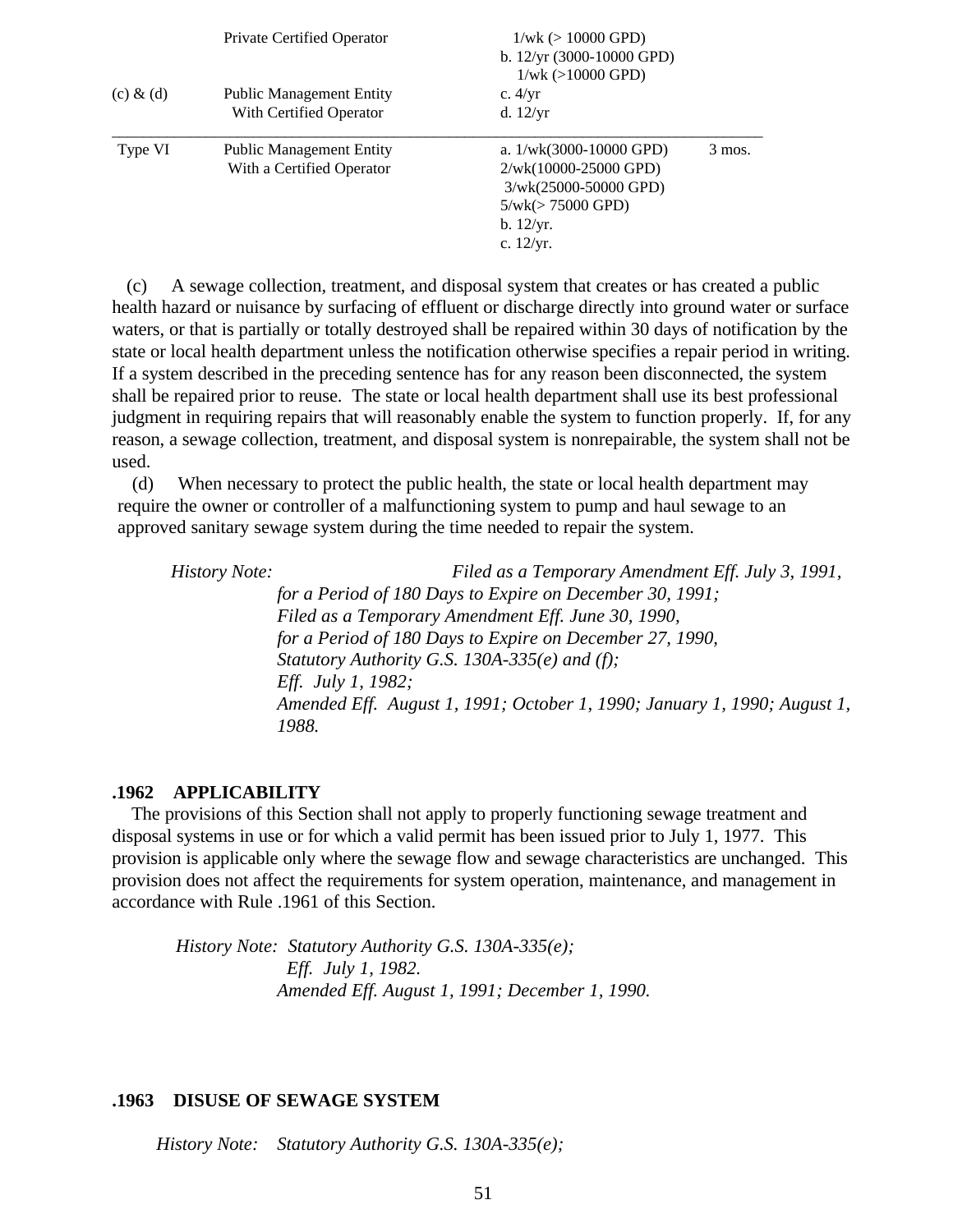*Eff. July 1, 1982. Repealed Eff. August 1, 1988.*

### **.1964 INTERPRETATION AND TECHNICAL ASSISTANCE**

 (a) The provisions of this Section shall be interpreted, as applicable, in accordance with the recognized principles and practices of soil science, geology, engineering, and public health.

 (b) The State will provide technical assistance. Local health departments may obtain technical information and assistance from appropriate personnel as may be needed for interpretation of this Section.

 *History Note: Statutory Authority G.S. 130A-335(e); Eff. July 1, 1982; Amended Eff. January 1, 1990.*

#### **.1965 APPEALS PROCEDURE**

 Appeals concerning the interpretation and enforcement of the rules in this Section shall be made in accordance with G.S. 150B and 10 NCAC 1B.

 *History Note: Statutory Authority G.S. 130A-335(e); Eff. July 1, 1982. Amended Eff. February 1, 1987.*

### **.1966 SEVERABILITY**

 If any provision of these Rules or the application thereof to any person or circumstance is held invalid, the remainder of the rules or the application of such provisions to other persons or circumstances shall not be affected thereby.

 *History Note: Statutory Authority G.S. 130A-335(e); Eff. July 1, 1982.*

#### **.1967 INJUNCTIONS**

 A person who violates any Rule of this Section is subject to the injunctive relief provisions of G.S. 130A-18.

 *History Note: Statutory Authority G.S. 130A-335(e); Eff. July 1, 1982. Amended Eff. January 1, 1985.*

#### **.1968 PENALTIES**

 A person who violates any Rule of this Section is subject to the penalty provisions in G.S. 130- 22(c) (Administrative Penalties), 130A-23 (Suspension and Revocation of Permits), and 130A-25 (Criminal Penalties).

 *History Note: Statutory Authority G.S. 130A-335(e); Eff. July 1, 1982; Amended Eff. January 1, 1985.*

#### **.1969 EXPERIMENTAL AND INNOVATIVE SYSTEMS, COMPONENTS, OR DEVICES**

Experimental and innovative  $(E \& I)$  systems are any wastewater systems, system components, or devices that are not specifically described in Rules .1955, .1956, .1957, or .1958 of this Section,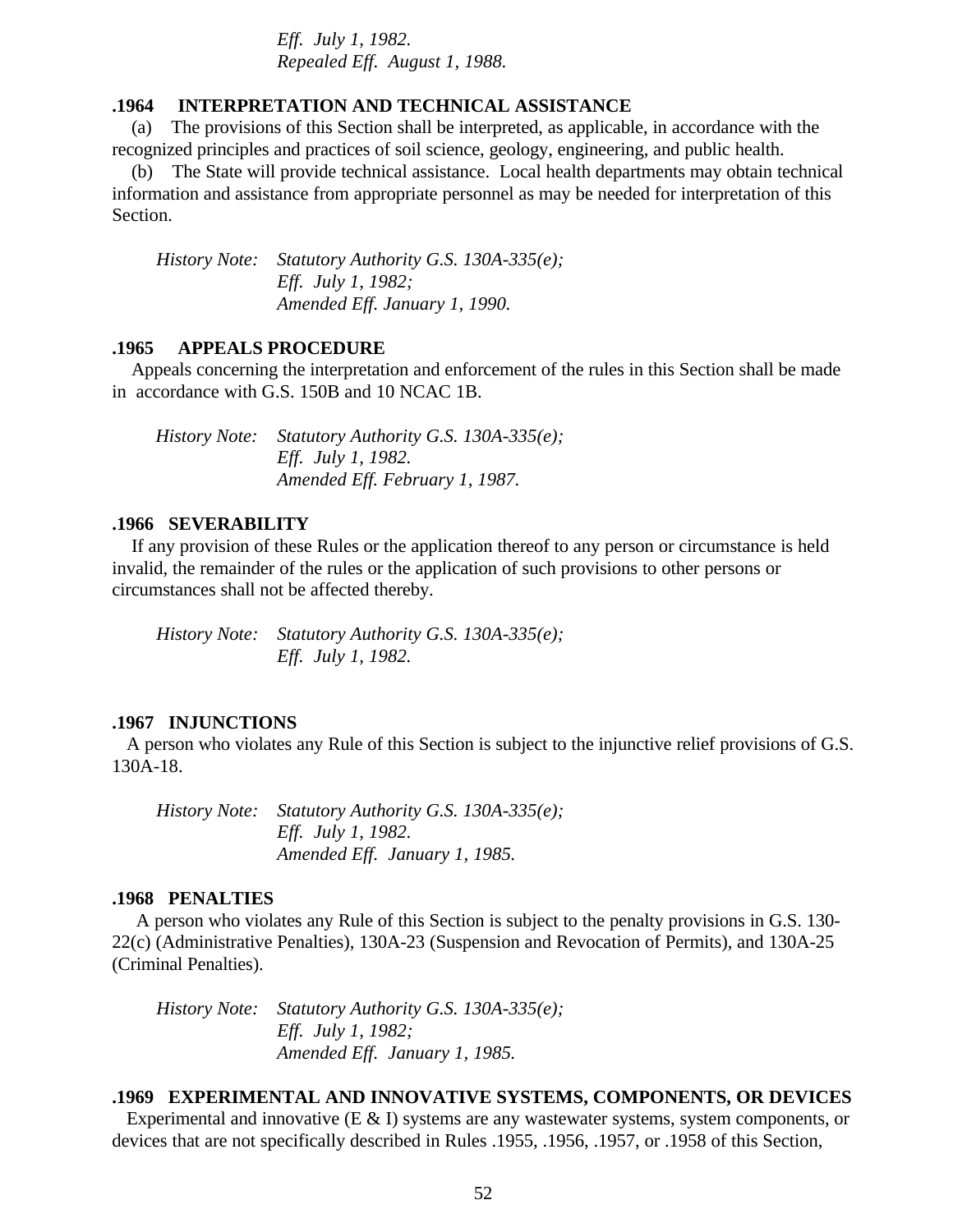including any system for which reductions are proposed in the minimum horizontal or vertical separation requirements or increases are proposed to the maximum long-term acceptance rates of this Section. This Rule shall provide for the approval and permitting of E & I systems.

(1) An application shall be submitted in writing to the State for an E  $\&$  I system. The application shall include the following, as applicable:

- (a) specification of the type of approval requested as either innovative, experimental or both;
- (b) description of the system, including materials used in construction, and its proposed use;
- (c) summary of pertinent literature, published research, and previous experience and performance with the system;
- (d) results of any available testing, research or monitoring of pilot systems or full-scale operational systems conducted by a third party research or testing organization;
- (e) identity and qualifications of any proposed research or testing organization and the principal investigators, and an affidavit certifying that the organization and principal investigators have no conflict of interest and do not stand to gain financially from the sale of the E & I system;
- (f) objectives, methodology, and duration of any proposed research or testing;
- (g) specification of the number of systems proposed to be installed, the criteria for site selection, and system monitoring and reporting procedures;
- (h) operation and maintenance procedures, system classification, proposed management entity and system operator;
- (i) procedure to address system malfunction and replacement or premature termination of any proposed research or testing; and
- (j) notification of any proprietary information, system, component, or device.
- (2) The State shall review all applications submitted and evaluate at the least the following:
- (a) the completeness of the application, and whether additional information is needed to continue the review;
- (b) whether the system meets the standards of an innovative system under Paragraph (3) of this Rule, or whether the system meets the standards of an experimental system under Paragraph (4) of this Rule, as applicable.
- (3) INNOVATIVE SYSTEMS: Innovative systems shall be reviewed and approved by the State, and the local health department may permit innovative systems in accordance with the following:
- (a) The State shall approve the system as an innovative system if the following standards have been met:
	- (i) The system, shall have been demonstrated to perform equal or superior to a system, which is described in Rules .1955, .1956, .1957 or .1958, based upon controlled pilot-scale research studies or statistically-valid monitoring of full-scale operational systems.
	- (ii) Materials used in construction shall be equal or superior in physical properties and chemical durability, compared to materials used for similar proposed systems, specifically described in Rules .1955, .1956, .1957 or .1958.
- (b) When a system is approved as innovative by the State, the applicant shall be notified in writing. Such notice shall include any conditions for use, monitoring, and operation.
- (c) A local health department shall issue an Improvement Permit for any innovative system approved by the State upon a finding that the provisions of this Rule including any conditions are met. Use of an innovative and any conditions shall be described on the Improvement Permit and the Certificate of Completion or Operation Permit.
- (4) EXPERIMENTAL SYSTEMS: A system may be approved for use as an experimental system as part of a research or testing program which has been approved by the State. The research or testing program shall be conducted by a third party research or testing organization which has knowledge and experience relevant to the proposed research or testing and has no conflict of interest and does not stand to gain financially from the sale of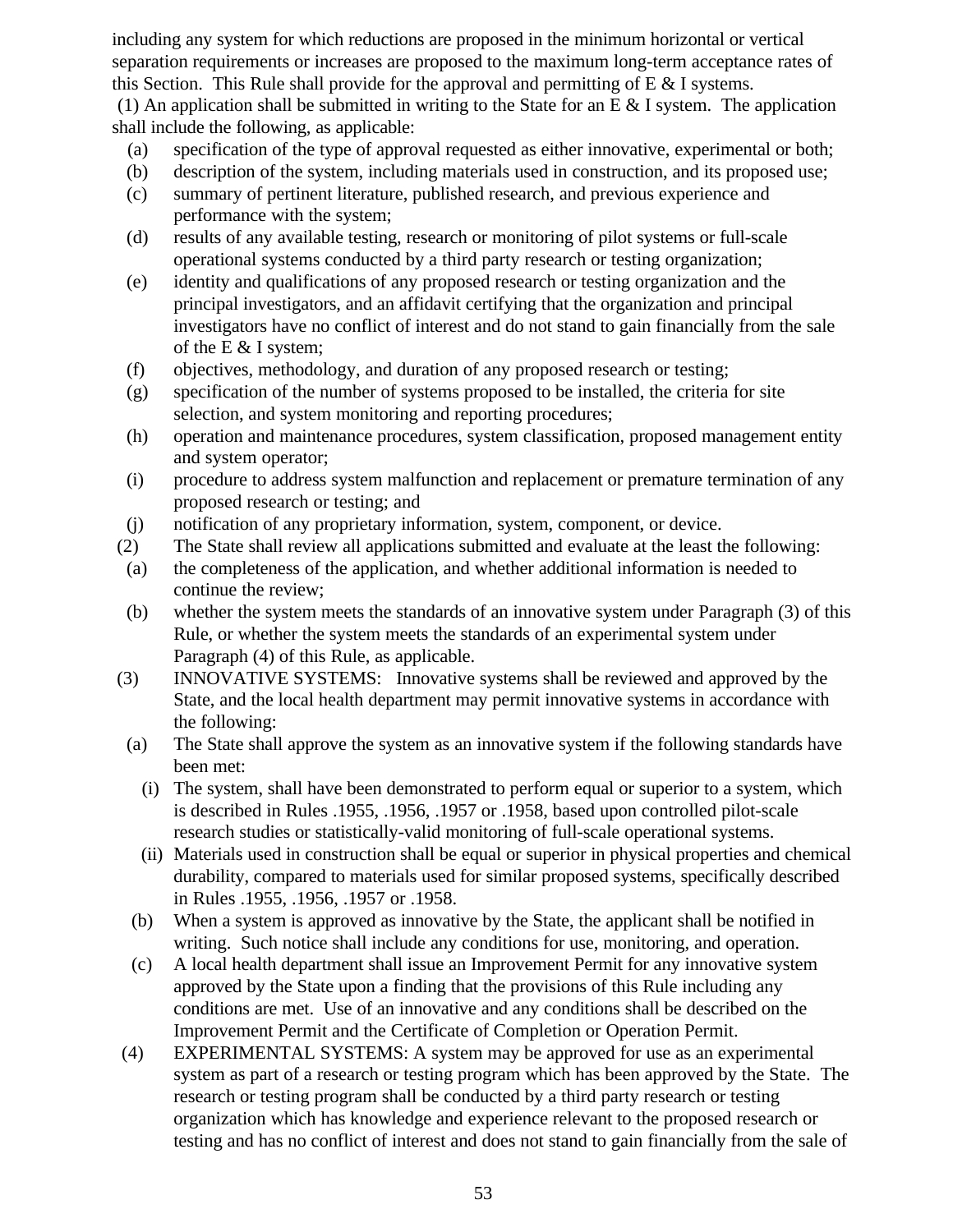the proposed system.

- (a) To be approved by the State, the proposed research or testing program shall include the following:
- (i) The research program shall be designed such that, if the objectives are met, the system would satisfy the standards for approval as an innovative system under Paragraph (3) of this Rule.
- (ii) Research design and testing methodology shall have a reasonable likelihood of meeting the objectives.
- (b) The State shall notify the applicant and the applicable local health departments when the proposed research or testing program has been approved for an experimental system. Such notice shall include, but not be limited to, conditions for siting, operation, monitoring and maintenance, and number of systems which can be installed.
- (c) A local health department may issue an Improvement Permit for an experimental system when the following conditions are met:
- (i) There is an application for an Improvement Permit in accordance with Rule .1937(c) of this Section, with the proposed use of an experimental system specified.
- (ii) The proposed site is included as part of an approved research or testing program and any conditions specified for use of the system have been met.
- (iii) When an experimental system is proposed to serve a residence, place of business or place of public assembly, there shall be a repair area using a non-experimental backup system in accordance with the provisions of Rule .1945(b) of this Section, except:
	- (A) When an existing and properly functioning wastewater system is available for immediate use, including connection to a public or community wastewater system; or
	- (B) When the experimental system is used as a repair to an existing malfunctioning system; or
	- (C) When the experimental system is to serve a vehicular, portable structure built on a chassis and designed to be used as a residence, place of business, or place of public assembly without a permanent foundation, in which case sufficient available space shall be reserved for the installation of a replacement system at least equal to the initial experimental system.
- (iv) When an experimental system is proposed which shall not serve a residence, place of business, or place of public assembly, a repair area or backup system shall not be required.
- (v) The application for an experimental system shall include statements that the property owner is aware of its experimental nature, that the local health department and State do not guarantee or warrant that these systems will function in a satisfactory manner for any period of time, and that use of the system may need to be discontinued if the system malfunctions and is found to be non-repairable, or if the proposed research or testing program is prematurely terminated. Such statements shall be signed by the owner.
- (vi) The owner of the site on which an experimental system is proposed shall execute a easement granting rights of access to the system at reasonable hours for monitoring and evaluation to the research or testing organization. This easement shall specify that it is granted for the purposes of researching and testing an experimental wastewater system and shall remain valid as long as the system is to be part of the proposed research or testing program. The easement shall be recorded with the county register of deeds.
- (vii) Provisions shall be made for operation and maintenance of the system.
- (viii) Any special conditions required for installation of the experimental system shall be specified in the Improvement Permit. Use of an experimental system and any conditions shall be described on the Improvement Permit and any subsequent operation permits, with provisions for a repair area and backup system specified. A condition of the Improvement Permit shall be that the installation be under the direct field supervision of the research or testing organization.